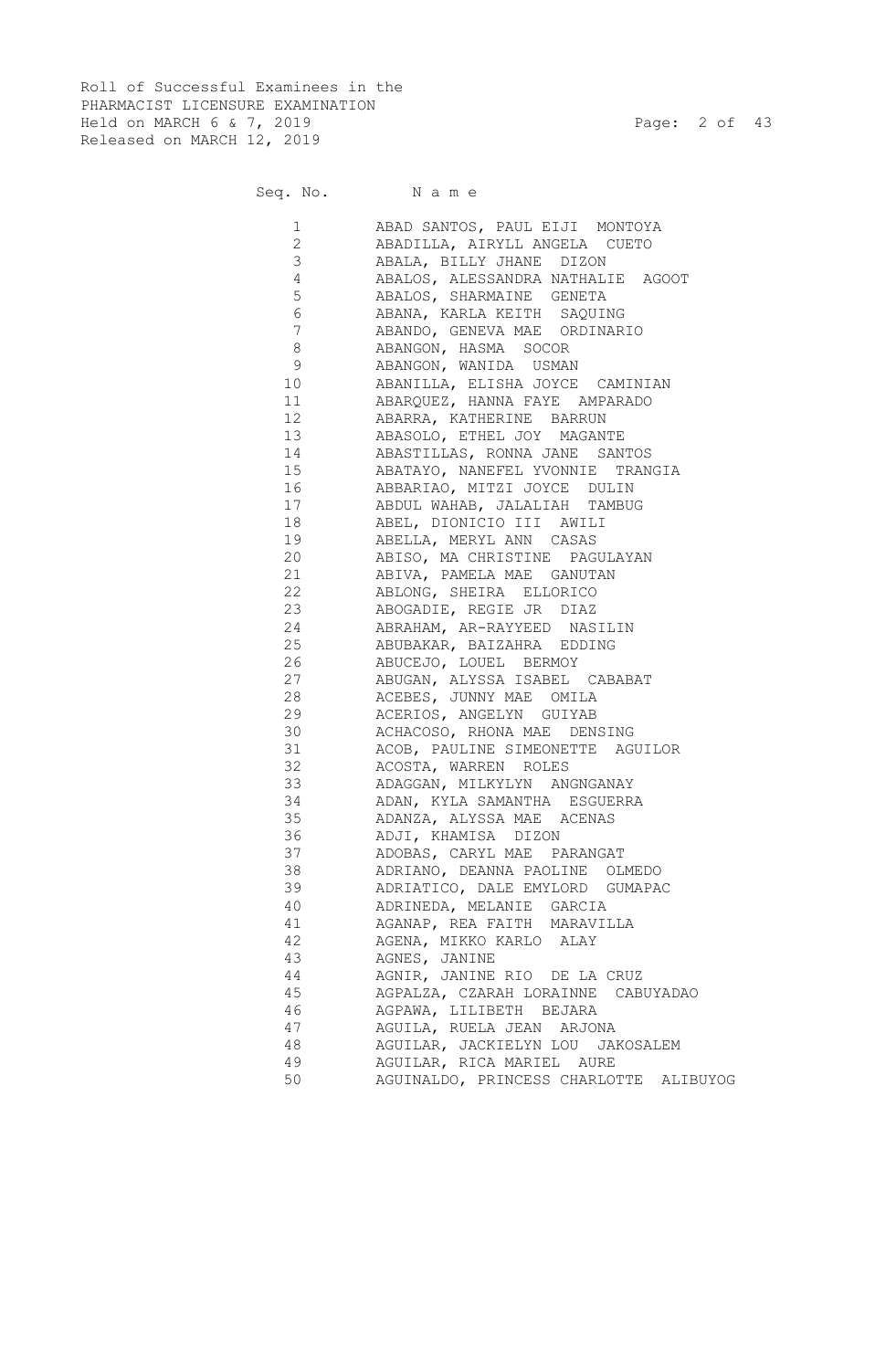Roll of Successful Examinees in the PHARMACIST LICENSURE EXAMINATION Held on MARCH 6 & 7, 2019 Page: 3 of 43 Released on MARCH 12, 2019

# Seq. No. Name

 51 AGUINALDO, SABRINA GRACE TAN 52 AGUIRRE, PRINCESS BUEN JAEL CONSOLACION 53 AGUSTIN, ROGER HARLEY MARK DEMA-ALA 54 AHON, KAREN JUMUAD 55 ALABA, DAPHNEE GEL CABASE 56 ALAMANO, CRISTINA FAUNE 57 ALAYON, MARWIN CLARK LAYSA 58 ALBANO, NARIZ VERONICA IBANA 59 ALBAO, CHEYENNE DEVELLERES 60 ALBAÑA, MARIA APRIL TRISH DORADO 61 ALBIS, KAREN BALUCAS 62 ALCALA, YESHER KEIN JOY OGDAMINA 63 ALCANTARA, KATE ROWENN INGUITO 64 ALCARAZ, MAE ERICA JOANNA ROCAFORT 65 ALCERA, JENNYCINTHE MAGALANG 66 ALCESTO, JASMINE CAPITULO 67 ALEGADO, THERSA FAYE MARIE BUÑE 68 ALEGRE, KAREN CIELO FARRALES 69 ALEJANDRIA, LOURD VINCENT RANJO LIM 70 ALEJO, SARINA MAE CALUSA 71 ALESTE, JANUS RAY AGUSTIN 72 ALFAFARA, ZELAIKHA ENRIQUEZ 73 ALFEREZ, FAITH LEVI ALECHA 74 ALFONSO, JOVEL NACASABUG 75 ALFONSO, MAY MACBA 76 ALFORQUE, BONN ALVEE ORNOPIA 77 ALFORTE, ANGEL RAYA ULANDAY 78 ALGARME, MA REENA ALBURO 79 ALI, ALMIRA KONSER 80 ALIHUDDIN, SHERLYN SALI 81 ALIJAM, NOR-AINA SANGKULA 82 ALILIS, CHARLENE GUZMAN 83 ALINSONORIN, HAZEL DE VERA 84 ALLER, RHIO KATHRYNE CARO 85 ALMARIO, JHOANA CAMILLE UNTALAN 86 ALMAZAN, JELO MARIE JARDIEL 87 ALMAZORA, MARIA JIORDINA VIRGINIA ARTISTA 88 ALMENDARES, BIANCA LOUISE ROXAS 89 ALMENDRAL, JAIRO ALMENDRAL 90 ALMOITE, DARLENE FASZILEH DAUZ 91 ALMONTE, JUSTINE KATRINKA SANTIAGO 92 ALOGON, APRIL LORAINE SOMODIO 93 ALOJADO, HAIDEE RICARDO 94 ALOJADO, KENNY SHANE PARDILLO 95 ALONZO, KRISTINE CARMINETTE DUMLAO 96 ALONZO, NIKKI ANGELI MORONG 97 ALONZO, SABRINA MAY DUMANDAN 98 ALPARITO, NATHALY EXALTADO 99 ALTARES, CARMINA CABILES 100 ALTOVEROS, MIA BIEN CAPORO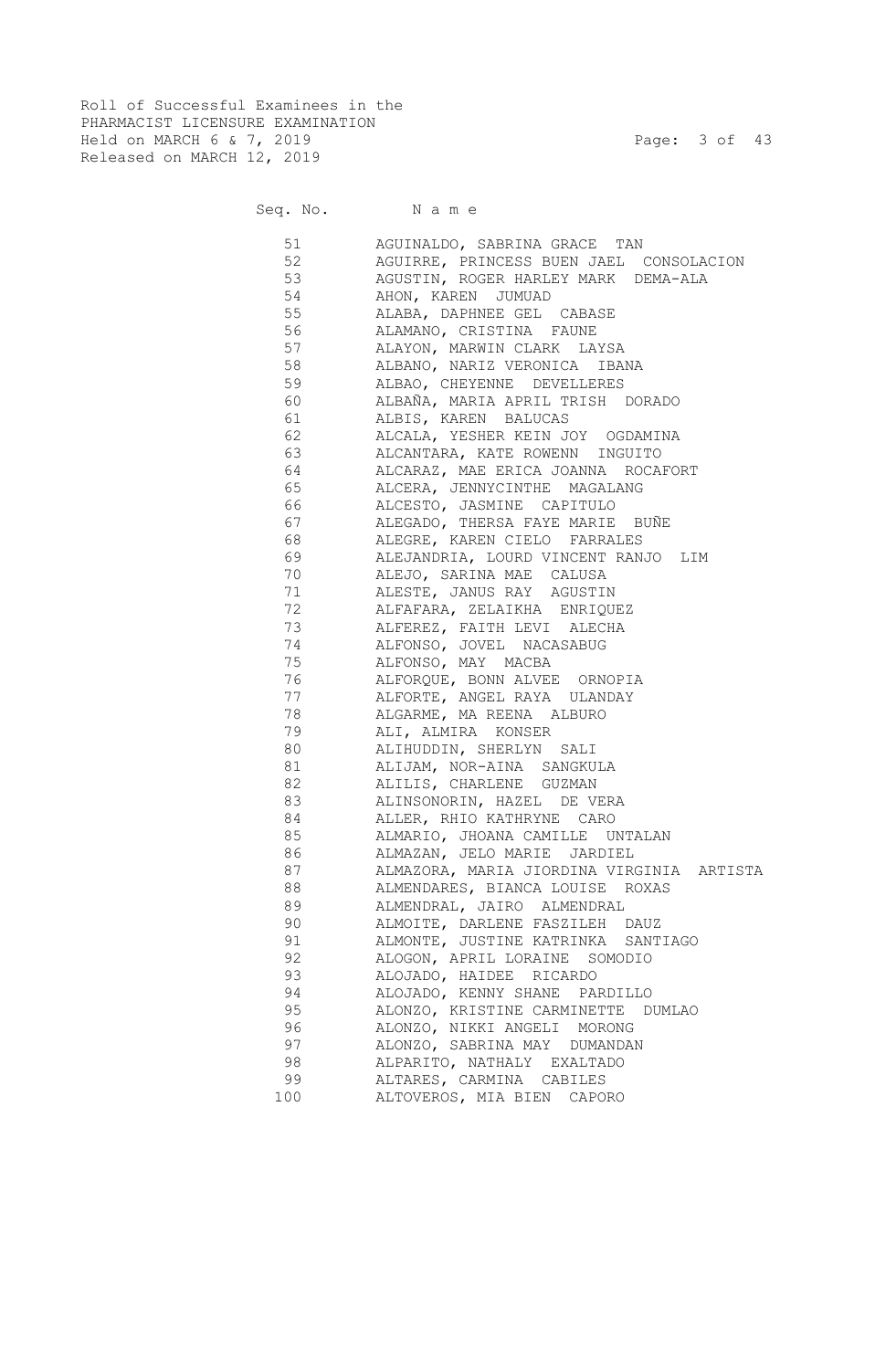Roll of Successful Examinees in the PHARMACIST LICENSURE EXAMINATION Held on MARCH 6 & 7, 2019 Page: 4 of 43 Released on MARCH 12, 2019

|     | Seq. No. Name                                                 |
|-----|---------------------------------------------------------------|
|     | 101 ALVAREZ, ALLYSA GABRIELLE LIM                             |
| 102 | ALVAREZ, MA CIANNELE LIM                                      |
| 103 | ALVAREZ, VON MARXMANN BULATAO                                 |
| 104 | ALVIAR, ANA MAE MORANTE                                       |
| 105 | ALZATE, NENITA MOJICO                                         |
| 106 | AMANTE, GEORGE LOUI ATIENZA                                   |
| 107 | AMASCUAL, ANGELA BIANCA DEQUIÑO                               |
| 108 | AMBAS, MONIQUE DE GUZMAN                                      |
| 109 | AMBAY, CHARLYN BAUTISTA                                       |
| 110 | AMER, NAIMA USMAN                                             |
| 111 | AMERNA, MA ALMA CRISELDA ROBLE                                |
|     | 112 AMISTOSO, MAIKA MEGAN TAVERA                              |
|     | 113 AMMAD, ALSHAHEED ASANULLA                                 |
|     | 114 AMMIYAO, GESSEL LABBUTAN                                  |
|     | 115 ANANORIA, ALLAH KRYZL YATAR                               |
|     | 116 ANCHETA, AYESHA YUSOP                                     |
|     | 117 ANCHETA, SHARIFA OCAT                                     |
|     | 118 ANCHETA, VALERIE DUMAGUIN                                 |
|     | 119 ANCOG, ANGELI KATE DIAMANTE                               |
|     | 120 ANDALLEON, IRIS DAHNIELLE DEGUZMAN                        |
|     | 121 ANDICO, WINNIE ROSE ALMONTE                               |
|     | 122 ANDO, JUNAMAE GAMBE                                       |
|     | 123 ANDRADA, CHESTER PAUL ALLER                               |
|     | 124 ANDRADE, JOHN LEOVE ROQUERO                               |
|     | 125 ANDREO, CAMILLE GEVELA                                    |
|     | 126 ANDRES, ABISHAG PAULA ALUMIT                              |
|     | 127 ANDRES, CLAIRIZZA AGUSTIN                                 |
|     | 128 ANDRES, DAISYROSE MARAYAG                                 |
|     | 129 ANDRES, HAZEL MAE YGONIA                                  |
|     | 130 ANERO, JEFHER IAN PACIENCIA                               |
|     | 131 ANG, DANICA GAY LAUREANO                                  |
|     | 132 ANGELES, JARNIE PARREÑO                                   |
|     | 133 ANGELES, JEREMIA FAYE SORIANO                             |
|     | 134 ANGELES, MARC JHEROMME LUCERO                             |
| 135 | ANGOB, NIKKAE CARAAN                                          |
| 136 | ANTASUDA, FLORIGRACE TARIPE                                   |
| 137 | ANTO, KENNETH PEDOCHE                                         |
| 138 | ANTONIO, DAISY ECHAVARIA                                      |
| 139 | ANTONIO, EUNICE JOY QUIZON                                    |
| 140 | ANTONIO, JUSTINE BERNADETTE FLORES                            |
| 141 |                                                               |
| 142 | ANTONIO, THEA KRISTINA PEREDO<br>AOANAN, CLARIES JOY POCSIDIO |
|     |                                                               |
| 143 | APAO, CARMELLE CLAVITE                                        |
| 144 | APARENTE, RIELROSE ABARQUEZ                                   |
| 145 | APOSTOL, ANDREA MARIE PALABRICA                               |
| 146 | APPOY, IVY GRACE LUMAYNA                                      |
| 147 | AQUINO, IRENE TORIO                                           |
| 148 | AQUINO, JOHANNA MAE ANGLUBEN                                  |

149 AQUINO, JOMIL CELINE TAMAYAO

150 AQUINO, JONAS ANGELES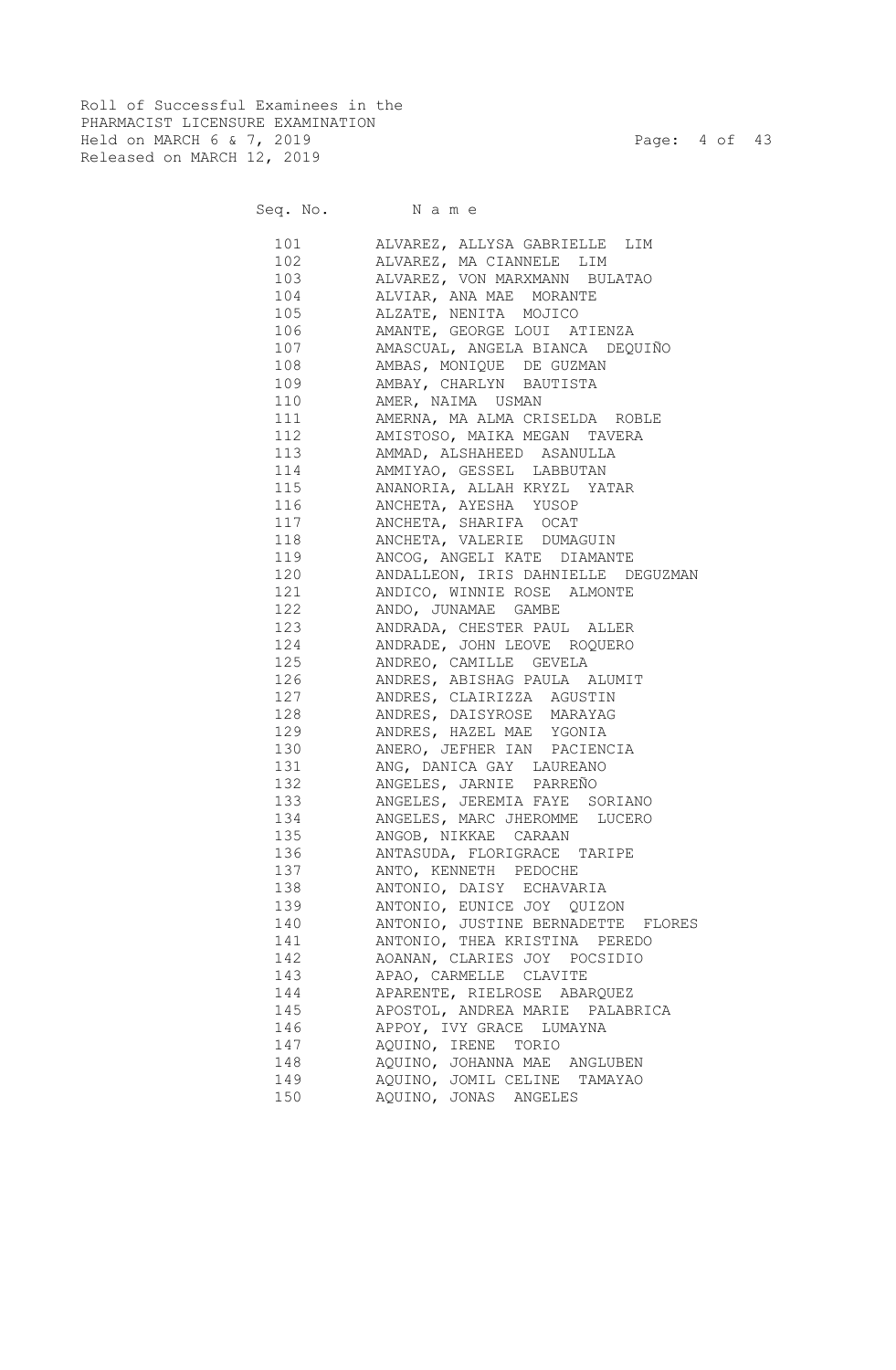Roll of Successful Examinees in the PHARMACIST LICENSURE EXAMINATION Held on MARCH 6 & 7, 2019 Page: 5 of 43 Released on MARCH 12, 2019

# Seq. No. Name

 151 ARADO, SHELLDAN RHEA LUMBAB 152 ARADO, TAMARA ELLA MACABADA 153 ARAGON, EMMIE PATRICIA CATOLIN 154 ARAGON, JEZREAL ELIZABETH TANGYAN 155 ARAGON, MARIELLE GABIETA 156 ARALAN, ELZSHEEN SUZZETTE BENTULAN 157 ARBAS, PATRICIA ANNE DE LA TORRE 158 ARBON, ANGELIE CUBAMARC MANSANARES 159 ARCE, GILLIAN RODNEY DURANA 160 ARCEGA, JERMEL CASASOLA 161 ARCIBAL, LOVELY SABUCO 162 ARELLANO, NOVELLE MOLINA 163 ARELLANO, PATRICIA MAY GERONIMO 164 AREVALO, JOANA PAULA ABIERA 165 AREÑO, RHYNDRA CYRA VALENZUELA 166 ARGARIN, RUSSEL IAN NAAGAS 167 ARGAÑOZA, NIXIE LAYNO 168 ARGUELLES, JELLY ANNE TENTATIVA 169 ARIATE, CHRISTER TEJADA 170 ARIENZA, MARIANE ALLEN JOSOL 171 ARIZA, ALEXANDRA ABILLA 172 AROCHA, JOY ROMARIE PALACAT 173 ARTICA, ARIANE JOY ESPIRITU 174 ASADDUL, ALSON SABTULA 175 ASAN, ERIK GABRIELLE CORTEZ 176 ASIGNACION, JONI JANE ESIMOS 177 ASILO, FATIMA CAMILLE RICAMATA 178 ASPREC, WREN ANGELO ALVAREZ 179 ASSIN, XENIA LOUISE JOY BAJAS 180 ASUELO, FRANSHIENE ADELLE SOCORAL 181 ASUNCION, BEVERLY JAN BANAAG 182 ATANGAN, KATHLYN JOY CONCHA 183 ATENCIO, RHEA JEANNE DIAZ 184 ATENDIDO, MONICA LEI UMBAC 185 ATIENZA, DARENE BINAY 186 ATIENZA, ERIC JOHN SORIANO 187 AUSTRIA, RIZA NIÑA MARIE ALBERTO 188 AUXILIAN, ALIZA BIANCA SIJERA 189 AVILA, MAY-AN TONIDO 190 AYSON, MICHELLE LAÑO 191 AZARCON, KRISTHIA MIRACHELLIE BOQUIREN 192 AZUCENA, DANIELLE ANNE SILVA 193 AZUCENAS, ANALYN CARTIN 194 AÑORA, MARIELYN LOFRANCO 195 BAARDE, LORI MAE SUMCAD 196 BABALCON, VENESSA BRAZIL 197 BABARAN, LORNA DULIN 198 BABAS, KLEIN CHRISTIAN LA MADRID 199 BABAYEN-ON, PAULYN ESCANTILLA 200 BACANI, PATRICIA GONZALES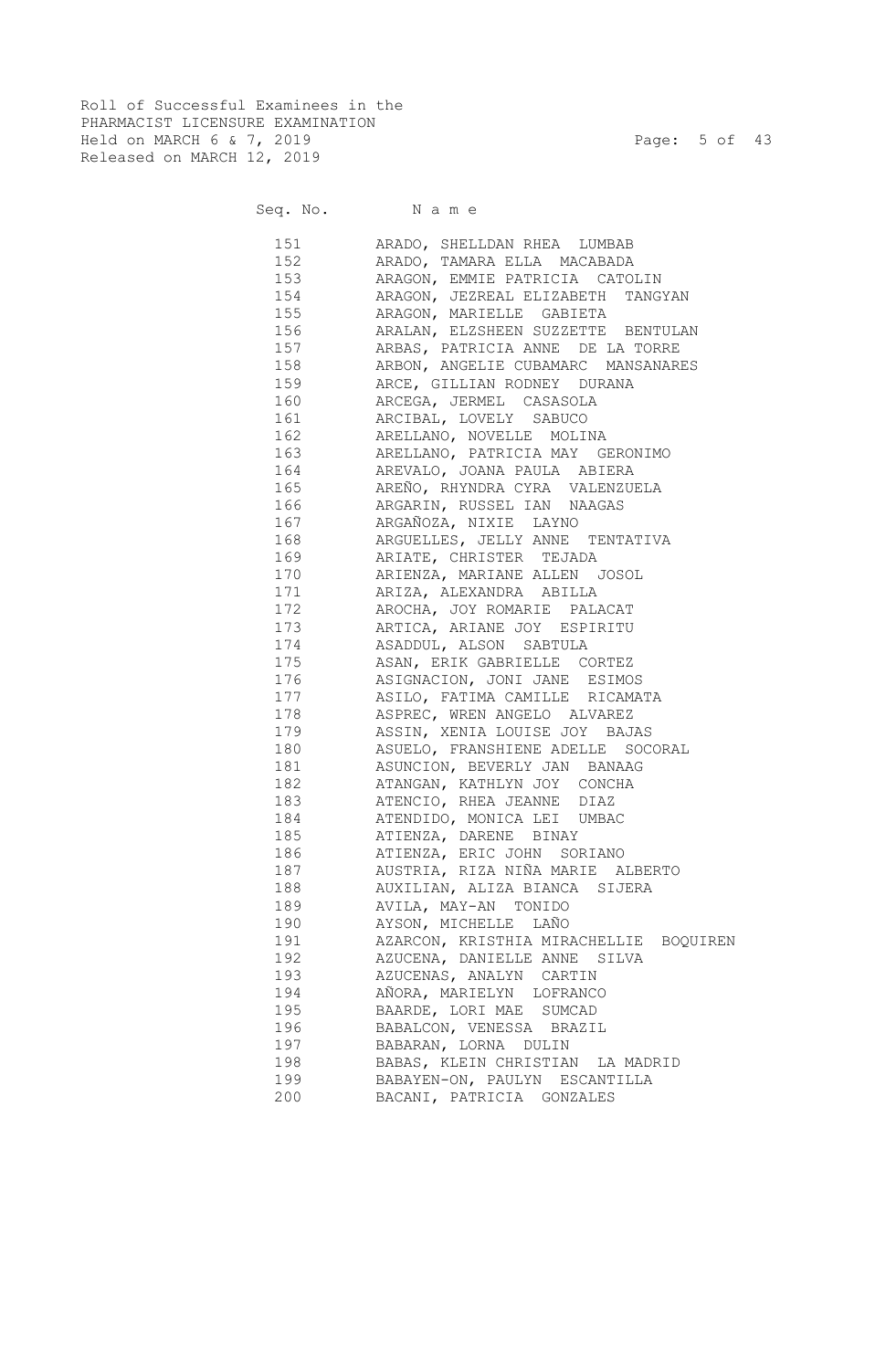Roll of Successful Examinees in the PHARMACIST LICENSURE EXAMINATION Held on MARCH 6 & 7, 2019 Page: 6 of 43 Released on MARCH 12, 2019

# Seq. No. Name

 201 BACCAY, EZRA KIMRAJA ZURETA 202 BACHA, PONCIANO JR MABINI 203 BACOLONG, YARIZ CAWALO 204 BACOS, ALYSSA MARIE OPINION 205 BACULI, LORRAINE JOY GARAN 206 BACULI, SHEENA ANNE PE 207 BADILLA, SHARA KATE HIFARVA 208 BADUA, ELINOR MIRANDA 209 BAGAIPO, JONAILEN MARAVILLA 210 BAGAOISAN, JERLYNE JOYCE RUIZ 211 BAGAUISAN, LOVELY JOY MARCOS 212 BAGIS, ANGELA MAE RONQUILLO 213 BAGNES, SHIENNA MAE FONTANILLA 214 BAGUAN, VIOLY AHORTE 215 BAGUINDALI, AIZA GUIAMALON 216 BAGUIO, JEANIE TRASMIL 217 BAHAN, JANETH DE LA CRUZ 218 BAHIN, LEONA CHYRELLE AURELIA 219 BAKINO, ZHAYRA-NIE NURULLA 220 BALAALDIA, KRISTIN CATHERINE ARENAS 221 BALAGAT, ANGELIE LLAGAS 222 BALAGOT, ROCHELLE NEROZA 223 BALANAY, JAMAICA LISONDRA 224 BALANAY, RUA MARIE FELIPE 225 BALANBAN, CHRISTINE TICO 226 BALANCIO, IAN RUGINO BENDIGOSA 227 BALANTE, CAMILA LARGA 228 BALAORO, MARIA DIVINA TIAMZON 229 BALBAGUEN, JAYEEM JESERYL MATERIANO 230 BALBUENA, KIMBERLY MAGON 231 BALDAGO, KHATRINA RICA ANTIPATIA 232 BALDERAS, ERL DANE VISTE 233 BALDEVARONA, CLAUDINE CARIG 234 BALDO, GIE-ANN GRACE SEVILLA 235 BALDOVINO, JENNIFER DORADO 236 BALDUGO, CRISEL JOY CASTILLO 237 BALIMBINGAN, SHANNEN RHESSAN BATOON 238 BALISTA, ROWENJEAN DUERO 239 BALLADA, THEODORE DANIEL GALVEZ 240 BALLARET, FAITH GUILLERMO 241 BALLENER, JASMIN ALCAIN 242 BALMACEDA, ARIADNE TENEDOR 243 BALOC, NOVIE JOY LIBRES 244 BALOLONG, MINETTE MADRIAGA 245 BALONES, GENNELYN BERNAL 246 BALTERO, HAZEL ROLLO 247 BALUNSO, JULIMAR FAYE VALENZUELA 248 BALUTAN, REINSHEL JAVIER 249 BALUYUT, KARLA MAE MANALOTO 250 BANGCAYA, GLORYZH LUZURIAGA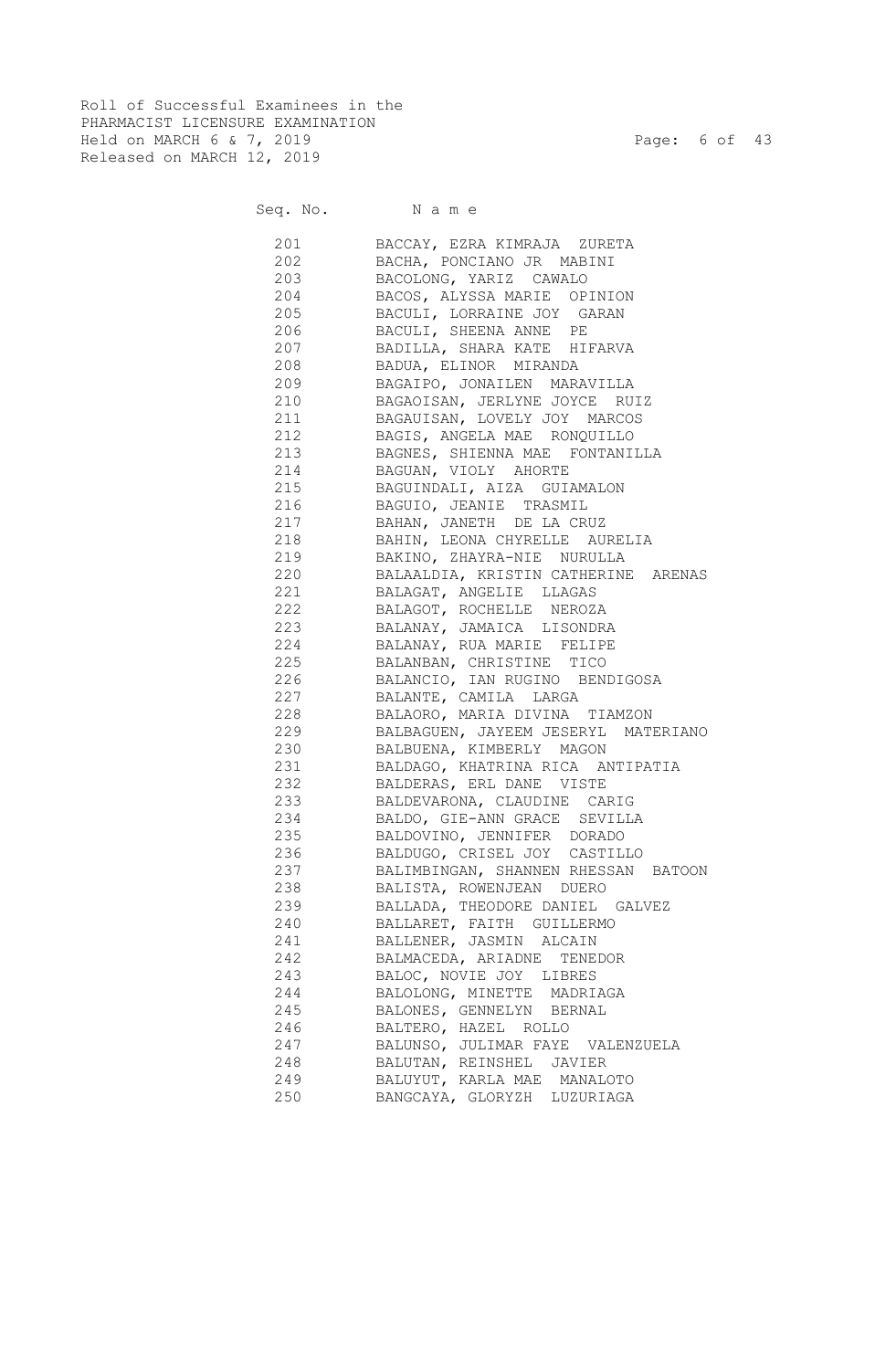Roll of Successful Examinees in the PHARMACIST LICENSURE EXAMINATION Held on MARCH 6 & 7, 2019 Page: 7 of 43 Released on MARCH 12, 2019

### Seq. No. Name

 251 BANGLAGAN, GENEVIEVE CAPALTO 252 BANGNGO, GENEVIEVE TUNDAGUI 253 BANGUI, PRECIOUS CAMILLE NUGAL 254 BANIÑA, DIANNE GRACE CASUGA 255 BANLUTA, MARY ALELI CUIZON 256 BANQUIRAY, MAY ANN SUAN 257 BANSALEO, PRECIOUS GRACE ESTIMO 258 BANSAO, PRINCESS ROHAYNI DIRIPOSUN 259 BANZALES, MA JANICA MENDOZA 260 BAQUILAR, RACHEL DANZALAN 261 BARABONA, JAN MARIANNE TORRICO 262 BARAOIDAN, CLAUDINE GANAL 263 BARCENAS, BH-LYN PABILAN 264 BARNES, JEAN BELUSO 265 BARNUEVO, CHRISTELLE JANICA ALVIAR 266 BARROGA, NEIL FRED GONZALES 267 BARROSA, RICA MARIE GARCIA 268 BARROZO, VALERIE BLANCHE CONCON 269 BASCO, LESLIE ANNE CONDE 270 BASIERTO, DIXTER EDIESON LABINE 271 BASILIO, JAMES RAFAEL DIZON 272 BASITE, MARITES BUYYA 273 BATACAN, JOHANNA CALAMBA 274 BATAGA, WENDY CERENEO 275 BATARA, JAMAICA GUZMAN 276 BATISLA-ON, JANECA SEBANES 277 BATOON, MABELLE ABARCA 278 BATOY, RITZ TWAY VIDAD 279 BATTAWANG, FEBIE NALOG 280 BATUAMPAR, QUEENIE XYRA CASAN 281 BAUTISTA, BIANCA BLANCO 282 BAUTISTA, CAMILLE BRACAMONTE 283 BAUTISTA, GLADYS DE LEON 284 BAUTISTA, REGINA ANGELICA GUMARU 285 BAUTISTA, ROVAN JENNY BACHAR 286 BAUTISTA, ROYENETTE CARMELLE MONTE 287 BAUTISTA, WHINIEDEL PAL-ING 288 BAWAR, HANANEEL BAYOT 289 BAYBAY, ALEXANDER DONATO 290 BAYENG, JESABETH CABILANG 291 BAYLAS, KWYNDYL BALTERO 292 BAYNO, JENNIE ANN CAPIN 293 BAYONA, THALIA JHOY SUBERE 294 BAYOT, ERNALIE CENTINO 295 BAYSON, EDRALYN FERRER 296 BEBERO, ALYSSA CIRUNAY 297 BEBILLO, MABELLIZA EGAGAMAO 298 BELDAD, FELIX DAVE BUSLON 299 BELEN, MARIA ELYSSA ANGELINE BELEN 300 BELEN, REYZIEL CARANDANG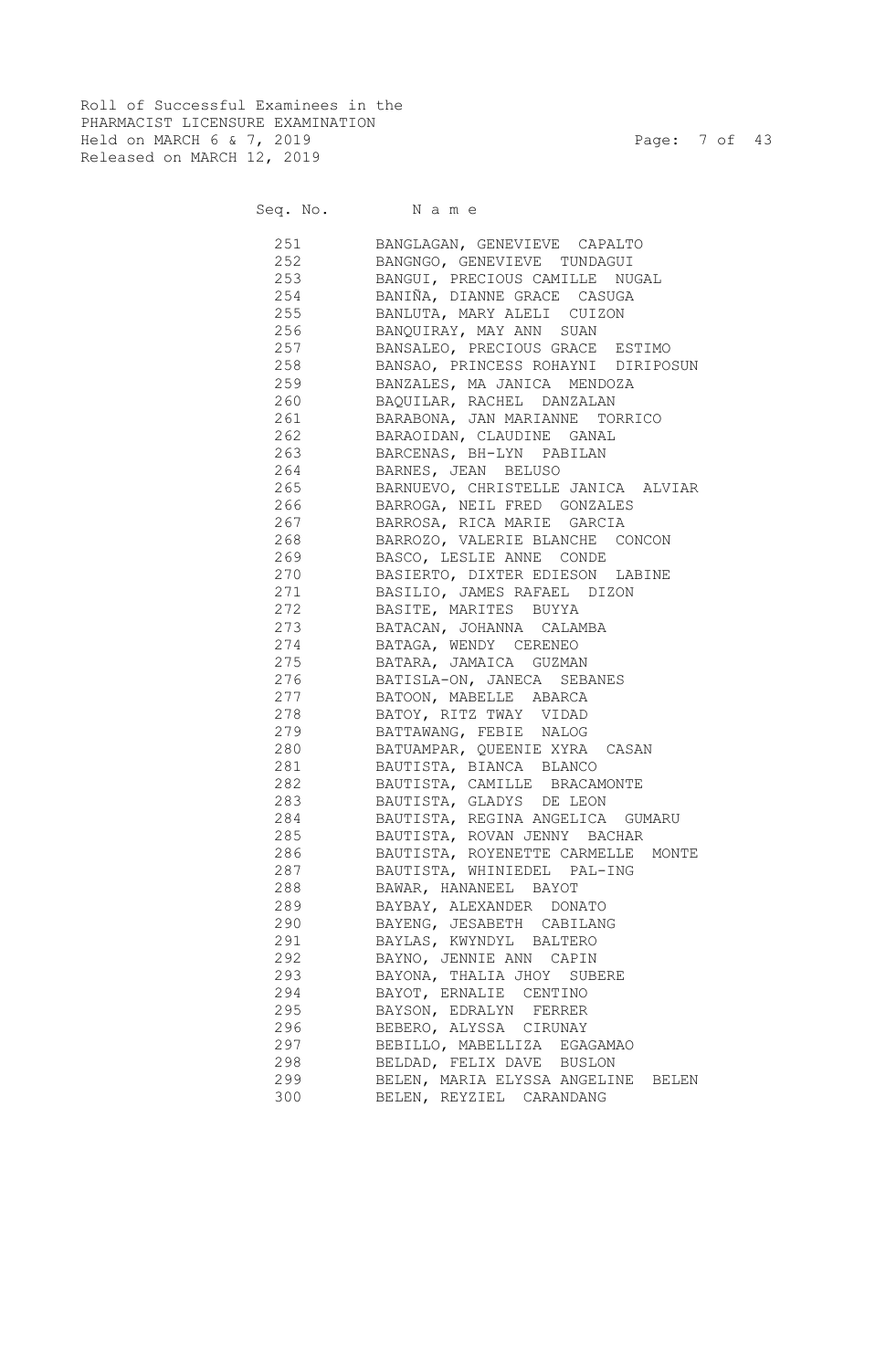Roll of Successful Examinees in the PHARMACIST LICENSURE EXAMINATION Held on MARCH 6 & 7, 2019 Page: 8 of 43 Released on MARCH 12, 2019

| Seq. No. Name |                                        |
|---------------|----------------------------------------|
|               | 301 BELEN, SANDRA TENA                 |
|               | 302 BELEY, REXELLE MAE LARAN           |
|               | 303 BELOCURA, BLESS IA TORREON         |
|               | 304 BELZA, APRIL JOY ORTEGA            |
|               | 305 BENAVIDEZ, LAHAYNA DEE SARMIENTO   |
| 306           | BENEDICTO, KOULA ANIKA SORILLA         |
| 307           | BENIGNO, KRIZHIA MICHELLE ESTUYE       |
| 308           | BERENGUER, CASSANDRA MARIE SMITH       |
| 309           | BERINGUEL, NICOLE ANNE CHING           |
| 310           | BERMEJO, CLARISSA MAE GACAYAN          |
| 311           | BERMEJO, SABINE KATE HOPIDA            |
| 312           | BERNALES, PAULINE NICOLE MADELO        |
| 313           | BERNARDO, MA REGINA VIRAY              |
| 314           | BERSAMIN, JECHOBHED TIANGGE            |
| 315           | BERSAMIRA, JOCEL JOLLIE ANNE SABLAY    |
| 316           | BIDING, JEECEL MANGLAL-LAN             |
| 317           | BIDIONES, KRISTY TIANCHON              |
| 318           | BIGTAS, MCVIOLS ADEL                   |
| 319           | BILAL, AMIRAH MACMAC                   |
| 320           | BILAS, CHRYSTHEA JHUNE MOLINTAS        |
| 321           | BILOCURA, MARIEL SARDEÑA               |
| 322           | BINARAO, SHANNIEMEL LALICAN            |
| 323           | BINIAHAN, CHARITIE MAE MADIWOH         |
| 324           | BIONG, JONA LOU                        |
| 325           | BISQUERA, REIGNNA MAE CORPUZ           |
| 326           | BISSOK, VANESSA BAY-EN                 |
| 327           | BODOLLO, MARY JOY MALING               |
| 328           | BOISER, JONNABELLE BERMEJO             |
| 329           | BOLORON, ENA MARIE YANCHA              |
| 330           | BONDOC, ANNA MIKAELA TORRES            |
| 331           | BONDOC, CLOYD RED BUNGUBUNG            |
| 332           | BONGCARAWAN, MARRIAME DALAGUIT         |
| 333           | BONGOLAN, LAVENIA LACAMBRA             |
| 334           | BONIFACIO, GIO CARLO SANGUER           |
| 335           | BONIFACIO, HAYNA LADRICA               |
| 336           | BONILLA, ALIX LYLE PUERTO              |
| 337           | BORJA, NICOLE ANNE RAYRAY              |
| 338           | BORJAL, CHRISTINE DOMASIG              |
| 339           | BORNALES, KIM LIM                      |
| 340           | BORREL, CLYDEE SALDAÑA                 |
| 341           | BRANZUELA, ZAIRE ARIELLE CABALFIN      |
| 342           | BRAVO, AGATHA INGRID CENTINO           |
| 343           | BRICIO, WHETNY DACURAWAT               |
| 344           | BRUNO, JOHN VINZE EMBODO               |
| 345           | BUENAVISTA, MA REISA HERNANDO          |
| 346           | BUENCAMINO, ANGELA CHRISIEL GONZALES   |
| 347           | BUGAGGA, KHRYSTAL LIRIO CELESTE KALAHI |
| 348           | BUHAT, CHRISTEL JANE MISAJON           |
| 349           | BULADACO, NEARLY MAE ELEYDO            |
| 350           | BULAHAO, SHEENA TAYABAN                |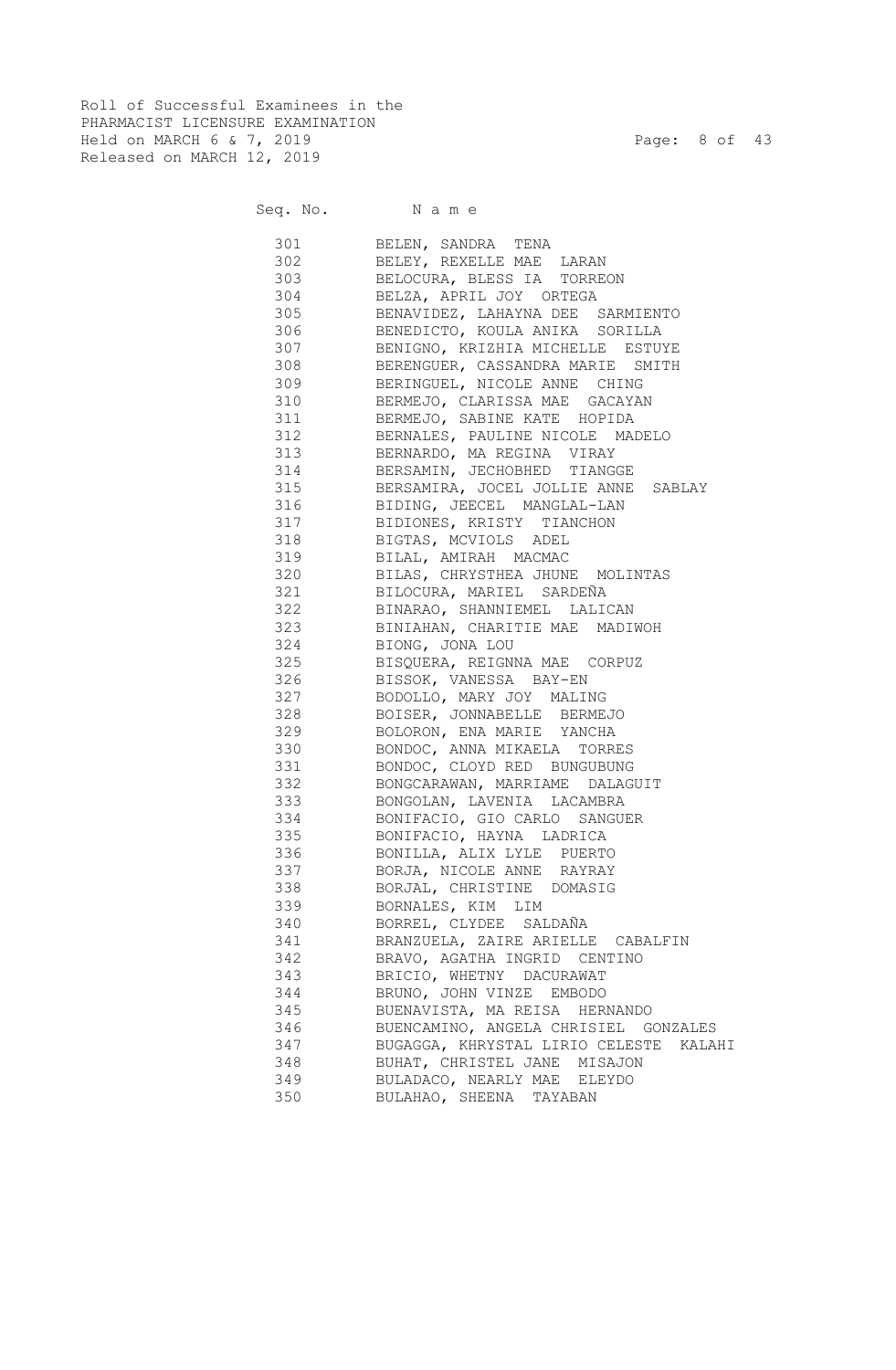Roll of Successful Examinees in the PHARMACIST LICENSURE EXAMINATION Held on MARCH 6 & 7, 2019 Page: 9 of 43 Released on MARCH 12, 2019

# Seq. No. Name

 351 BULALAYAO, MARK AARON RUBIANES 352 BULOS, KIRI MARIE ORETA 353 BUMALTAO, JOANNA MARIE DELA CRUZ 354 BUMANGLAG, ALYSSA JEAN IFURUNG 355 BUMANGLAG, MARIA ANGELA RAGONJAN 356 BUMANLAG, LOU ANGEL DUGUIES 357 BUNGUBONG, ROSELYN SANOYAN 358 BUNOY, WILMARIE BUYAGAWON 359 BUNQUIN, RENZ ANGELO GAMBOA 360 BURAGA, REMELYN ULANG 361 BUSTAMANTE, ANGELICA LAMPA 362 BUSTAMANTE, JERIC JOHN NACIANCENO 363 BUSTAMANTE, RITCHIELENE ANTOLIN 364 BUSTILLO, BENCHLEY SALVADOR 365 BUSTRILLO, JOJIE DALUMPINES 366 BUTAS, TARA MARIE SALAZAR 367 BUTCHAYO, JO-JANE DAMASCO 368 BUTEL, KRISNA CAMILLE CABILDO 369 BUYTRAGO, ERIC ANTHONY ALONZO 370 CABABAG, MARY GRACE PACANAN 371 CABACHETE, ARCHIE MATUGUINAS 372 CABAGNOT, KARL JASPER CARCILLAR 373 CABALLERO, JACKIE LOU MAGPOC 374 CABARLES, ROLAND II OBEDENCIO 375 CABAÑERO, LIEZEL TOLENTINO 376 CABEZADA, ESTHER MICAH BERONIO 377 CABIARA, MINERVA ALUMBRO 378 CABIGON, JESSICA SARAH KALE DAEL 379 CABILIN, CRISTINE MAE TESIORNA 380 CABLAO, DENISE MICHELLE LIMBOY 381 CABONCE, COLEEN FRUCTOUSA GODES 382 CABRERA, ALYSSA NAOMI DY 383 CABRERA, MA DAY-ANN RAMOS 384 CABRITO, JESSA WENNA NANTA 385 CABUNGCAL, CARL JUSTIN ANGELES 386 CACAYAN, DUANE JASPER ALVAREZ 387 CACHOLA, PRINCESS ANGEL ABALOS 388 CACNIO, ELIKA TILOG 389 CADAVEZ, LOVELY ROSE VILLAMOR 390 CADETE, GERALDINE SORIASO 391 CADIATAN, DARYL JOYCE MONARCA 392 CADID, PATRICIA ANNE CORONEL 393 CADIGAL, ELAINE MARGARET GIRON 394 CADIZ, KARL MILLIENS LIM 395 CADIZ, NYMPHA JAINE AQUINO 396 CADORNA, KRIZA ROSETTE ALICAR 397 CAGA-ANAN, KRISTINA MARIE DALIDA 398 CAGAS, QUINNIE ANNE TUYOR 399 CAGUIMBAL, NEO FRANCIS GONZALES 400 CAIDO, KATRINA ALBASA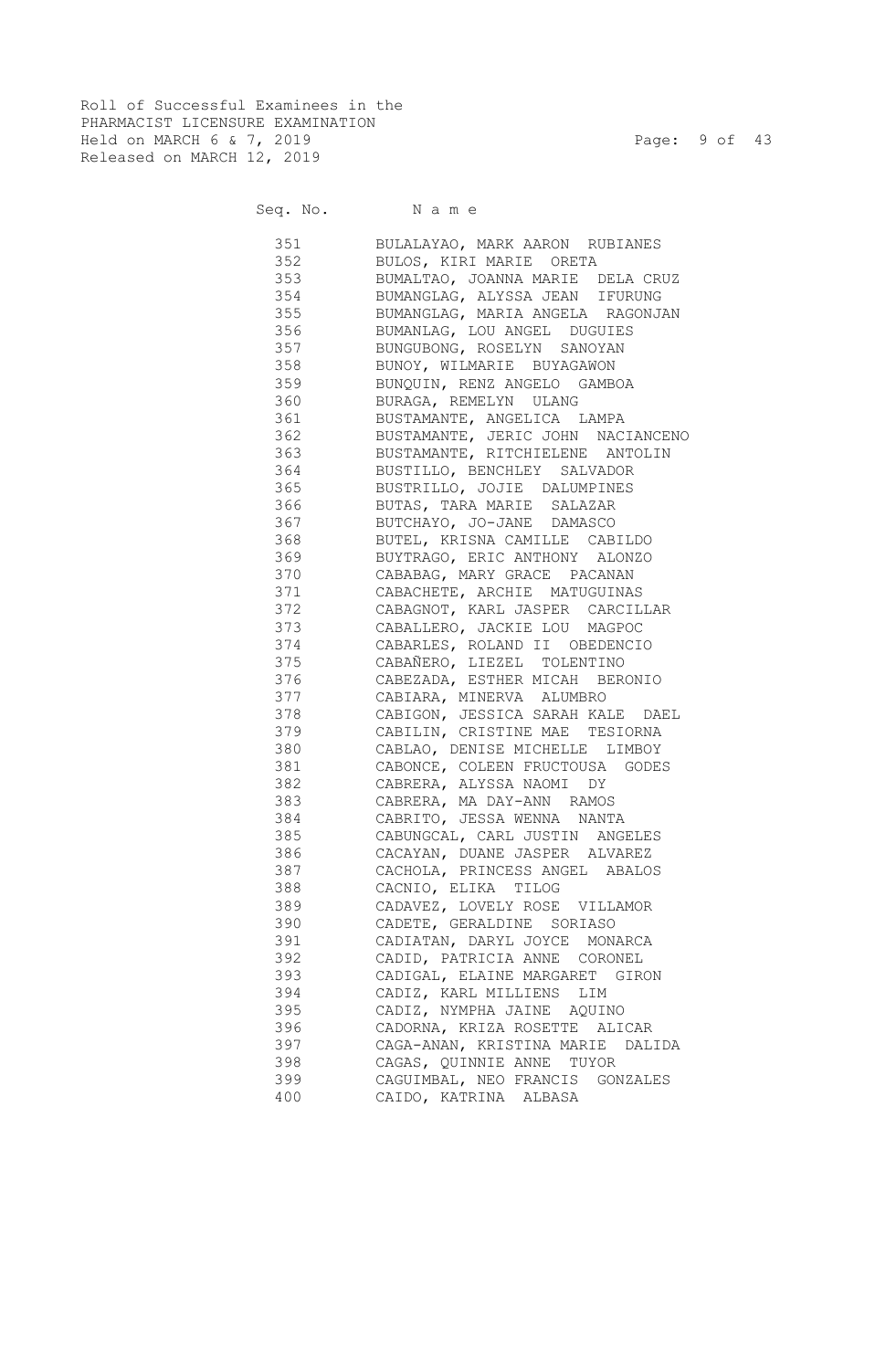Roll of Successful Examinees in the PHARMACIST LICENSURE EXAMINATION Held on MARCH 6 & 7, 2019 Page: 10 of 43 Released on MARCH 12, 2019

|     | Seq. No. Name                                     |
|-----|---------------------------------------------------|
|     | 401 CAINDOC, RUBY ANN CAMUGAO                     |
|     | 402 CAINGLET, JOVELYN SALCEDO                     |
|     | 403 CAISIP, GUIA JANE TUNGOL                      |
|     | 404 CAISIP, LAURISSE LUGAY                        |
|     | 405 CAJANDAB, EMILY CASTILLO                      |
|     | 406 CAJANDAB, GLAIZA VALENZUELA                   |
|     | 407 CAJES, CHARISSE MAE CHATTO                    |
|     | 408 CALACHAN, RHEA JOY CALIMQUIM                  |
|     | 409 CALALANG, ARNIE JOYCE FRANCISCO               |
|     | 410 CALDERON, MHARK LEO CABANSAG                  |
|     | 411 CALICA, KATHLYN NOUF GALZOTE                  |
| 412 | CALIWAY, JANE BAGUITAY                            |
| 413 | CALIZO, SHANNEN GAIL REYES                        |
| 414 | CALLADO, ALODIA AMOR OCAMPO                       |
| 415 | CALMA, KAMILLE BEROY                              |
| 416 | CALPITO, PRINCESS DANNAH GALAPATE                 |
| 417 | CALUB, REGINO JUSTINE DAYON                       |
| 418 | CALUGCUGAN, LAARNI JANE NOCETE                    |
| 419 | CALUMAG, DESANNI COLEEN MARTIN                    |
| 420 | CALVO, LESLIE JOY LOPEZ                           |
| 421 | CAMAD, JEANNIFFER MAE TAPALES                     |
| 422 | CAMALAO, CHRISFUR KAYE ESCOSIO                    |
| 423 | CAMILE, NIKKA YAÑEZ                               |
| 424 | CAMILOSA, KRISTELLE ANN RIVERA                    |
| 425 | CAMMAYO, MARINELLE KRISGERALDINE ROSALES          |
| 426 | CAMPANER, SYRA PEARL DELA CRUZ                    |
| 427 | CAMPAÑANO, HERRIEANNE RAVELO                      |
| 428 | CAMPONION, JESSELA BERIC                          |
| 429 | CAMPOS, JERELYN                                   |
| 430 | CAMPOSANO, MARIA MORRISETTE CHRISTIENNE DE CHAVEZ |
| 431 | CAMPUSPOS, ALYSSA MARIE OLALO                     |
| 432 | CANALES, EVERLY KIRSTIN BUSTILLO                  |
| 433 | CANAPE, BERNADETTE RUADO                          |
| 434 | CANDIA, JANE BORBON                               |
| 435 | CANON, JERALDINE ALCALDE                          |
| 436 | CANTERO, VANESSA FRANCES BACLIG                   |
| 437 | CAOILE, SEVERINO JR BANGAOET                      |
| 438 | CAOLENG, JAZZLEY PETITE VALENZUELA                |
| 439 | CAPACIO, LIZANNE DALE VILLAGRACIA                 |
| 440 | CAPALES, MA EDNALYN ABOLENCIA                     |
| 441 | CAPAROSO, IVY TENORIO                             |
| 442 | CAPINPIN, ILYN BANGAAN                            |
| 443 | CAPIO, RAE AIMEE GABI                             |
| 444 | CAPISTRANO, NAJA-ROSS BENOYA                      |
| 445 | CAPITLY, ELLA MARIE DIALA                         |
| 446 | CAPULE, GEDLE LEY LUSTRE                          |
| 447 | CARABOC, JOYCE ANNE FADERO                        |
| 448 | CARAG, MILVIN RAY TRINIDAD                        |
| 449 | CARANTO, HONEY GRACE OSDAÑA                       |
| 450 | CARBON, MAYBELLE ROSE VILLANUEVA                  |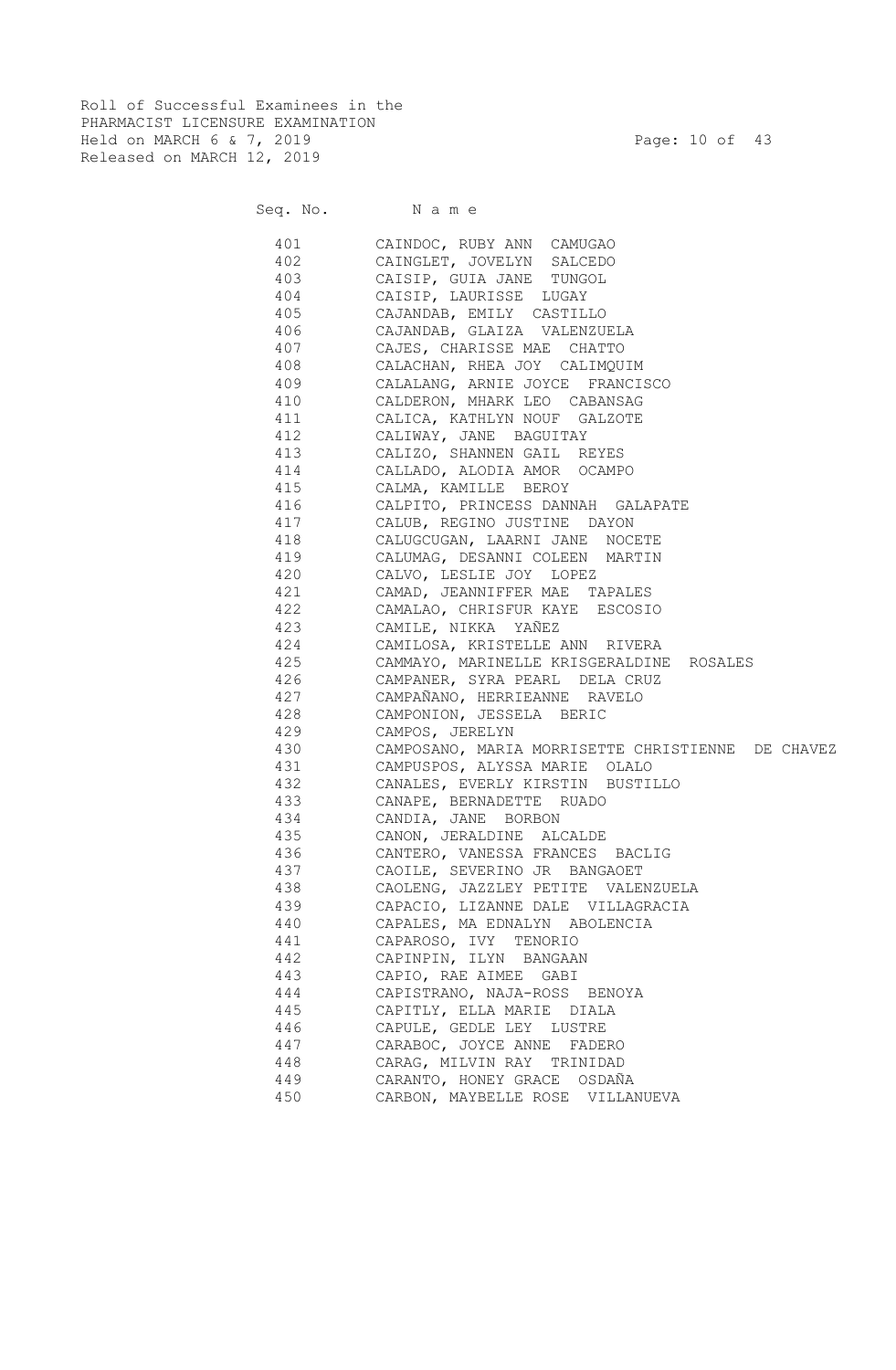Roll of Successful Examinees in the PHARMACIST LICENSURE EXAMINATION Held on MARCH 6 & 7, 2019 Page: 11 of 43 Released on MARCH 12, 2019

# Seq. No. Name

|     | 451 CARBONELL, KASANDRA CAMILLE GARCIA  |
|-----|-----------------------------------------|
|     | 452 CARCALLAS, AIRA MATUTO              |
|     | 453 CARIN, MADEL KRISTINE GONZALES      |
|     | 454 CARINGAL, KAREN HAZEL SIERRA        |
|     | 455 CARIÑO, JEANINE PEARL PALINGPING    |
|     | 456 CARIÑO, JULIE ANNE MACATANTAN       |
|     | 457 CARLOS, JOHANNA ESCOBAR             |
|     | 458 CARMONA, RIZALIE GO                 |
|     | 459 CARPINTERO, VANESSA IRA GUBUAN      |
|     | 460 CARPIO, KAYE CAMILLE FERNANDEZ      |
|     | 461 CARREDO, LYRIAN CHRYSTIAL BAGARES   |
|     | 462 CARREON, CAELLEEN AMARILLO          |
|     | 463 CARREON, GERARD NARINGAHON          |
|     | 464 CASAS, ALPHA JEANNE GOMEZ           |
|     | 465 CASCOLAN, RUTH MAVI REY             |
|     | 466 CASERO, STEPHANY ANNE ANTONIO       |
|     | 467 CASILA, ELAIZA TORMENTO             |
|     | 468 CASIMINA, GIRLIE JEANNE CORPUZ      |
|     | 469 CASIMIRO, JEMALYN EDA               |
|     | 470 CASIO, APRIL JOY COLIMBO            |
|     |                                         |
|     | 472 CASTILLO, JERALYN GARNACE           |
|     | 473 CASTILLO, LIEZEL CANDIDA TOLENTINO  |
|     | 474 CASTILLON, ARBIN JR DIONGCO         |
|     | 475 CASTILLON, LOYAL KATHLEEN LLAMAS    |
|     | 476 CASTILLON, PATRICIA MARIE MUTIA     |
|     | 477 CASTRO, EZRA LEIH AEYRIKA PARADIANG |
|     | 478 CASTRO, GEORGETTE MAE JOSE          |
|     | 479 CASTRO, RENZ EDWARD SORIAGA         |
|     | 480 CASTROVERDE, JOSHUA ELIJAH ALVAREZ  |
|     | 481 CATAN, JEA TOMARONG                 |
|     | 482 CATUBIG, MELBA BUAG                 |
|     | 483 CATULONG, LORELIE VEGAFRIA          |
|     | 484 CAVA, PATRICIA REQUILLO             |
|     | 485 CAVAN, DENIELLE CASERA              |
| 486 | CAVICO, ROCHELLE DULNUAN                |
| 487 | CAWA-ING, HAZEL KANTALA                 |
| 488 | CAWAN, ANNIE PATAY                      |
| 489 | CAYABYAB, KRISHA CLAIRE BAUCAN          |
| 490 | CAYABYAB, RIZ AARON TOLENTINO           |
| 491 | CAYADING, ALISON MACOSE                 |
| 492 | CAÑAS, MEL ANNE LIM                     |
| 493 | CAÑAS, NESSEL LLOYD CAPINPIN            |
| 494 | CAÑAZARES, MARIEL ERIKA OBESO           |
| 495 | CAÑO, BETZY ROSE BRED                   |
| 496 | CAÑONERO, MIA AMOR NUANGAY              |
| 497 | CAÑOS, TRINA KAYE GELLOR                |
| 498 | CELEDONIO, MARIVI TAPIRU                |
| 499 | CELESTINO, MARY JOY GOZAR               |
| 500 | CELIS, VENUS CHARMAINE                  |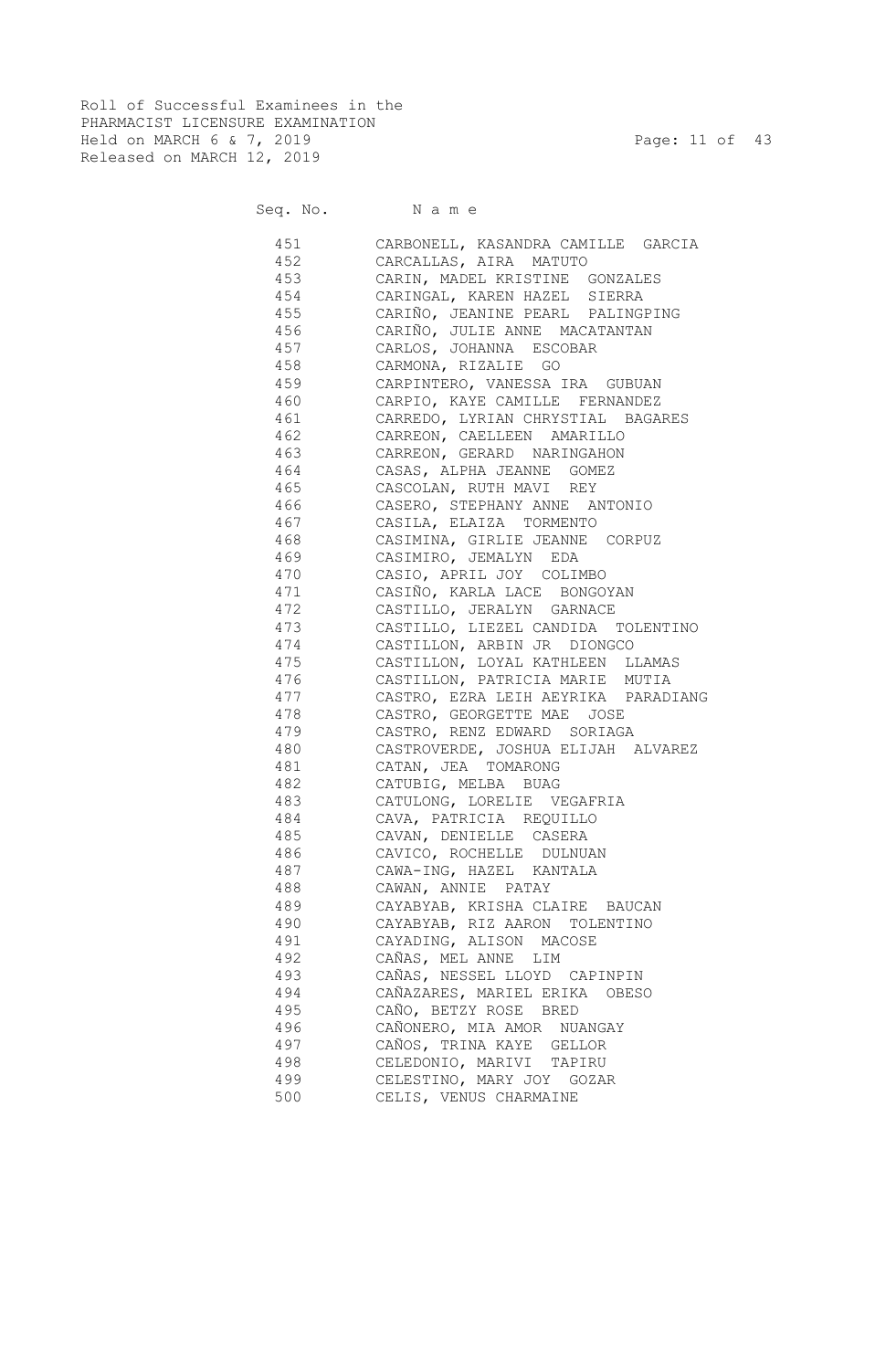Roll of Successful Examinees in the PHARMACIST LICENSURE EXAMINATION Held on MARCH 6 & 7, 2019 Page: 12 of 43 Released on MARCH 12, 2019

#### Seq. No. Name

 501 CELIZ, RIO PORTIA LOREN JUELE 502 CEPEDA, CLARREN DALE PASAQUIAN 503 CEROJANO, MARIANGELA LOPEZ 504 CERTEZA, MA DEANA ARAN 505 CHAN, JANNELYN PO 506 CHAN, LANCE GERIK SO 507 CHAN, VERNA EUNICE SENO 508 CHANCHICO, MARIE ANGELI CRUZ 509 CHARLES, GENEVIEVE TAPO 510 CHIONG, AUREO PAUL DAYAK 511 CHU, EUNICE RETONEL 512 CHUGSAYAN, SALLY ROSE COLYOGON 513 CHUIM, CRISTIAN CANLAS 514 CHUMALAN, MARY CLAIRE NEBRE 515 CIPRIANO, CHARLENE COLUMNA 516 CLARIN, GIAME KITCH POLICARPIO 517 CLARITO, MARY GRACE SORIANO 518 CLAROS, CHRISTINE DE CASTRO 519 CLEMENTE, JADE MAR CAMAYANG 520 CLEMENTE, KRISTINE JANE GUIQUING 521 CLOMA, CHRISTIAN JAMES BAUTISTA 522 CO, ALEXANDRA KAY TENGCO 523 COBCOBAN, FAYE MARIE DAÑO 524 COCA, KRIZHEL JOYCE GALLETA 525 COCOY, FAYE LORRAINE BAYDO 526 COCSON, CARL KASTEN ABAD 527 COLCOL, JELLIAN MINDY GENTAPA 528 COLEGADO, JESELLE JOY INCIO 529 COLICO, CHRISELYN MIRANDA 530 COLIGADO, KATHLEEN JOYCE ASUBE 531 COLINGAN, HAZEL HANNAH GAYAG-O 532 COLLANTES, ANGELICA BONTIA 533 COLLANTES, SAMINA PE 534 COLOBONG, JOSSAH RAZELLE NICOLAS 535 COLUMBANO, DARELL DALE ESPINELI 536 COMARADANG, AZISA MACADUPANG 537 COMCOM, SARAH JANE CAINGCOY 538 COME, IVY MARIE PAGNAMITAN 539 COMIA, CHRISTINE MAE ESTELEYDES 540 COMIA, JOSHUA SAMBELLOSA 541 CONCEPCION, SOFIA LORRAINE PASAY 542 CONCIO, REGINALD GIANAN 543 CONTRERAS, MEG ARCIETE 544 CORDA, HERMILEEN LACSAMANA 545 CORDERO, PAULA BIEN ADAP 546 CORONACION, ANDREY DELA CRUZ 547 CORPIN, ANGELICA LUZ CAÑAS 548 CORPUZ, CZARINA GRACE FLORENDO 549 CORPUZ, GIDEON MARK AGUSTIN 550 CORPUZ, KIM JASMIN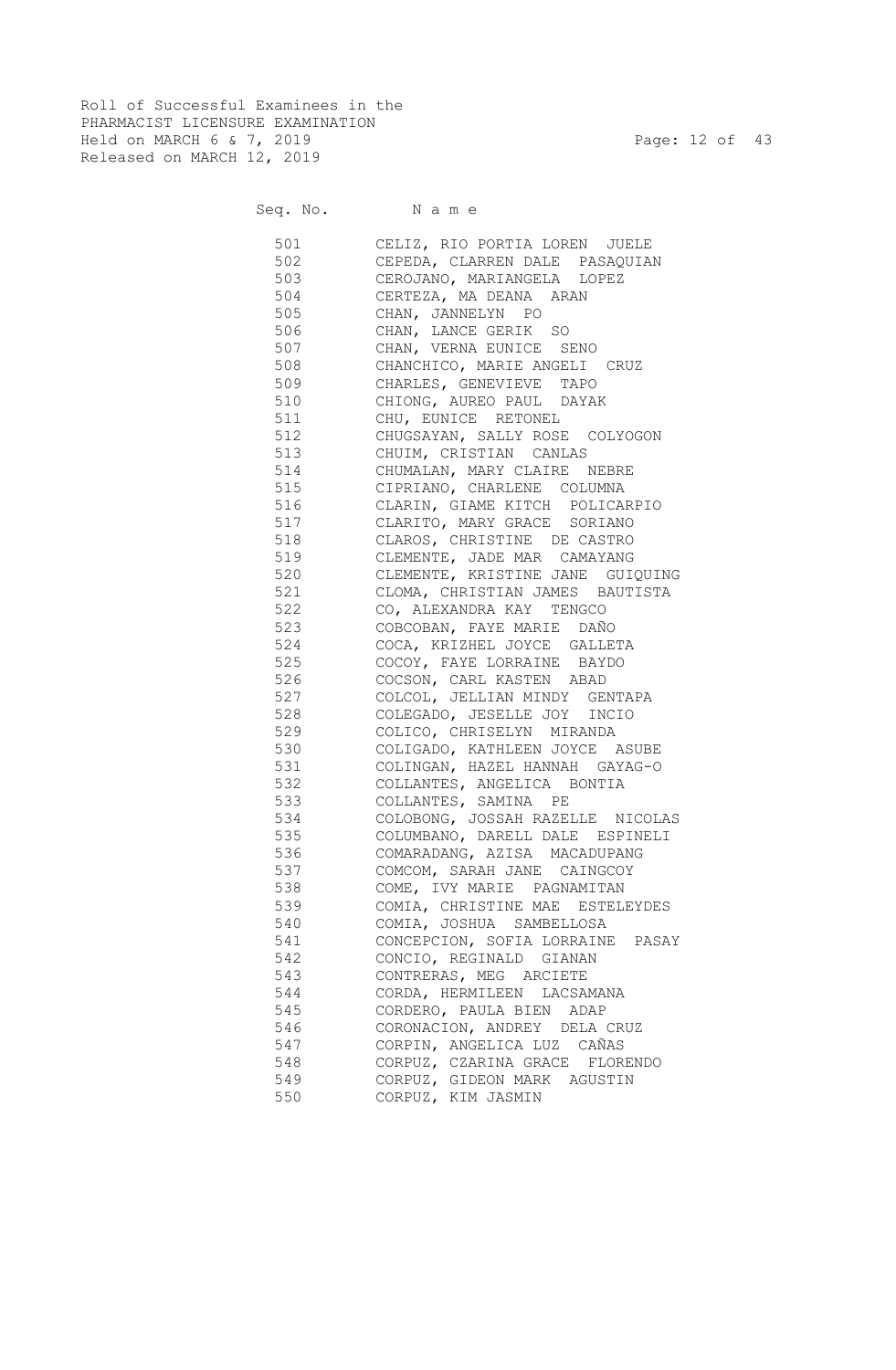Roll of Successful Examinees in the PHARMACIST LICENSURE EXAMINATION Held on MARCH 6 & 7, 2019 Page: 13 of 43 Released on MARCH 12, 2019

| Seq. No. |  |  | Name |  |
|----------|--|--|------|--|
|----------|--|--|------|--|

| 551   | CORPUZ, PRINCESS ILOISA BARROGA     |
|-------|-------------------------------------|
| 552   | CORPUZ, REGINE VERAZON              |
| 553   | CORTES, ANNE CARMELLE IGNACIO       |
| 554   | CORTES, MA ELAINE DIASANTA          |
| 555   | CORTEZ, ARDRIAN VELARDE             |
| 556   |                                     |
|       | CORTEZ, JENNY LOPEZ                 |
| 557   | CORTEZ, PAULINE MERIDA SISTER       |
| 558   | CORTEZ, SUNRINSE BONGSALO           |
| 559   | COSEP, HANNAH PRAISE DAGOY          |
| 560   | COSTES, JUNELLE TREYA UMPONG        |
| 561   | COTINGJO, KRIS JEVI LOMOD           |
| 562   | CRISOSTOMO, SHEYENNE BUERANO        |
| 563   | CRISOSTOMO, SWEETZEL DELA PEÑA      |
| 564   | CRUZ, CIENA AIRAH MARIE VIVAR       |
| 565   | CRUZ, DAPHNE MARJORIE CELESTINO     |
| 566   | CRUZ, DARRON CORPUZ                 |
| 567   | CRUZ, KYLE ANGELO AUSEJO            |
| 568   | CRUZ, MARCO LORENZO BELVEZ          |
| 569   | CRUZ, MICHELLE ANNE PERFECIO        |
| 570   | CRUZ, NIÑA TIAMZON                  |
| 571   | CUBAL, ALYSSA CLARISE FLORES        |
| 572   | CUBILLA, AIRA LUMBRE                |
| 573   | CUDILLO, BRETCHIE GALO              |
| 574   | CUEVAS, JOVELYN BARBADILLO          |
| 575   | CUNANAN, JAYVEE GAMBOA              |
| 576   | CUNTAPAY, DARWIN BITAS              |
| 577   | CUSIT, KLERLYNGEL GAMUEDA           |
| 578   | CUSTODIO, KHRYSTEL SALAS            |
| 579   | CUTAB, LESLIE PASULA                |
| 580   | CUZZAMU, LYNGELLE ANN COMBATE       |
| 581   | DABAN, MARIANNE JOY ACOSTA          |
| 582   | DABUCOL, GERMAINE ROSE MENDIOLA     |
| 583   | DACANAY, KRISTINE CAMILLE LIMOSNERO |
| 584   | DACAYO, JOHNNY JR BARBAS            |
|       | 585 DACOY, KHAREN JOY CARDEÑO       |
| 586 1 | DADEA, ANDREA KRISTINE JOAQUIN      |
| 587   | DADIZ, VINCE CHAMAGNE MARANTAN      |
|       |                                     |
| 588   | DAFROSA, NICOLE<br>SILVA            |
| 589   | DAGUIO, JONELLEE CARANTO            |
| 590   | DAGUPLO, RAPRAIL BACANI             |
| 591   | DAJAY, LOVELYN PEARL DE DIOS        |
| 592   | DALAGUIT, LYKA CASPILLO             |
| 593   | DALANGIN, MONETTE SARMIENTO         |
| 594   | DALAYGON, NICOLE PEARL JASPE        |
| 595   | DALMACIO, JAN MIKAEL DE LEON        |
| 596   | DALUDADO, JEFFREY GALINATO          |
| 597   | DANNUG, HANNAH ELIEL ARTATES        |
| 598   | DANO, GEREN LOVE<br>TRAYA           |
| 599   | DANSALAN, JASPHER BARAOIDAN         |
| 600   | DAQUIOAG, ANALUZ SINGSON            |
|       |                                     |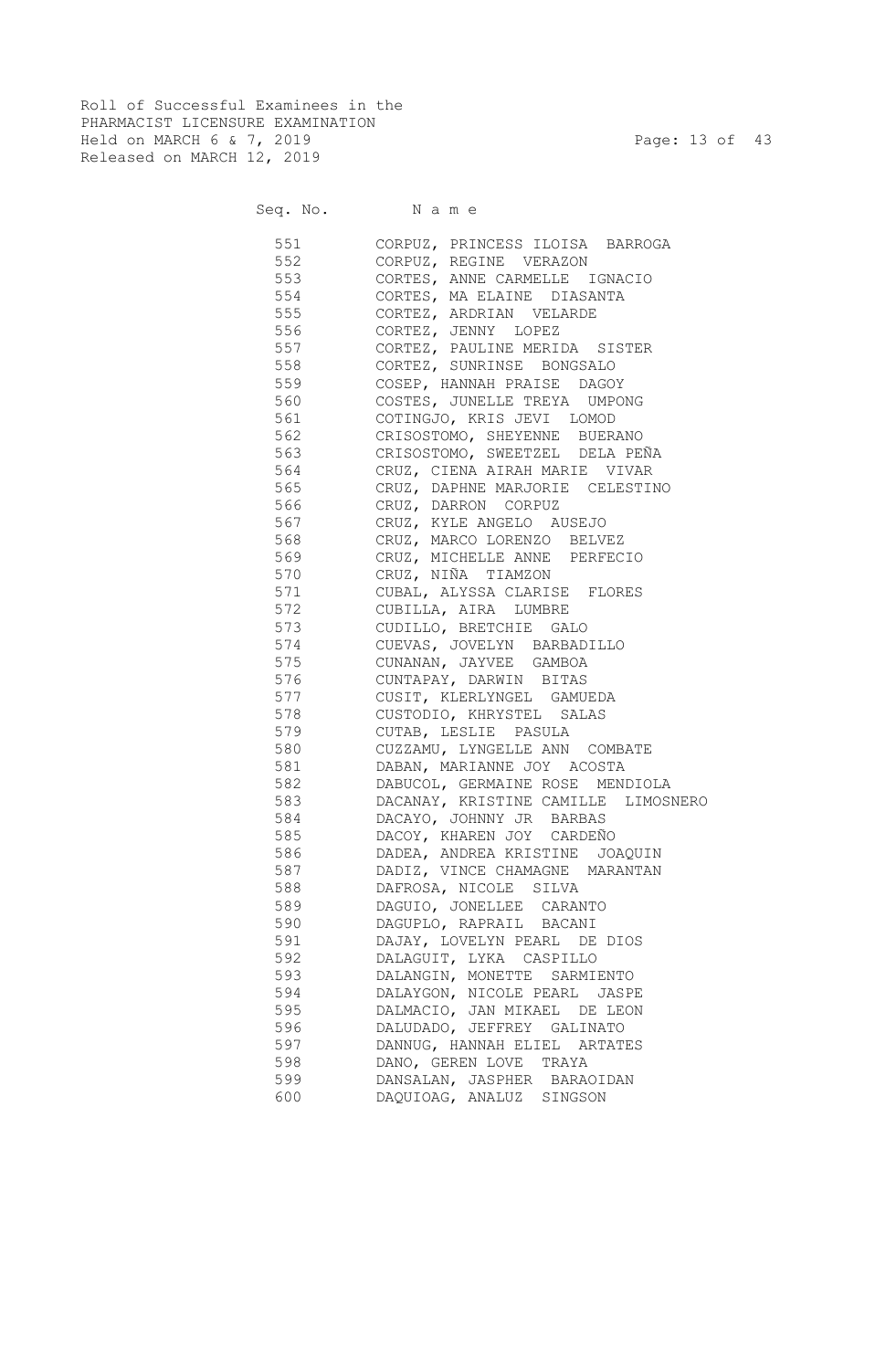Roll of Successful Examinees in the PHARMACIST LICENSURE EXAMINATION Held on MARCH 6 & 7, 2019 Page: 14 of 43 Released on MARCH 12, 2019

Seq. No. Name

 601 DARAYAN, NOUR SHARIFA ALAM 602 DASCO, SHIELA ANN BIBANCO 603 DASMARIÑAS, JULLIEN ISORENA 604 DATIVO, MARICAR GONZALES 605 DATU, KRISTINE JOYCE SUNGA 606 DAVID, CRISSABELLE BATAC 607 DAVID, HAZEL MICAELA DACQUEL 608 DAYANGHIRANG, BEA LUHFIL LAHORA 609 DAYANGHIRANG, LENIE LYN VILLALOBOS 610 DAYAO, IDELLE TALSAN 611 DAYAO, SARAH ALYSSA ANSELMO 612 DAYRIT, JAMES SAMBERE 613 DAZ, PRINCESS GISELIE CENTINO 614 DE ASIS, PATRICIA ESPERANZA DEL FIERRO 615 DE BELEN, ROSE DARYL SANTOS 616 DE CASTRO, MAICHERYLL INOCENCIO 617 DE FELIPE, NELAINE MAGBANUA 618 DE GUZMAN, BEA LOURRAINNE CASILANG 619 DE GUZMAN, BIENVENIDO III YU 620 DE GUZMAN, CAMILLE ROBIN BAUTISTA 621 DE GUZMAN, DARRYL ALLAN CABARDO 622 DE GUZMAN, GENEVETH REYES 623 DE GUZMAN, HANNAH CAMILLE ALFONSO 624 DE GUZMAN, HARLENE MUNSAYAC 625 DE GUZMAN, MA GIMEL SAYCO 626 DE GUZMAN, MARIELLA AQUINO 627 DE GUZMAN, REGINA MARIA DE GUZMAN 628 DE JESUS, MARION DESYNE LEMMAO 629 DE LA CRUZ, AIROLLE QUEEN LOPEZ 630 DE LA CRUZ, PIATRICE MARIE MAGUIGAD 631 DE LA PEÑA, ANDREA CAMIEL PELIGRINO 632 DE LA ROSA, STEPHANIE MARIE MAGBANUA 633 DE LAS ALAS, JAN REN MAGNAYE 634 DE LOS SANTOS, CARREN TAMARIZ 635 DE OSMA, KARLIA DONADIO 636 DE PEDRO, PHYLMA ROSE SEALZA 637 DE SAGUN, ALLANIS DE LEON 638 DE VERA, CATHERINE MARANAN 639 DE VERA, JAMILAH JIA ROSARIO 640 DE VERA, MARIA ANGELA NAYA 641 DE VERA, MHAIRENN SAURE 642 DE VILLA, KLARISSA LYNETTE DAVID 643 DEAÑO, NOREEN ROSE LIBRADO 644 DECAMPONG, JEHHAN NUESTRO 645 DECIEMBRE, REXIE YVONNE GADUYON 646 DEINLA, EUNICE ELEAZAR 647 DEL CAMPO, ANGIELOU EDEN 648 DEL MUNDO, CHRISTINE JOYCE MINGO 649 DEL MUNDO, GERARD ANGELO GABAYERON 650 DEL ROSARIO, JUDE HARLEY LACANIENTA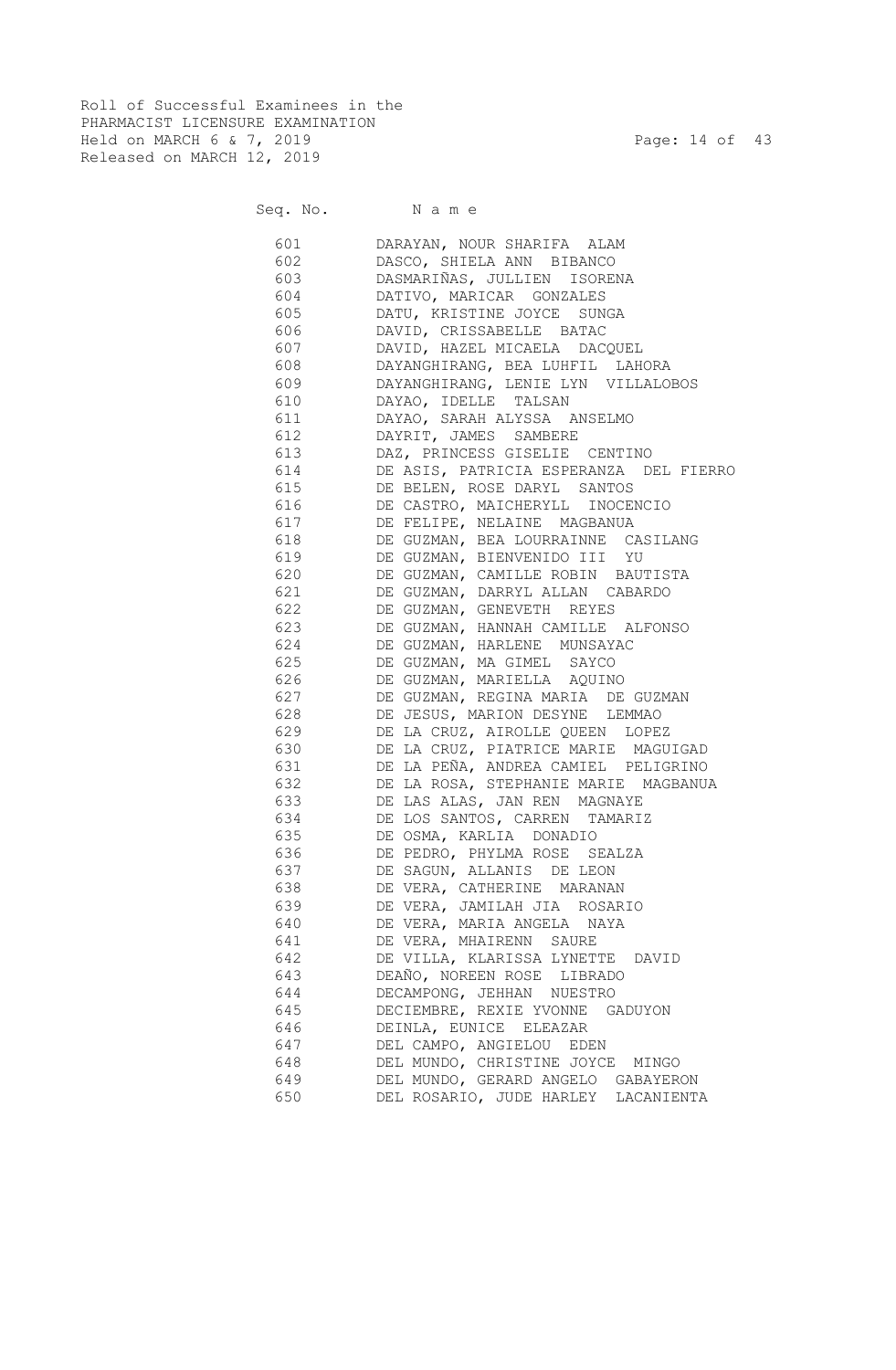Roll of Successful Examinees in the PHARMACIST LICENSURE EXAMINATION Held on MARCH 6 & 7, 2019 Page: 15 of 43 Released on MARCH 12, 2019

Seq. No. Name

|     | 651 DEL ROSARIO, KLOEN JAVIER          |
|-----|----------------------------------------|
|     | 652 DELA CRUZ, ARCHILLE MAE BRIONES    |
|     | 653 DELA CRUZ, JHAN ERICA TAN          |
|     | 654 DELA CRUZ, JULIENNE NICOLE CHUA    |
|     | 655 DELA CRUZ, LOVELY AYANA BRIONES    |
|     | 656 DELA CRUZ, MA KRISTINE CUADRA      |
|     | 657 DELA CRUZ, MA LUZELLE PASION       |
|     | 658 DELA CRUZ, MAEBEL DIANA POLICARPIO |
|     | 659 DELA CRUZ, MARC CYRILL BONILLA     |
|     |                                        |
|     | 660 DELA CRUZ, MARSDEN VALDEZ          |
|     | 661 DELA PAZ, MARY LOIS LAPIDARIO      |
| 662 | DELA PEÑA, DANICA JIRASOL              |
| 663 | DELA PEÑA, JELLY ANN RABINO            |
| 664 | DELA ROSA, ANGELICA NICOLE BAUZON      |
| 665 | DELA ROSA, JHUN BAILETE BACON          |
| 666 | DELA ROSA, ROGELIO HERNANDEZ           |
| 667 | DELAN, KIMBERLY LIGARAY                |
| 668 | DELFIN, MA JANNABETH CAMAYA            |
| 669 | DELGADO, SHAIRA KATHLEENE BRAVO        |
| 670 | DELLONA, ARIANE JEWEL GUILLERMO        |
| 671 | DELMENDO, SARAH MAE ORTIZ              |
| 672 | DELOS SANTOS, PRINCESS JADAZA URGEL    |
| 673 | DELOS SANTOS, ROBINA ALMAZAN           |
| 674 | DELOS SANTOS, ROMI SHARA BUNA          |
| 675 | DELUGAR, QUENEE ESPARES                |
| 676 | DEMECILLO, LEONORA CECILIA ATES        |
| 677 | DEMONTEVERDE, JOHN PAUL BRILLANTES     |
| 678 | DEOCADES, LODE LOCSIN                  |
| 679 | DEOCADEZ, GRASELAH PRAISE LEONIDA      |
| 680 | DEOCARES, SWITZERLAND SERRANO          |
| 681 | DEOCARIZA, DEO BAYOS                   |
| 682 | DEPOSITARIO, MARIELLE MAE PENUELA      |
| 683 | DEQUITO, STEFANEL ANN GALON            |
| 684 | DERANO, HANIE GRACE MORRE              |
| 685 | DESOLOC, JESSA CHRISTINE ESPERRE       |
| 686 | DEWEY, GEORGETTE TAMANI                |
| 687 | DEXIMO, ANGELIE MARWIL CAROLINO        |
| 688 | DIAZ, ANGELA DE GUZMAN                 |
| 689 | DICIANO, JERICKA MANIO                 |
| 690 | DIG, JULIE ANN TAJANLANGIT             |
| 691 | DILANGALEN, ALI EEMRAN LLORITO         |
| 692 | DILLA, PRINCESS SHEERA KARAMIHAN       |
| 693 | DIMAANO, NHOFA MAE GENSON              |
| 694 | DIMACULANGAN, SHERDAN DE LEON          |
| 695 | DIMACUTAC, MARK FRANCIS DELFINO        |
| 696 | DIMALAPIS, ZONAILAH MACARAYA           |
| 697 | DIMALYA, MARJORIE BANHAN               |
| 698 | DIMAPORO, YUSAIRA COTONGAN             |
| 699 | DIMARAO, NORJANA MILION                |
| 700 | DINO, FIONA MARIE APOSTOLERO           |
|     |                                        |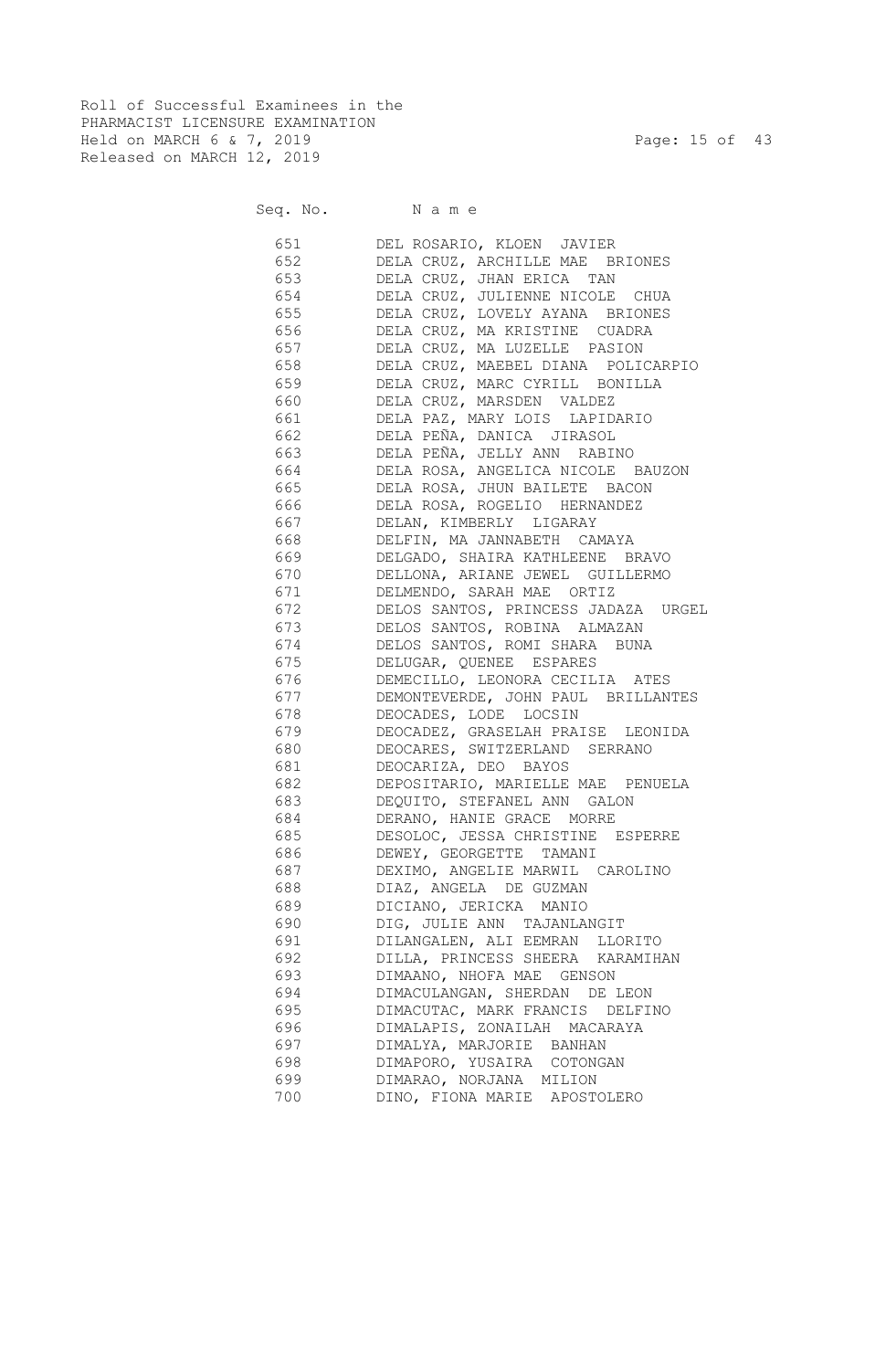Roll of Successful Examinees in the PHARMACIST LICENSURE EXAMINATION Held on MARCH 6 & 7, 2019 Page: 16 of 43 Released on MARCH 12, 2019

Seq. No. Name

 701 DIONISIO, JEREMIAH VINCE GOINGCO 702 DIORES, JOSELLE BARRIGA 703 DIOSO, RANELYN MAE ALEJO 704 DIPUTADO, KRISNA MAE DISTRITO 705 DIRECTO, CRISTINE MANCAO 706 DIVINAGRACIA, MARIGAY ENOC 707 DIVINAGRACIA, MARY CHARMAINE DIAZ 708 DIZON, MARRIANE GAGAOIN 709 DOCENA, ALISON MARY ALBESA 710 DOGMOC, REGINE MAE MACALIPAY 711 DOMINGO, CHARM CHASTE ATTABAN 712 DOMINGO, DANIELYN DOMINE 713 DOMINGO, JOHN ERICSON DEMADURA 714 DOMINGO, KRIS ANN ARIGUIN 715 DONATO, DARYLLE BAUTISTA 716 DONDIEGO, MA THERESA VALENZUELA 717 DONGON, LADY HILARY ROMERO 718 DORMIDO, ANNA FEBRIANE LEGANIPA 719 DOTILLOS, FRANCESCA MARIE NOLASCO 720 DOÑA, PRINCESS DIANE BUMANGLAG 721 DRAGAS, ALYSSA BIANCA BUETA 722 DUCUSIN, CHRISTINE JUDITH PELEÑO 723 DUHAYLUNGSOD, IVY LODRICO 724 DUHAYLUNGSOD, RONALYN 725 DULLAS, JONIE MAE SAAVEDRA 726 DULNUAN, KRYSTEL KATE KIMAYONG 727 DUMALTI, RICHELLE SEWSEW 728 DUMANJUG, ANGELICA YBAÑEZ 729 DUMAS, MARY KRISTTIA ALTHEA NEGRADAS 730 DUMENDENG, KEITH VYNCHESTER PIÑERA 731 DUNGAN, BRYAN TUCO 732 DUNGCA, MA KATRINA CASANOVA<br>733 DUOT, ELEA GIANA SONIDO 733 DUOT, ELEA GIANA SONIDO 734 DUQUE, NELLIZA JOY CARUB 735 DURAN, PAULINE LOUISE SUARNABA 736 DURANA, DIANE MARIE OPALEC 737 DURANGO, MAY PRINCESS BALDOZA 738 DUSABAN, LANCE FREDERICK COLOSO 739 DUTERTE, KARIMA SACHA TORREFIEL 740 EBLACAS, ABIGAIL GOMEZ 741 EBO, ANIELLE DOMINIQUE TAN 742 EBROLE, ADRIANNE CHADD 743 ECHAVEZ, RONAN RAY OLAM 744 ECIJA, KRISTINA PAULA AGACER 745 ECO, PETER JAMES JADULAN 746 EDIONG, JOYCE BAGAYAO 747 EDON, HANNA SOLANA 748 EDRA, HAZEL ANGELICA RASAY 749 EGMIN, MAHARLIKA DIANNE MUGOT 750 ELID, LEOLLY DDNE RIVERA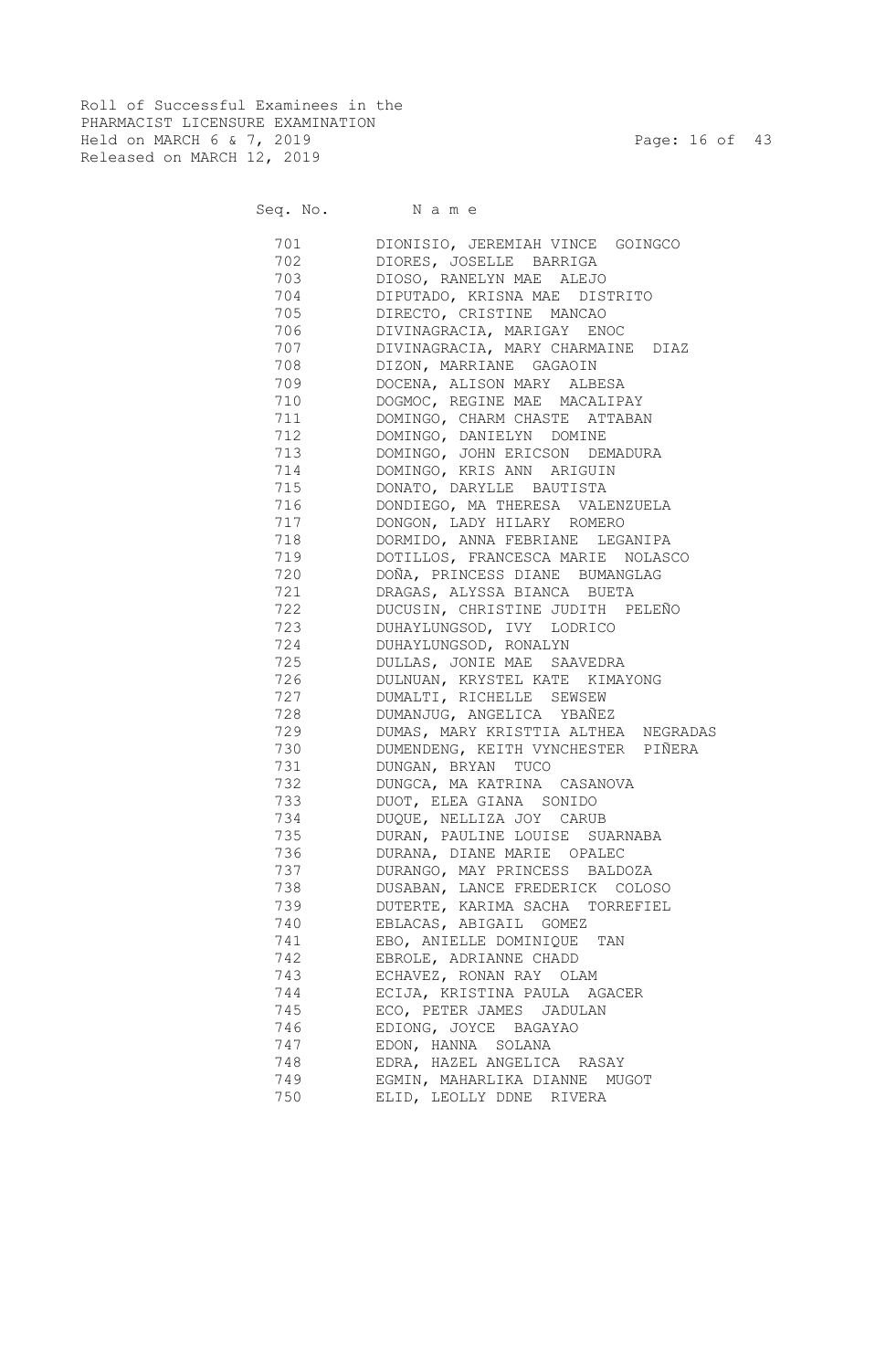Roll of Successful Examinees in the PHARMACIST LICENSURE EXAMINATION Held on MARCH 6 & 7, 2019 Page: 17 of 43 Released on MARCH 12, 2019

#### Seq. No. Name

 751 ELIZARDE, ROXANNE JOYCE AGAPITO 752 ELORDE, BONNIE LOUISE NACAITUNA 753 EMAR, IVY TAPAYAN 754 EMBODO, JOHN RAY BALIBAGOSO 755 EMNAS, SHADRACH TANDANG 756 ENCARNACION, PATRICK JAMES CACHO 757 ENCISO, JAM AUDREY MENDOZA 758 ENDRANO, ALEA GRACE BELTRAN 759 ENOPRE, KINGIE EMMANUEL GATILAGO 760 ENRIQUEZ, KRISTINA CATHREEN NERA 761 ERASMO, ARIANNE JADE CORONADO 762 ESCANILLAS, ADRIAN PAUL VALENCIA 763 ESCANLAR, DARISSE ANN TAMAYO 764 ESCAÑO, CRISTINA DECANO 765 ESCOBAR, KRISTINE YZA CAYABYAB 766 ESCOBER, MICHELLE ARELLANO 767 ESGUERRA, KATHERINE MAE CRUZ 768 ESGUERRA, MARIANNE ANGELICA RODIL 769 ESLOPOR, MARIA JAYRELL TALACAY 770 ESPARES, FEMIA MAE VILLASIS 771 ESPENDE, MARIEL DOMIDER 772 ESPIA, KEZIA QUEEN GEQUILLANA 773 ESPINA, FELYN MAE TABLA 774 ESPINAR, VANNA GLORY REBUCAS 775 ESPINOSA, KIMBERLY AGPAWA 776 ESPIRITU, BIANCA YSABELLE SANTOS 777 ESPIRITU, CIARA RADOVAN 778 ESPIRITU, RONNIELYN MAE APELLIDO 779 ESQUILLO, HANNAH THERESE BAGAWISAN 780 ESTABILLO, BERNADINE GONZALES 781 ESTANDA, PRECIOUS DOROTHY GAIL CABRIDO 782 ESTEBAN, ATHENA MAE ANCHETA 783 ESTEBAN, ZIA DENESE HILARIO 784 ESTEVES, BEA CLARISSA PARAS 785 ESTIMAR, JOEBELLE BUENAFE 786 ESTOS, RAISSA MAXINE TACDORO 787 ESTOSE, PHOEBE ROSE FABILE 788 ESTRAZA, LIANNA THERESE PEÑAS 789 ESTRELLA, DWAYNE NICOLE GOBI 790 ESTRELLON, AUBREY BAGAOISAN 791 EUGALCA, MARJORIE CAMARIG 792 EUSEBIO, DARWIN JAPHETH LINGAD 793 EUSEBIO, FELIX LEONARD NANO 794 EVANGELISTA, KATHELINE BALIOG 795 EVASCO, ZOE KYRA YSMAEL 796 EXAMEN, SHEENA GRACE TAMAYO 797 EXCONDE, JAMIE ROSETTE OCAMPO 798 FABROS, CHARLOTTE BUITIZON 799 FABUNAN, ERIC CACAYAN 800 FACTOR, JAN MAE VIANNEY PERIDO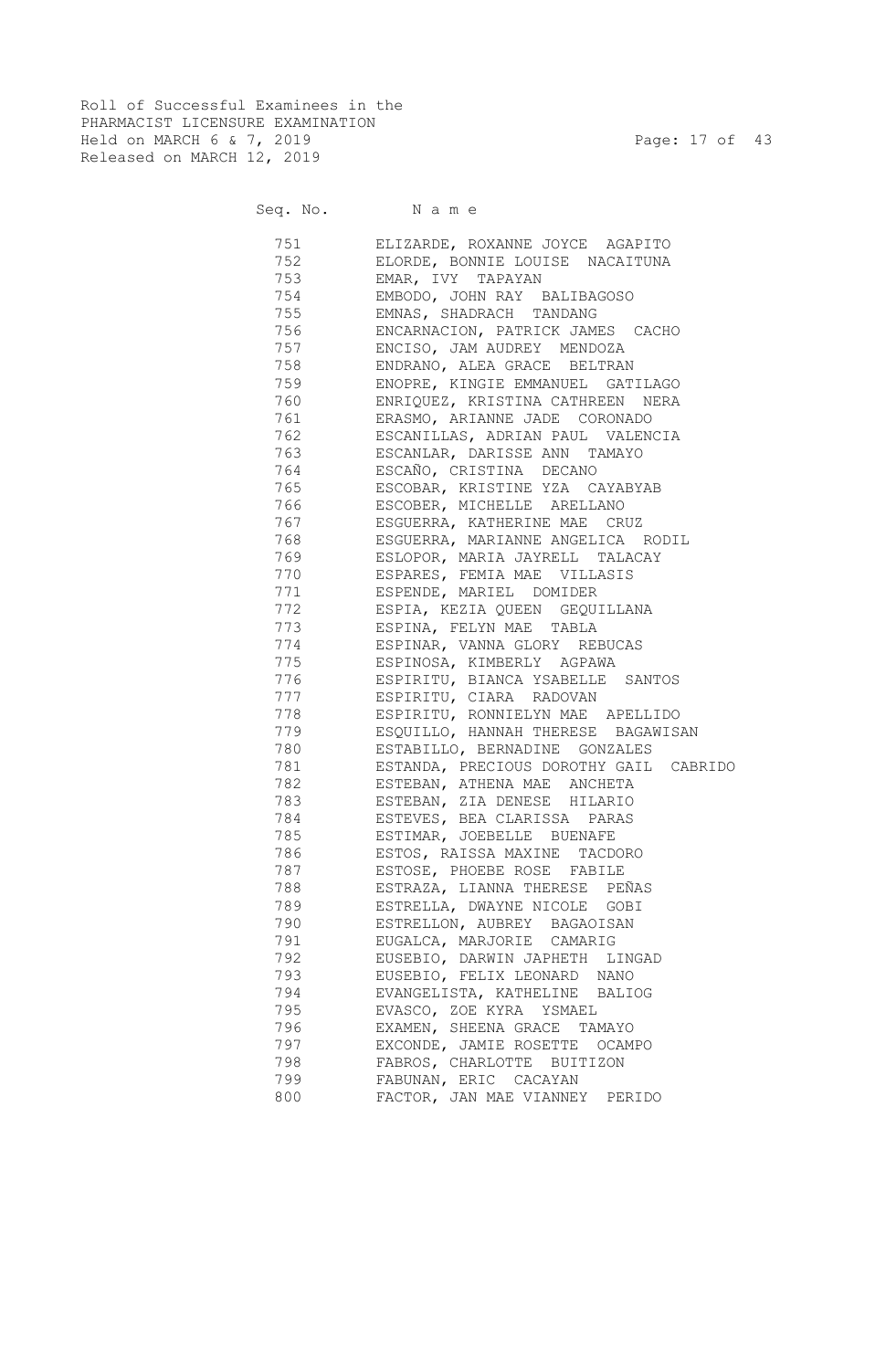Roll of Successful Examinees in the PHARMACIST LICENSURE EXAMINATION Held on MARCH 6 & 7, 2019 Page: 18 of 43 Released on MARCH 12, 2019

Seq. No. Name

 801 FACTURANAN, PRINCESS MAY JARDENICO 802 FAILOGNA, NEMALYN BUMANGLAG 803 FAJARDO, JOSHUA ALBERT PILPIL 804 FALLORINA, JAN CARLO MANALANSANG 805 FAMADOR, JENNIFER ASIS 806 FAMINIAL, ANNA KYRA NEIL CUBILLAN 807 FANTONIAL, JESCEL MAY ESTRABON 808 FARA-ON, NIVEA JOYCE ARELLANO 809 FAUSTINO, GERALD NOAH VALDEZ 810 FELIPE, ERIKHA MAE CANO 811 FERANIL, JOHN PAUL ANDRIE VARIAS 812 FERI, INNAH MARNELLIE CUE 813 FERNANDEZ, ALBERTO JR JUGO 814 FERNANDEZ, AYRIELLE JARDELEZA 815 FERNANDEZ, CHRISHA BELLE MULA 816 FERNANDEZ, CHRISTINE BAÑARES 817 FERNANDEZ, JANICA AQUINO 818 FERNANDEZ, MARIA BENEDICTA GERON 819 FERNANDEZ, MARIEL FRANCINE JARDELEZA 820 FERNANDEZ, MICHELE AUBREY SUEÑO 821 FERNANDO, LAIKA ANTONETTE DUERME 822 FERNANDO, TRISHA KAE MOPOS 823 FERRER, ABIEL GUADALUPE 824 FERRER, PAUL JANSEN TRESPECES 825 FERRER, REINA MARIE CASTILLO 826 FIEL, MA CHRISTINE OPADA 827 FIGUES, CHERRY MAE OLIVA 828 FLOR, PAULINE ROSE NAVALES 829 FLORENTINO, ANTONIO JOSE MORALES 830 FLORES, BEA ROSE MUERONG 831 FLORES, CHARLENE JOY FUERTES 832 FLORES, MONICA GOMESERIA 833 FLORES, NICHOLE GEN BALDESTAMON 834 FLORES, REYMELYN TORIDA 835 FLORES, RUTH ISABELLE AGDIGOS 836 FLORES, TRICIA MARIE AGUIRRE 837 FLORESCA, GERLIE JOY PEREZ 838 FOLLOSO, MARIA GRACIA JAEL 839 FONTANILLA, FRANCISCO KIT SANTOS 840 FONTANILLA, RHODEZZA KIM HERNANDEZ 841 FORONDA, DARELLE ELORIA 842 FORTICH, CHRISTIAN JOHN CORSIGA 843 FRANCISCO, CHRISTIAN 844 FRANCISCO, ELLEASON JOSHUA GAUDIEL 845 FRANCISCO, MARIVI PALADAN 846 FREGIL, JOAN MACASLING 847 FRIAS, CURLY ANN YMANA 848 FUENTES, KATHLEEN FAITH DEGAMO 849 FUERTEZ, LEAH JOYCE JACINTO 850 FURIGAY, KHLARICA RYGINE AQUINO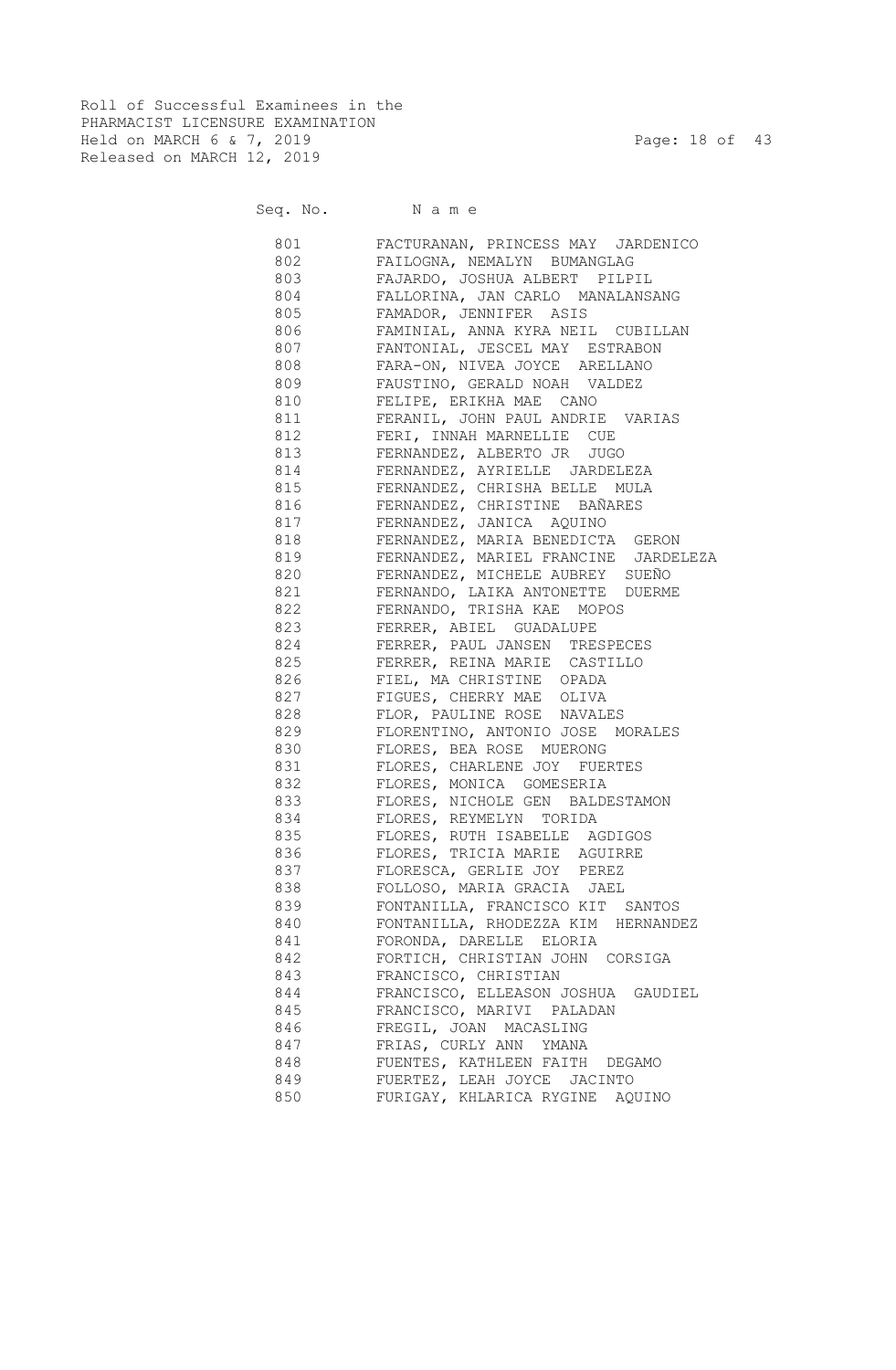Roll of Successful Examinees in the PHARMACIST LICENSURE EXAMINATION Held on MARCH 6 & 7, 2019 Page: 19 of 43 Released on MARCH 12, 2019

Seq. No. Name

 851 GAANG, CHERYLEN ESCAÑO 852 GABAT, DIANA BACERO 853 GABRIEL, CHARMAINE DUGAY 854 GACADAN, CHRISTINE KATE ANGNGANAY 855 GACUS, PAMELA BATAYEN 856 GADDI, RICAJANE GANAL 857 GADINGAN, MARA NOVA OSILLOS 858 GAERLAN, CINDY NANGLEGAN 859 GAID, APPLE BONTIGAO 860 GALAM, VIN THERESE ZORNOSA 861 GALAMBAO, NICHOLAS CAIN GALAMITON 862 GALANG, KATHLEEN JOY FLORES 863 GALANO, APRIL LYNNE PAATAN 864 GALAO, FATIMA GAY EVARDO 865 GALARRITA, ANGELIQUE ANN RUELO 866 GALENO, GC GAYE CABALLERO 867 GALES, ADRIAN VERADIO 868 GALES, ROSECILLE MAIKIE AU 869 GALICIA, JOHANNA YPRIL MACASIRAY 870 GALIZA, MITCHIE GRACE AGUINALDO 871 GALLARDO, MARYANN CAGANDA 872 GALLARDO, QUEENIE ANNE SALVADOR 873 GALLENERO, JETH ROQUE 874 GALLETO, ABCDE WHEENCY GUIRALDO 875 GALVADORES, JAZZLE MAE GANADEN 876 GALVAN, NAVI JANE SANICO 877 GAMALA, JOYCE VINGNO 878 GAMILONG, CHERRY ANNE TALAGON 879 GAMIT, ABEGAIL SEVILLA 880 GANO, RAPUNZEL TABANO 881 GANTALA, JOFENELLE MALLORCA 882 GAOIRAN, CRISJAY ACOB 883 GAON, KISSY PALABRICA 884 GARAZA, CHARAMIE FERRER 885 GARCES, BETHANIE ASTRID MATAS 886 GARCIA, ANA PATRICIA GUTIERREZ 887 GARCIA, ARIANA LUZ SUBITO 888 GARCIA, CHARISA YSABELA TUMALIUAN 889 GARCIA, CHIARA JULIENNE ANNE SALAS 890 GARCIA, CLIFF RUSSEL LAÑA 891 GARCIA, CZERINA MAE SORIANO 892 GARCIA, JHONAS ESPINA 893 GARCIA, MARK ERICK MAGABO 894 GARCIA, MARY ANTOINETTE BALITA 895 GARCIA, MIA BIANCA BOFILL 896 GARCIA, REGINE ASAS 897 GARGALICANO, CHRISLENE MAE DATO-ON 898 GARGANZA, CRUANNE VEE CANJA 899 GASALATAN, FRANCES ANGELA MAE TANCINCO 900 GATCHALIAN, JOHN MORIC DE TORRES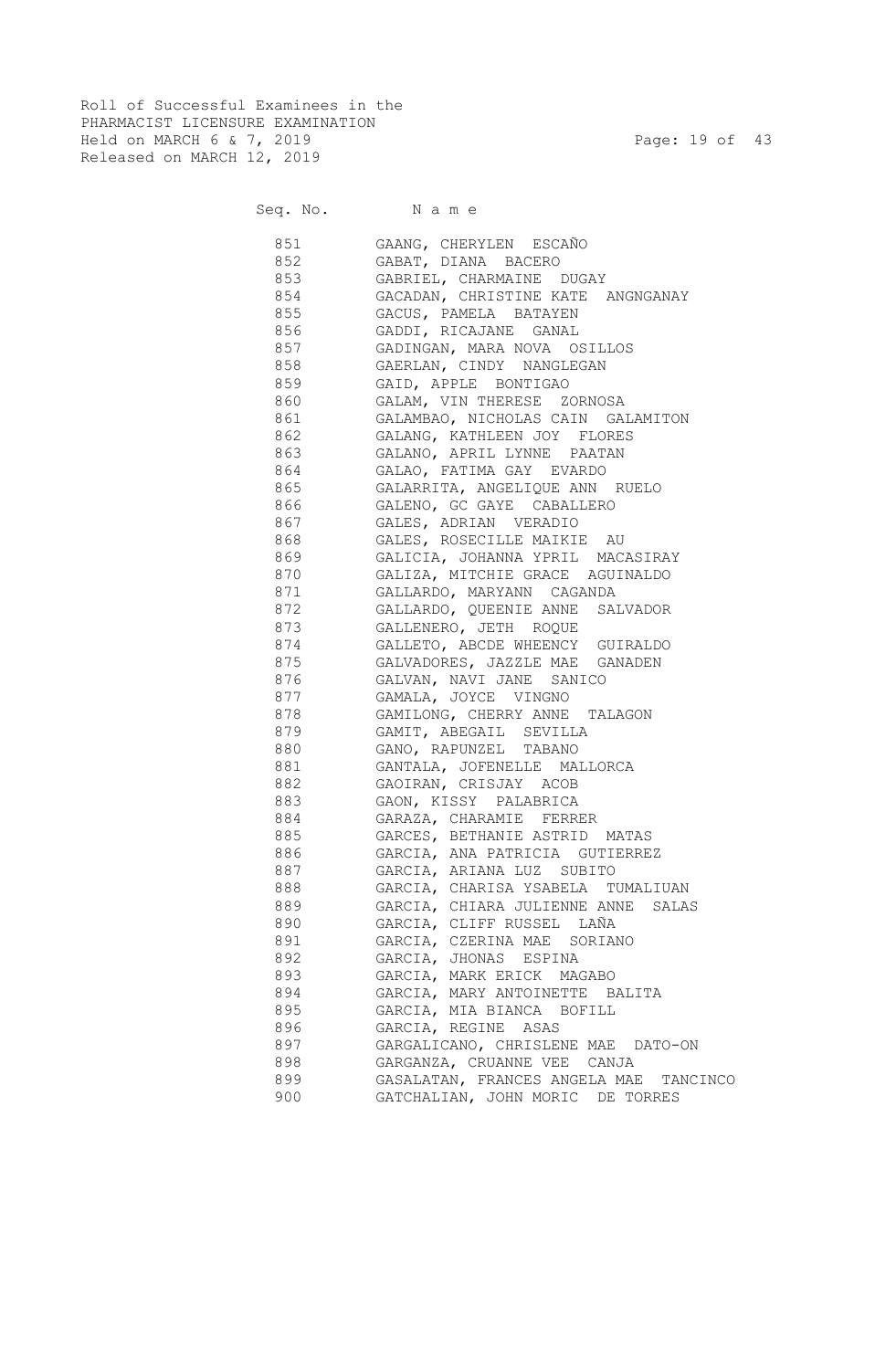Roll of Successful Examinees in the PHARMACIST LICENSURE EXAMINATION Held on MARCH 6 & 7, 2019 Page: 20 of 43 Released on MARCH 12, 2019

# Seq. No. Name

 901 GATCHALIAN, NIÑA DIANE HERRERA 902 GATDULA, ANGELIKA 903 GATILLO, SHAENIE LOU GARLITOS 904 GATUZ, VALERIE LOU TUAPIN 905 GAVILEÑO, JOSEANE AINIA CENIZA 906 GAYASO, ARLENE PALANGYOS 907 GAZMEN, CHARISS RHEEME DOMINGO 908 GENERATO, KAYE ANDREA LLAMIS 909 GENILO, CHRISTINE GRACE AGUILAR 910 GENITA, DANNA MARIE GLODOVE 911 GENONA, CEDELLA DAZS AMO 912 GENTAPAN, MARIANITA CALINDATAS 913 GERMO, SEALINE ANNE MARGARETTE APARECE 914 GIANAN, KRISHA TIBAYAN 915 GIMEO, YZA GINEFER PILAR 916 GIVERA, NOIME MIRALLES 917 GLORIA, CHESTER ALLEN VILLAGRACIA 918 GLORIANI, JOANA FAITH GAVILE 919 GLUMALID, LUVIOLYN LORANIA 920 GO, EMMA RUTH MORADOS 921 GO, ROBERT STEPHEN DAGSA 922 GOGO, ANGELO QUINLAT 923 GOLING, AL-NISHREN DIAMEL 924 GOLLAYAN, REVIE DELA CRUZ 925 GOMBIO, GRACE ABRIELLE AGPALO 926 GOMEZ, BELLE IRA BELANDRES 927 GOMEZ, QUENIE MAY CALALIN 928 GONZAGA, ED MARIE DELOS SANTOS 929 GONZAGA, JOHN LESTER CAMOT 930 GONZAGA, PIA ISABEL ACIERTO 931 GONZALES, DIVINE GRACE TEVES 932 GONZALES, KIEREN JOY CADANG 933 GONZALES, KRISTINE HOPE SANCHEZ 934 GONZALES, MARIA VERONICA SAN PABLO 935 GONZALES, MARY SHERLANNE ALIM 936 GONZALES, TADZRIMA ALAWADDIN 937 GONZALEZ, JAMAICA CARYL NARVASA 938 GORDO, SHIELA MAE DE VERA 939 GOROSPE, REGINE MAE CASAMENA 940 GOYGOYAN, MONIQUE GOBI 941 GRANADO, PAMELA MONTAÑEZ 942 GREFALDA, NORFEN SALES 943 GREGORIO, ELIZA MAE MABINI 944 GREGORIO, NICA JOYCE HIÑOLA 945 GUANCO, JUSTINE MERWYN ELLAGA 946 GUANZON, JOAN PEARL LALLAB 947 GUARINO, RICHARD VALENCIA 948 GUERRERO, MICHAEL ANGELO DAL-UYEN 949 GUERTA, MA ERIKA THEA GARCIA 950 GUIANG, PAULO GABRIEL ATIENZA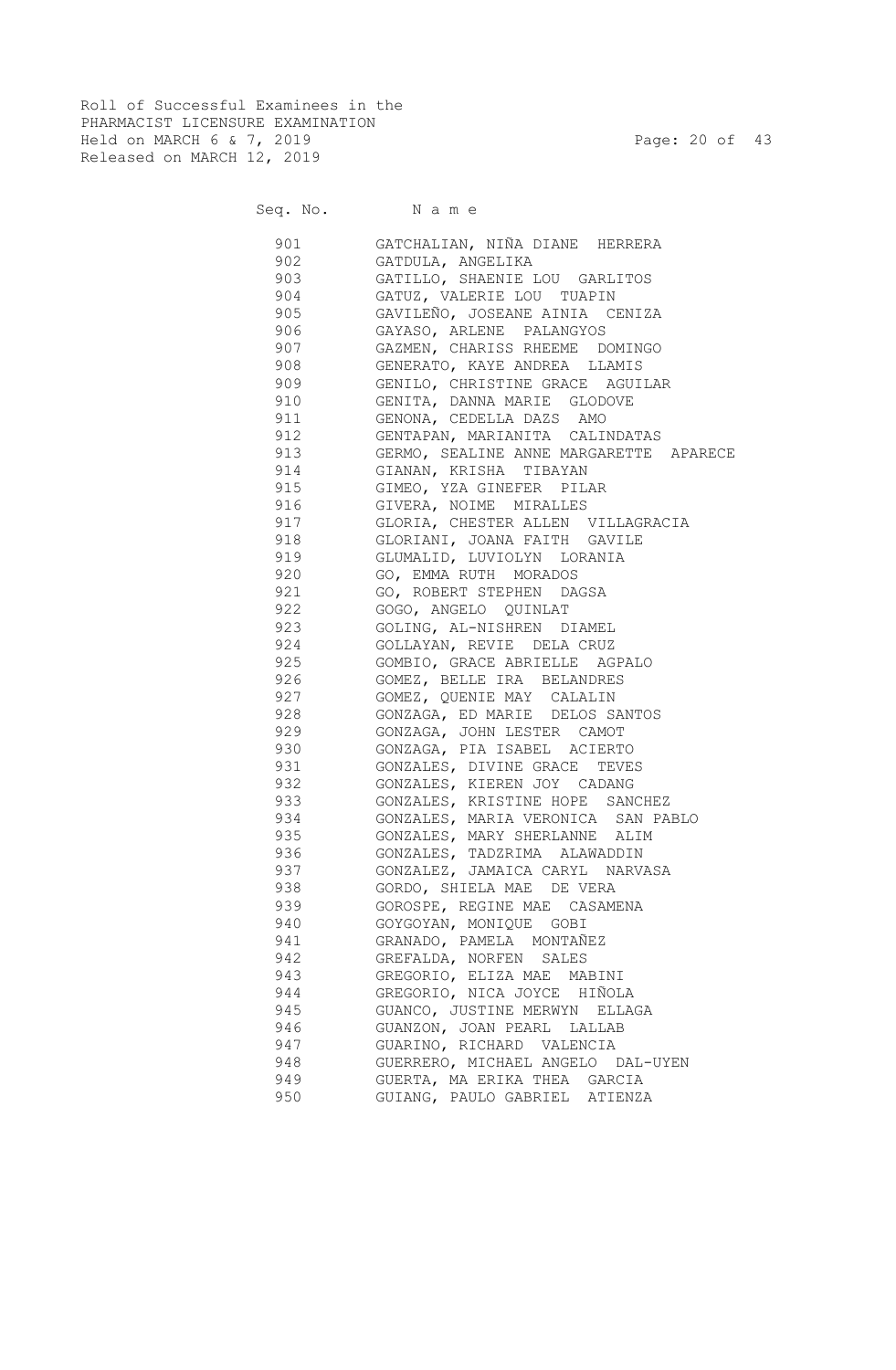Roll of Successful Examinees in the PHARMACIST LICENSURE EXAMINATION Held on MARCH 6 & 7, 2019 Page: 21 of 43 Released on MARCH 12, 2019

Seq. No. Name

 951 GUILLERMO, THERIS VALENTIN 952 GUINID, IAN RAY VAN MATT EDWARD ALLAGA 953 GUINTO, ANN GLYNISE SARMIENTO 954 GUIRNELA, JIRRA AMABLE 955 GUISADIO, FEA SEDENTARIO 956 GUIZA, ANNE RENCY MACHITAR 957 GULMATICO, KIMBERLY CORILLO 958 GUMABON, KAREN STO TOMAS 959 GUMARU, CHRISTINE JOY CUNTAPAY 960 GUMARU, JHERDINE NORICA DECLARADOR 961 GUMELA, ISA JANTZEN DOMINO 962 GURO, SHINEY LUMIGUE 963 GUTIERREZ, DARLA DE CLARO 964 GUTIERREZ, GRACELYN MACLANG 965 GUZMAN, AVHIE JANELLE ESTERA 966 GUZMAN, JUDE YSABELLE CAPULONG 967 GUZMAN, KLYDE ANTONI EGIPTO 968 GUZMANA, ESTHER MAE SANCHEZ 969 HADAP, MARIA DOMINIC PALOMA 970 HAGORILES, JELADINE RENDON 971 HAILIL, NASHRA SUSULAN 972 HALOG, NIDIE MARIENE DACUMOS 973 HAMBALI, ARNILYNE KUHUTAN 974 HANCOCK, JONATHAN DERRIK MONREAL 975 HAPAYAN, RONALYN DILLA 976 HAPITAN, KHRIS JENN ABAN 977 HARADJI, SHAFRAH ARANI 978 HASAN, AILYN SARABI 979 HASHIBA, YU LOPIO 980 HASIM, FATIMA LIM 981 HECHENAGOCIA, NIKKI JEAN PERALTA 982 HERNANDEZ, GLORITHEL OBRAR 983 HERNANDEZ, KYLA MAE DE GUZMAN 984 HERRELLA, HANNAH MARIE GUANTERO 985 HIBAYA, DANICA MAE MADAJE 986 HICARTE, JANELLE SAN JUAN 987 HIDALGO, RAVEENA NICHOLE SECRETO 988 HIRANO, JUN ARAÑEZ 989 HOMERES, CHRISTINE JOYCE ACUÑA 990 HONCULADA, INGRID CLEO BLANCO 991 HOSEÑA, KIM SHEKINAH MEI CHUA 992 HUGO, GENESIS GRACE BARIS 993 IBAÑEZ, RACHEL ANN PARADIANG 994 IBISATE, RICHELLE ANN ANATING 995 ICARO, DARREN PAUL DEANG 996 IGNACIO, CARMELLE ANIELA DIOMANGAY 997 IGNACIO, ELEN MELODY QUINAY 998 IGNACIO, MIANA MARCAUX BALOLONG 999 ILAC, FRANCIS BIENRICO BALISI 1000 ILAJI, FATIMA YASRA BANDAHALA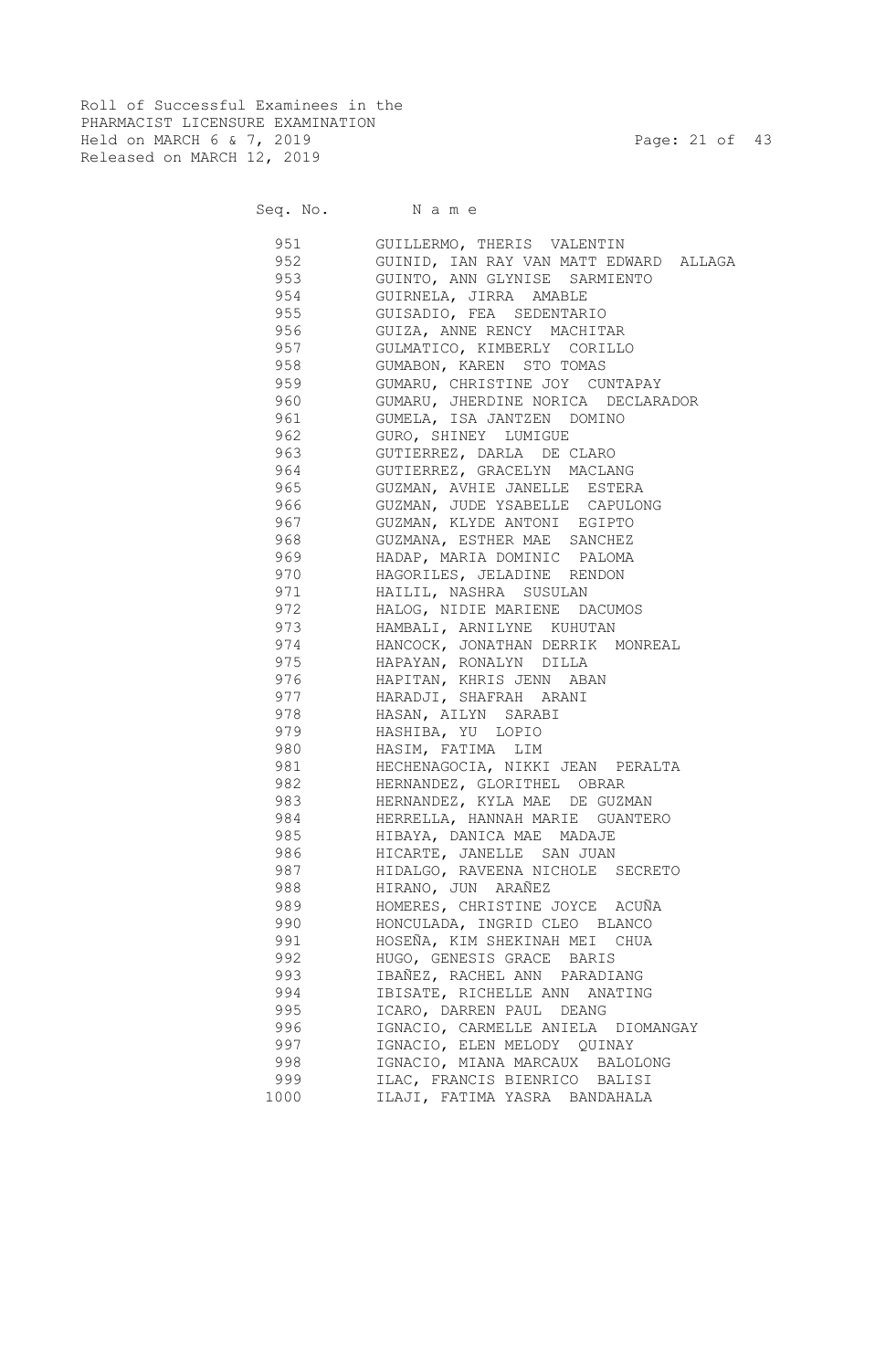Roll of Successful Examinees in the PHARMACIST LICENSURE EXAMINATION Held on MARCH 6 & 7, 2019 Page: 22 of 43 Released on MARCH 12, 2019

|      |        | Seq. No. Name                            |
|------|--------|------------------------------------------|
|      | 1001 \ | ILAYAT, CATHERINE PANCHO                 |
|      | 1002   | ILEDAN, SUZZANE PAJE                     |
|      | 1003   | ILUSTRE, MARY ELLA MAE ESPINOSA          |
|      | 1004   | INDA, FRITZIE MAE CADIMAS                |
|      | 1005   | INOCENCIO, ANTONIETTA BEATRICE ORDINARIO |
|      | 1006   | INOFERIO, ANGELOU OLAER                  |
|      | 1007   | INOT, KRIZZA LYN NUÑEZ                   |
|      | 1008   | INSANI, AZIZ TILAO                       |
|      | 1009   | INSO, LYNSIEL KHATE PEREGRINO            |
|      | 1010   | INSON, JODEL RAMIREZ                     |
|      | 1011   | INTUGAY, JUDY ANN ATOLBA                 |
|      | 1012   | IRAG, ABIGAIL SAPID                      |
|      | 1013   | ISLIM, SUMAYYAH PANGLIAS                 |
|      | 1014   | JABLO, SHAYNE ANNE PESCASIOSA            |
|      | 1015   | JACALNE, CHARLENE GONZALES               |
|      | 1016   | JAEN, GRACEI ISABELLA GEROGALIN          |
|      | 1017   | JAEN, KAELA MAE BAUTISTA                 |
|      | 1018   | JAILANI, NUR-IMAN YASIN                  |
|      | 1019   | JAINAL, NAHLA MAHAMUD                    |
|      | 1020   | JALAGNA, DIAN ROSE JUMUAD                |
|      | 1021   | JALALUDDIN, SITTI HORMELIA RABANAL       |
|      | 1022   | JAMERO, ALIANA CLARENCE BAGAY            |
|      | 1023   | JAMERO, CLAUDINE DELDO                   |
|      | 1024   | JAMERO, LEILA ANGELIQUE MAKINANO         |
|      | 1025   | JAMILLA, KYLE ANN CAMILLE DE VERA        |
|      | 1026   | JAMIRO, HANNA FHARIDA MIRAMONTES         |
|      | 1027   | JAO, EDWARD PADAYAO                      |
|      | 1028   | JARAMILLA, JOYCE TORRATE                 |
|      | 1029   | JAROMAHUM, MARY JURIEL CAGRO             |
|      | 1030   | JARUDA, JHENNIE ANN                      |
|      | 1031   | JAURIGUE, JANNINE MALAGAMBA              |
|      | 1032   | JAVA, EARL SABANDAL                      |
|      | 1033   | JAVATE, ANA DOMINICA DE GUZMAN           |
|      | 1034   | JAVIER, MICHAEL JAMES MUCEROS            |
|      | 1035   | JAVIER, STEPHANIE NOAH DIMAANO           |
|      | 1036   | JIKIRI, MARWA TIMBANG                    |
|      | 1037   | JIMENA, CLAIRE FAMADOR                   |
|      | 1038   | JIMENEZ, DAISY DOMINGO                   |
|      | 1039   | JIMENEZ, MARJORIE DELA FUENTE            |
|      | 1040   | JOAQUIN, ANGELICA CAHIGAS                |
|      | 1041   | JOHASAN, FHARHADA BOBON                  |
|      | 1042   | JORDAN, CHERRY JO BUENCOCHILLO           |
|      | 1043   | JOSE, KATHLENE VISTAL                    |
|      | 1044   | JOSE, LARRAINE ZAREEDA MAE<br>NOLASCO    |
| 1045 |        | JOSOL, MARY FRANCES ELLI                 |
|      | 1046   | JOVEN, GRETELLE MACIE FRANCISCO          |
|      | 1047   | JUANITES, CAMILLE ALEGRE                 |
|      | 1048   | JUCO, COLEEN JANE MONTAÑEZ               |
|      | 1049   | JUGUILON, ISABELLA MARIE MALLO           |
|      | 1050   | JULATON, MONIQUE BALADAD                 |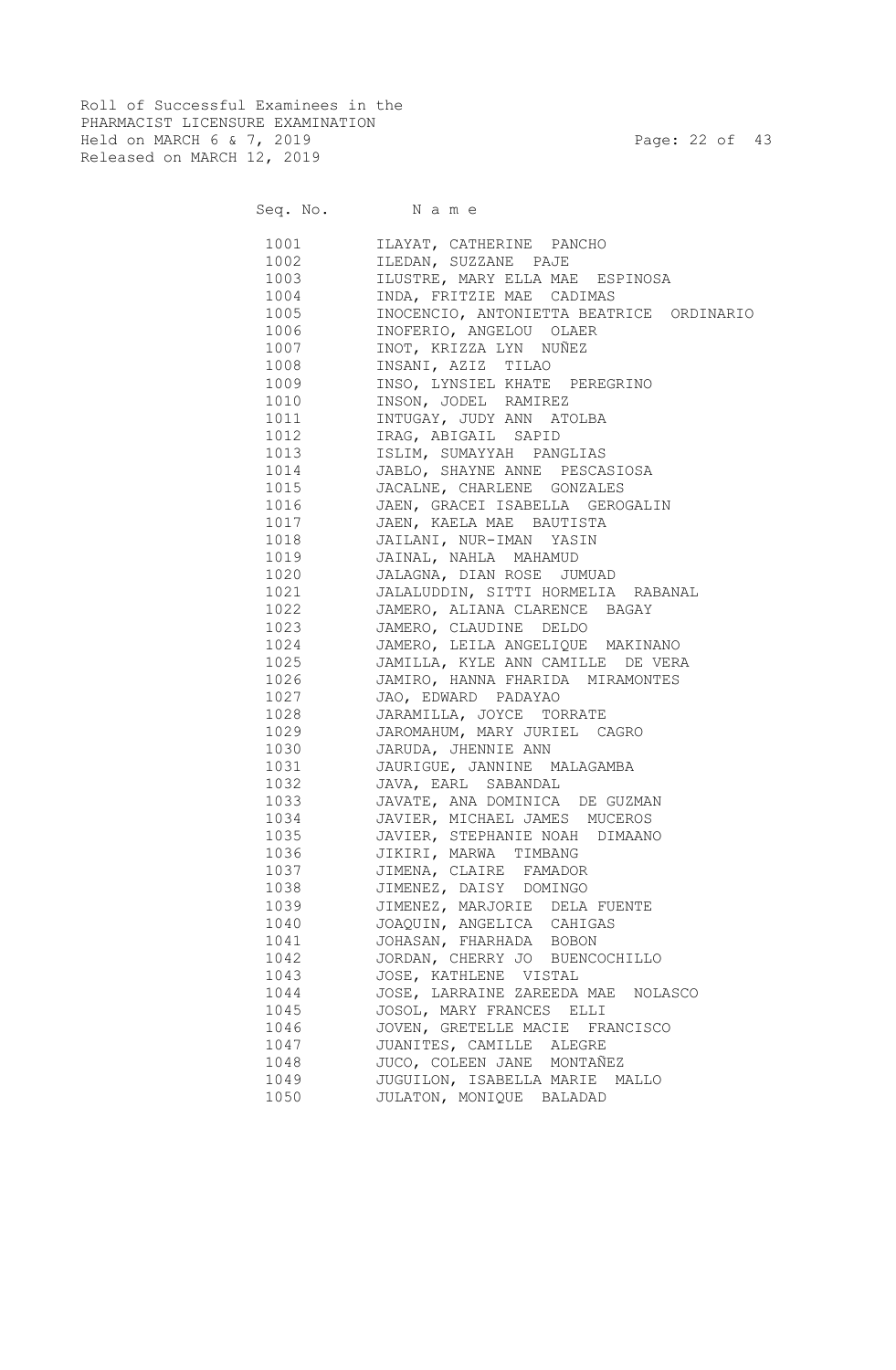Roll of Successful Examinees in the PHARMACIST LICENSURE EXAMINATION Held on MARCH 6 & 7, 2019 Page: 23 of 43 Released on MARCH 12, 2019

Seq. No. Name

 1051 JUMLAIL, FARHANA IDLASAN 1052 JUNCO, MIRA JOYCE GABALONZO 1053 JUTIC, JAY-AN CLAIRE BANGALISAN 1054 KAD, SALAHA UTTO 1055 KARIKITAN, RICA MARIE MARIQUIT 1056 KATALBAS, REY ISIDRO IRAN 1057 KHO, ALYSSA CABACTULAN 1058 KIERULF, RANDOLPH JR HOMERES 1059 KILAT, ARNEM NINA JOY SABROSO 1060 KINAZO, NICOLE MAE KIMSUAN 1061 KINNES, SILKY CORDOVERO 1062 KWOK, JELLIAN RAZZELE AVENIDO 1063 LABASAN, ANGEL LORRAINE TABUNDA 1064 LABASAN, LEAH MHAE SONSONA 1065 LABIANA, CZARINA BELEN 1066 LABINIO, HEIDI KHRIS TIDO 1067 LABUGA, PRECIOUS JOY DECLARADOR 1068 LACRE, MAYGAN PROVIDO 1069 LACUANAN, FRITZIE JOI SEGOCIO 1070 LADAGA, DAISY TADLE 1071 LADAGA, REYNGELA ALFARO 1072 LADEZA, MA THERESA CANAMA 1073 LADIA, MELISSA KATE MANADAY 1074 LAGANSON, RINA LUZON 1075 LAGAZO, ESTRELIA AN AGOR 1076 LAGMAN, ELIZABETH PORSHA BASILIO 1077 LAGRANA, GLADYS NAZARRO 1078 LAGURA, HANNAH GALLANAS 1079 LAJATO, CYRIL LARANJO 1080 LAJOT, BLESSY GRACE II DESCALSO 1081 LAMA, ZEA MAE PARBO 1082 LAMAGON, EVANGELINE OMEHANG 1083 LANDAR, BENJAMAR AMPO 1084 LANGCAO, ANGEL ORPIANO 1085 LANGCO, JOHAIFA TAGORANAO 1086 LANUGAN, SHARA KHRIS DONAYRE 1087 LAPON, CHARIE CRAIG ANTOLIN 1088 LAPPAY, GINA MAE MORALES 1089 LAQUI, AIRENE ZARA 1090 LAQUI, JERICO BICERA 1091 LARA, BLESSIE GRACE CATOLIN 1092 LARA, KRISTINE PAJARON 1093 LARGOSA, RICA MAE PORTRIAS 1094 LASAM, JANINE MAE TABAG 1095 LASQUITE, SHEILU AGUILON 1096 LASTA, MELMARC REZADA 1097 LATAWAN, RIZZA-MARIE BALUYAN 1098 LATOJA, IANA CAMELLE CASPILLO 1099 LAUDE, ALJON DE VERA 1100 LAURENTE, DAWNAH LEI BALANE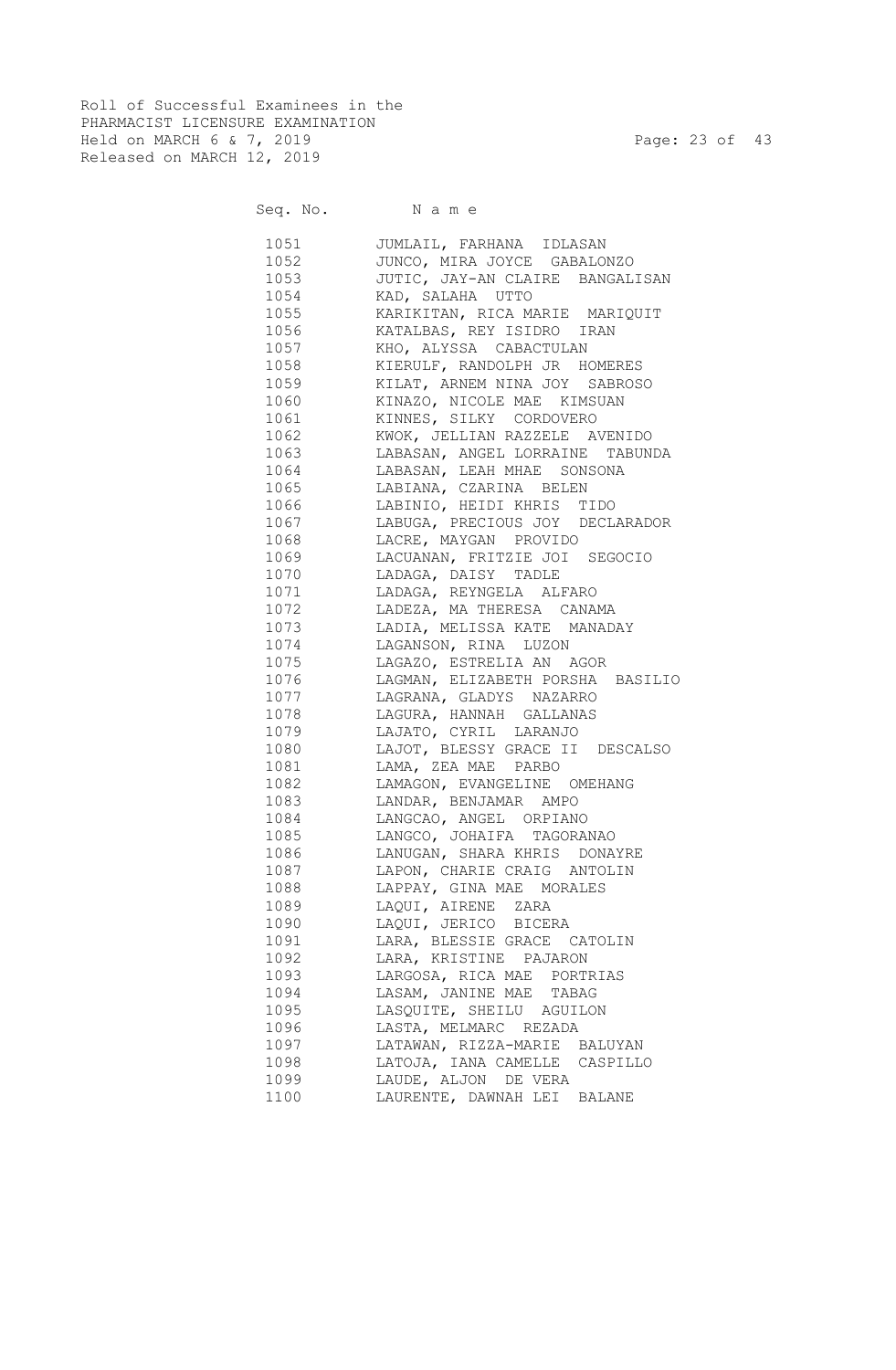Roll of Successful Examinees in the PHARMACIST LICENSURE EXAMINATION Held on MARCH 6 & 7, 2019 Page: 24 of 43 Released on MARCH 12, 2019

Seq. No. Name

 1101 LAURON, ERIC IAN TAQUISO 1102 LAWSIN, KENNAH GRACE SALOR 1103 LAXA, RHYS REB EUGRAFIA 1104 LAYAWON, DIANA ROSE FRANCO 1105 LAYCANO, VERONICA GALAC 1106 LAYNO, CHELSKY PEDEGLORIA 1107 LAYOS, MARY MARJORIE BONDESTO 1108 LAZARTE, ANNE BERNADETTE GUICO 1109 LEABRES, KRIZZIA MAE MADRID 1110 LEBRIL, JENNIFER PABLO 1111 LEE, ALYANNA MATOBATO 1112 LEE, MARK ALVIN LIM 1113 LEO, TRIXIE ANN MEI TUMARU 1114 LEONIDA, JENINA MARAMBA 1115 LEPITEN, GEORGE MARTIN BOHOL 1116 LETRERO, IVY GRACE TUMBAGA 1117 LEYGA, JINEFFER SIBAYAN 1118 LIANG, LORAINE MERTO 1119 LIBRADA, NIKKO JAY ROBLES 1120 LICOS, JARA FAYE PATRIMONIO 1121 LICUANAN, JESSIELYN SALVADOR 1122 LIGAN, CARYL ARDIENTE 1123 LIGAS, CHEANEY YVETTE TUMACDANG 1124 LIGGAYU, ANFERNEE ABULENCIA 1125 LIGUTAN, LOVIGAYE PAGALILAUAN 1126 LIM, ALEXANDER JR SUICO 1127 LIM, ALEXANDER RUPERT VILLAREAL 1128 LIM, ANGELICA THERESE LEGASPI 1129 LIM, GISAN GUSLAB 1130 LIM, KAMILLE KAEY LUCNAGAN 1131 LIM, PRECIOUS MARY MONTALLANA 1132 LIM, RIZALDE MATTHEW II OPO 1133 LIMBAGA, BHEBERLIE RAFOLS 1134 LIMET, JUSTINE LOUISE CALDERON 1135 LIMOS, CAMILLE FAYE SORIANO 1136 LIMPIADO, KATHLEEN GAY EDADES 1137 LINGAO LINGAO, DIANA JANE MIRANDA 1138 LIPATA, SHARLENE KAYE GELERA 1139 LISCANO, BEA PATRICE GARCIA 1140 LIZARDO, EYMI IRAH RIUS 1141 LLABORE, CRISTY MAE BALMORES 1142 LLAMASARES, AILEEN ROBLES 1143 LLANTADA, RENALYN SIBAYAN 1144 LOABLE, ESSA SOBREVEGA 1145 LOPEZ, GIANNE KANA RAE MARZAN 1146 LOPEZ, JEREMIAH AQUINO 1147 LOPEZ, JOHN MICHAEL REPOLLO 1148 LOPEZ, NICOLE KATE COSARE 1149 LOPEZ, PAULINE GUINTO 1150 LOPEZ, TALIH GASO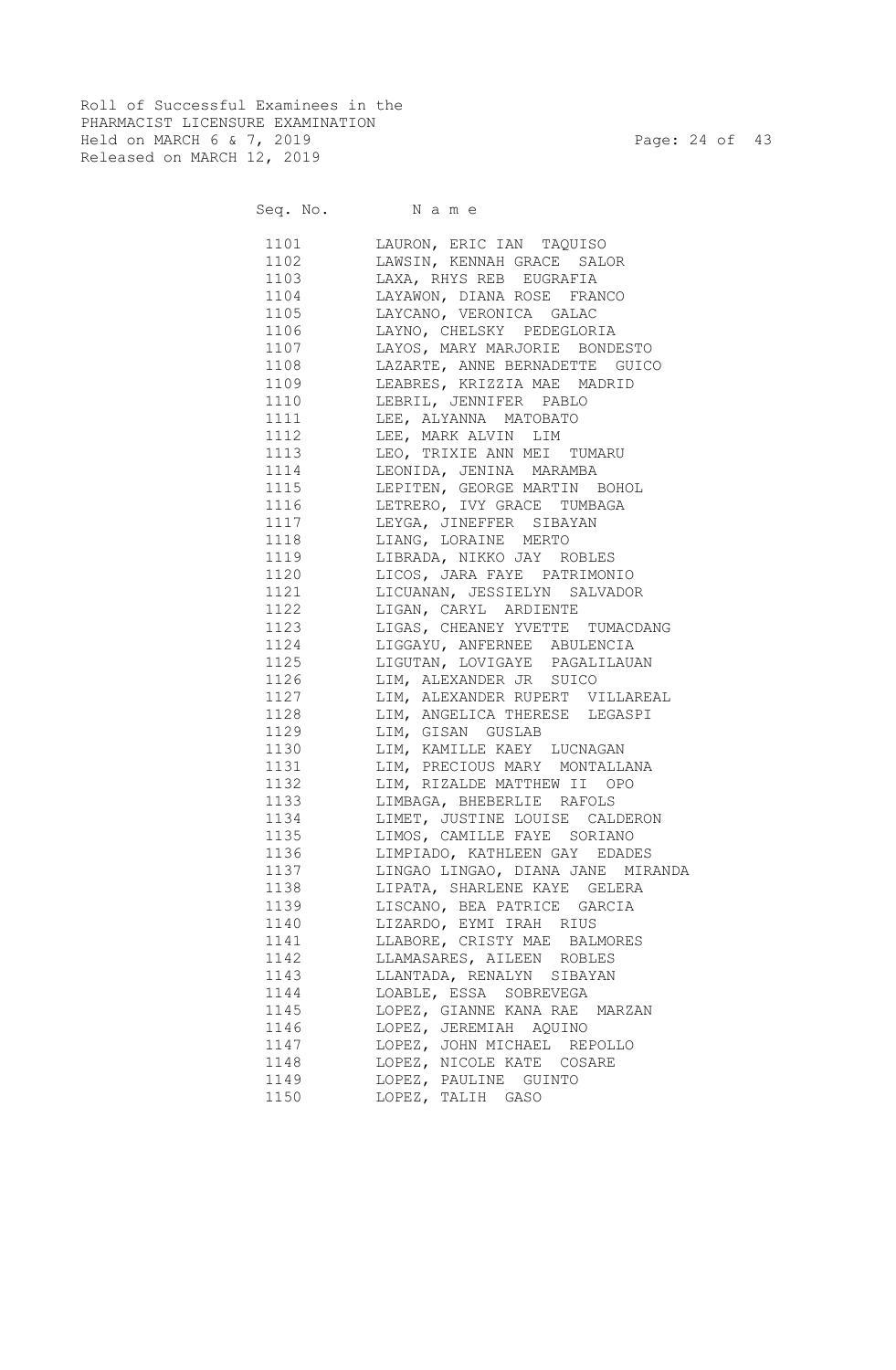Roll of Successful Examinees in the PHARMACIST LICENSURE EXAMINATION Held on MARCH 6 & 7, 2019 Page: 25 of 43 Released on MARCH 12, 2019

Seq. No. Name

| 1151     | LORENZANA, KATREEN JADE ANANAYO   |
|----------|-----------------------------------|
| 1152     | LORENZANA, NIÑARICA DULDULAO      |
| 1153     | LORENZO, ANDREA KAREN LONTOC      |
| 1154     | LORENZO, EIZED PATRICE DOMINGO    |
| 1155 700 | LORETE, JUNELLIE ANN JAVALERA     |
| 1156 11  | LOZADA, FEVIE MAE BIBAOCO         |
| 1157     | LOZANTA, JISELLE MAE LANARIO      |
| 1158 31  | LOÑEZ, LYDANE LACISTE             |
| 1159     | LU, MARC STERNBERG ANG            |
|          | 1160 LUAY, MILANY ANNE MERCADO    |
| 1161     | LUCAS, SHARINA JOYCE CACAO        |
| 1162     | LUCENA, JOAN IRISH MARIANO        |
| 1163     | LUCENIO, CHRIS JHON CRAYON        |
| 1164     | LUCERO, JOBERT JAY ABELLERA       |
| 1165     | LUCES, NAIA BLAIRE PEREZ          |
| 1166     | LUCEÑARA, MELISSA LIM             |
| 1167     | LUCHING, JOL CHRISTER NAVARRA     |
| 1168     | LUCIANO, LUTHESHANE ENABORE       |
| 1169     | LUCLUCAN, FREANNE JAN AGDUYENG    |
| 1170     | LUGTU, PATRICIA MARIE DIEGO       |
| 1171     | LULUNAN, JESA MAE DESAMITO        |
| 1172     | LUMAGBAS, KENNETH NIÑO BRIONES    |
| 1173     | LUMAUAG, JEVA ANTOLO              |
| 1174     | LUMAWAN, CHARMINE ERAN            |
| 1175     | LUMDANG, JOVELYN ANAYASAN         |
| 1176     | LUMIDIC, SHARMAINE MORIS          |
| 1177     | LUMINOG, JUNJIE JULARBAL          |
| 1178     | LUMPINGAN, NORAISA RACHMAN        |
| 1179     | LY, MICHELLE JOYCE SAPANTA        |
| 1180     | MAALIHAN, CASSANDRA JOY MONTEALTO |
| 1181     | MABAG, KIMBERLY JOY CASTILLO      |
| 1182     | MABAO, MYLA ESTRADA               |
| 1183     | MABAQUIAO, TRICIA CORDERO         |
| 1184     | MABATAN, KRIZNETH SHAOLA DECENA   |
| 1185     | MACABANDING, ROFAIDA MALACO       |
| 1186     | MACADANGDANG, HANNAH PADILLA      |
| 1187     | MACALALAD, JESCA JOI ADANO        |
| 1188     | MACALONTO, AYNAH RAMBA            |
| 1189     | MACAPAYAD, ALDELETH KRIS ALMAGRO  |
| 1190     | MACARAMPAT, NORHANISAH H MUSTAPHA |
| 1191     | MACARANAS, JAYCA MAE BERNADEZ     |
| 1192     | MACARANDAN, MARK JUDE OLIVEROS    |
| 1193     | MACASU, SHEILA JANE ANDAYA        |
| 1194     | MACATANGAY, MYCUZZ REGINALD MOJAR |
| 1195     | MACAVINTA, EDISON MARK PAGHUBASAN |
| 1196     | MAD-CHIW, MAE GRAZIELE GAW-WI     |
| 1197     | MADDAWIN, CHARBIE MACAPIA         |
| 1198     | MADLANSACAY, RAVELYN COMAHIG      |
| 1199     | MAGADIA, CLARISSE ELIZA MONZON    |
| 1200     | MAGALLANES, CHRISTY BERTILLO      |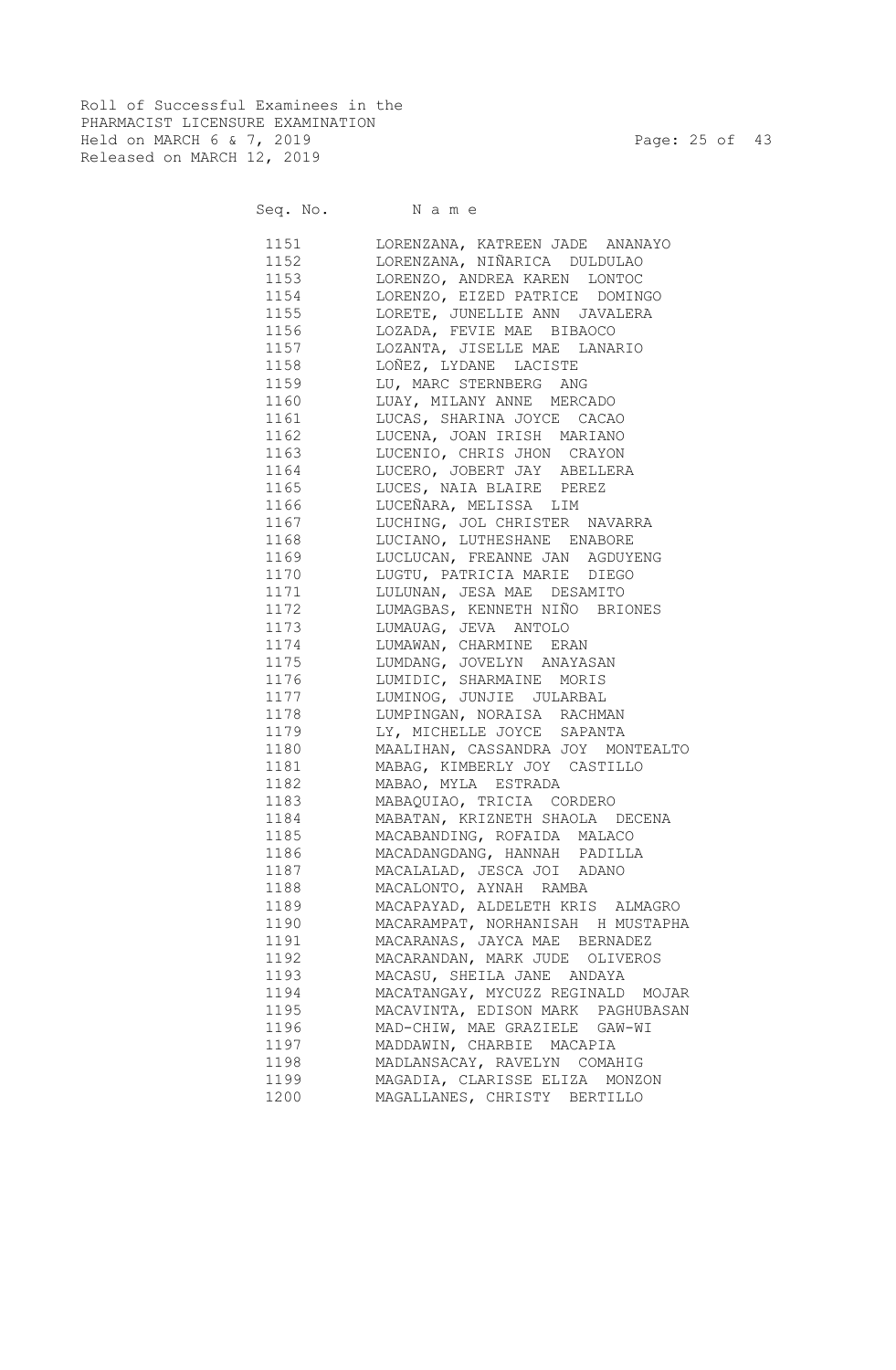Roll of Successful Examinees in the PHARMACIST LICENSURE EXAMINATION Held on MARCH 6 & 7, 2019 Page: 26 of 43 Released on MARCH 12, 2019

#### Seq. No. Name

 1201 MAGALLEN, KRISTEL PAL 1202 MAGAT, ANDREA MAE BERNARDINO 1203 MAGAT, NIÑA ROTSEN ABIÑO 1204 MAGBANUA, LOREY VELO 1205 MAGBANUA, RODAH MAE TEREM 1206 MAGBANUA, WEN ESTHER BARILLAS 1207 MAGCAMIT, KATHLEEN JOY BAGASIN 1208 MAGLASANG, HANNA MAE VILLADOLID 1209 MAGLASANG, HENESSEY MARIE DAHANG 1210 MAGNO, ANGELIE MAY REYES 1211 MAGO, CAMILLE UKKONG 1212 MAGPAYO, QUEEN MARIE CUSTODIO 1213 MAGSINO, JERIEL EMMANUEL DELA CRUZ 1214 MAGSUMBOL, MA JASMIN ILAGAN 1215 MAGTRAYO, MYRA BONGABONG 1216 MAGUAD, KRIS ANN TUMPAG 1217 MAGULOD, MARK ANTHONY PALCOTO 1218 MAHAMUD, DATU ABDEL-AZIZ JAKARIA 1219 MAHINAY, APRIL MAE SALAZAR 1220 MAKABALI, TIMOTHY AARON LAGMAN 1221 MAKAKENA, AL-FAIRRAH BANDILA 1222 MAKILING, HANNAH BIHAG 1223 MALABANAN, KATHLEEN REYES 1224 MALALUAN, MARIFE VACALARES 1225 MALAN, MYRA NOVA LAGARE 1226 MALASABAS, MAJOY INDINA 1227 MALBAS, SHAYNE JOY HEYROSA 1228 MALIBIRAN, NOREEN MAGSANGA 1229 MALIGMAT, APRILLE GANAS 1230 MALIWAT, KARL IAN HERNANDEZ 1231 MALLARI, BRIGETTE ANNE OCAÑA 1232 MALLARI, ED CHRISTIAN SANTOS 1233 MALLARI, KORINNE AYN THERESE OCAMPO 1234 MALLARI, MARIA KIM DLANOR AHMERIE POLICAR 1235 MALLARI, MERRY CRIS BALILI 1236 MALLORCA, PIA LORENZ EVIDENTE 1237 MALONG, CLARISSA MAY DOCUSIN 1238 MALUBAG, RAMON CANILLAS 1239 MAMACOL, AMERAIDA SOLIS 1240 MAMALUBA, NADIA RADINE MASUKAT 1241 MAMANGON, INA PATRICIA MIRANDA 1242 MAMARIL, JOY FERNANDEZ 1243 MAMBA, ABEGAEL BRIONES 1244 MAMUL, FARRAH RIZZA MUKSIN 1245 MANABAT, MARIA SABRINA PORCIUNCULA 1246 MANALANG, MICHELLE BAYRON 1247 MANALANSAN, CARLA ALTRE 1248 MANALILI, ANGELICA MER PELAYO 1249 MANANGGIT, KRISTEL DELA CRUZ 1250 MANANSALA, KENNETH LANDINGIN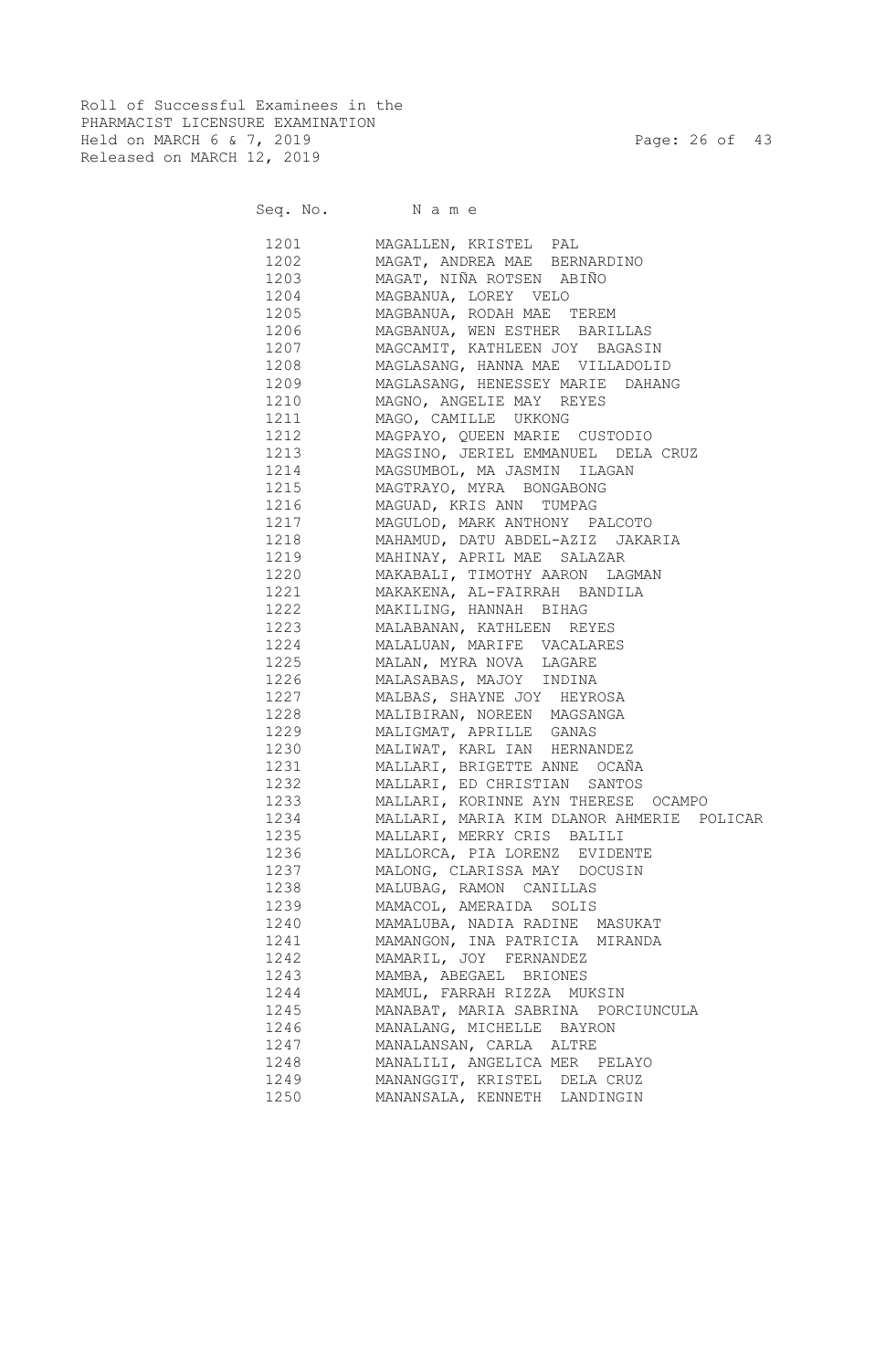Roll of Successful Examinees in the PHARMACIST LICENSURE EXAMINATION Held on MARCH 6 & 7, 2019 Page: 27 of 43 Released on MARCH 12, 2019

|      | Seq. No. Name                             |
|------|-------------------------------------------|
| 1251 | MANDAC, AL-JHON RAMIREZ                   |
| 1252 | MANDAC, ALVIN ANIQUE TACADENA             |
| 1253 | MANDADO, MELODY PATENTE                   |
| 1254 | MANGAOANG, GIELEAN CASTILLO               |
| 1255 | MANGASER, EMMANUEL VIDUYA                 |
| 1256 | MANGILIN, GENICA MELLA                    |
| 1257 | MANGUBAT, CHREEZLYNNE KATE LIMBAGA        |
| 1258 | MANGUBAT, CHRISTY AMOR VERDIDA            |
| 1259 | MANGUIAT, FRANCINE NAHUM BARROGA          |
| 1260 | MANGUILIMOTAN, APRIL TIFFANY CIMAFRANCA   |
| 1261 | MANIKAN, JODI JILL SITJAR                 |
| 1262 | MANILA, REGINA MAE DOÑA                   |
| 1263 | MANLAPAS, DORELYN LAURIO                  |
| 1264 | MANLAPAZ, JOYCE CASSANDRA FAJARDO         |
| 1265 | MANONG, JOANN FACURA                      |
| 1266 | MANRIQUEZ, ROSELLE MILLANG                |
| 1267 | MANTE, RUBY PEARL PINANONGAN              |
| 1268 | MANTEZA, FERLIE MAE MACROHON              |
| 1269 | MANUYAG, ALESSANDRA TRISHA EDELL OLIVEROS |
| 1270 | MANZANO, ASHLEY PARUBRUB                  |
| 1271 | MANZANO, PAMELA JOYCE GALAITES            |
| 1272 | MANZANO, VERNAFE VINORAY                  |
| 1273 | MAOTE, HANIPA ARENAJO                     |
| 1274 | MAPA, MARIE LOUISE BALINTAG               |
| 1275 | MAQUILAN, DARMI WENA ABONG                |
| 1276 | MARAMBA, DENISON JAN CORDERO              |
| 1277 | MARANDE, JANELLE GAY TUPAS                |
| 1278 | MARASIGAN, JEAN BERNADETTE BUSTILLO       |
| 1279 | MARATAS, DENNISE ESTREMOS                 |
| 1280 | MARAVILLES, GLADYS JANE PADILLO           |
| 1281 | MARAYAG, MARK ANTHONY TUENGAN             |
| 1282 | MARCELO, ERWIN MARIANO                    |
| 1283 | MARCUAP, JOSHELLE RUTH ESCARZA            |
| 1284 | MARIANO, JENICA CONCEPCION                |
| 1285 | MARIANO, JESUSHANE GONZALES               |
| 1286 | MARQUEZ, LOUISSE ANGELA GUIAO             |
| 1287 | MARSON, CHING RAMONEDA                    |
| 1288 | MARTINEZ, MARY ROSE II JARAMILLA          |
| 1289 | MARTINEZ, NOEZEL CASTELLANO               |
| 1290 | MARTINEZ, ZYRA KATHLEEN PASCUA            |
| 1291 | MASIHUL, LINDA JALIM                      |
| 1292 | MASING, SHAIRA MAHINAY                    |
| 1293 | MASONG, KYRIE ELEISON LUMASAG             |
| 1294 | MASONGSONG, IAN KIM GONZALES              |
| 1295 | MATEO, XYLENE ANNE TABACON                |
| 1296 | MATIAS, JACQUELINE KATE TOLENTINO         |
| 1297 | MATIAS, ZAVANNAH JANE GAJO                |
| 1298 | MATUGUINAS, RUBELYN FERRERIA              |
| 1299 | MAULAD, ALA LAJARATO                      |

1300 MAYUGA, DIANE EGUIA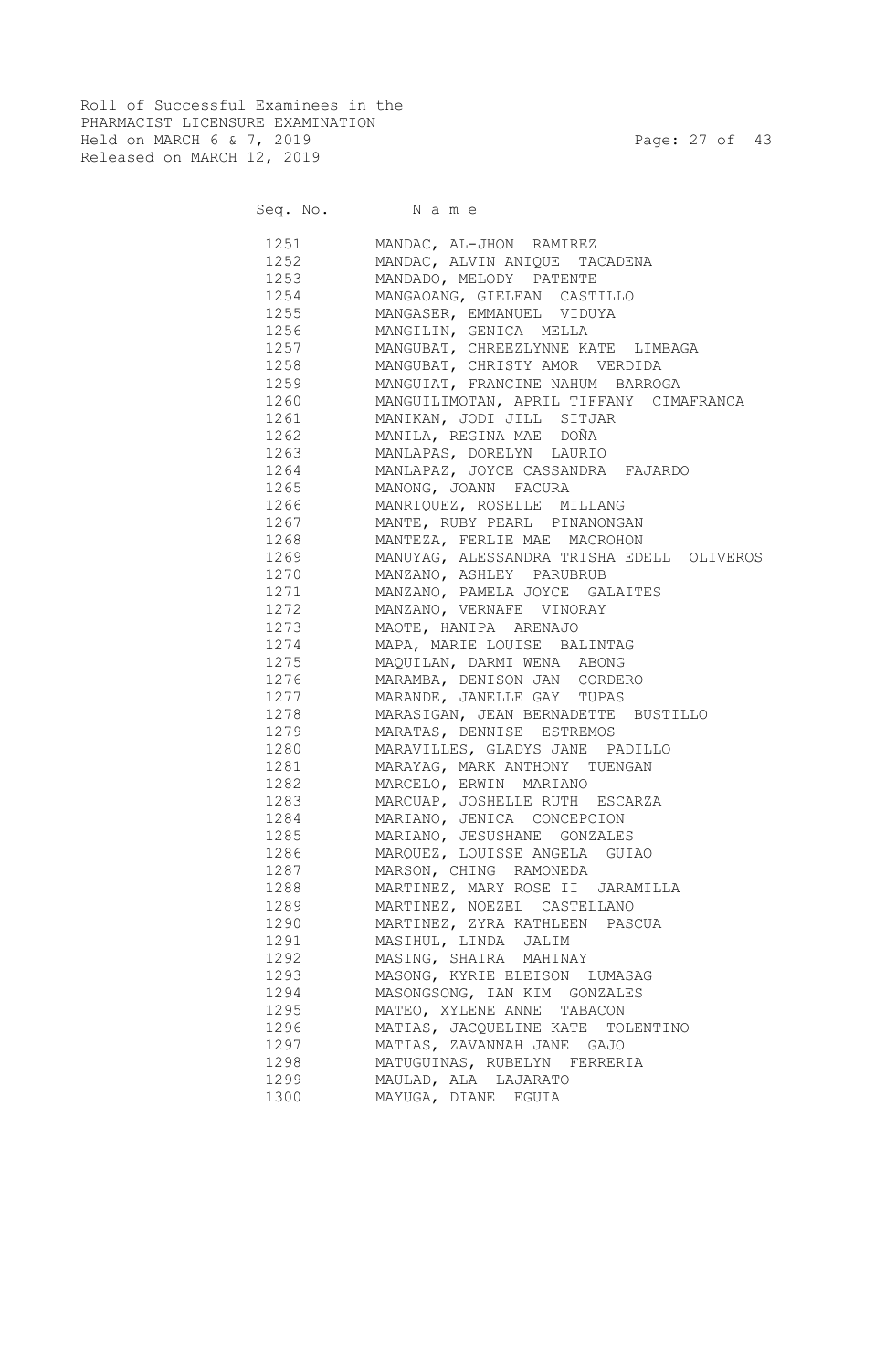Roll of Successful Examinees in the PHARMACIST LICENSURE EXAMINATION Held on MARCH 6 & 7, 2019 Page: 28 of 43 Released on MARCH 12, 2019

|               | Seq. No. Name                         |
|---------------|---------------------------------------|
| 1301 \        | MAÑACAP, JHAKE MEDEZ                  |
| 1302          | MEDALLA, AIRA GAYLE PANTONINO         |
| 1303 and 1303 | MEDINA, HAZEL JOY PAWID               |
| 1304          | MEDINA, MARY CRISTYLOU TUAZON         |
| 1305          | MEJIA, LANIE MAE LONGAYAN             |
| 1306 130      | MEJOS, MARJORY SEMILLA                |
| 1307          | MENDIOLA, JONAH MAE DE ERIO           |
| 1308          | MENDOZA, CARLA LORRAINE ANGELA LACSON |
| 1309          | MENDOZA, CLARE DOLOUR QUITAIN         |
| 1310          | MENDOZA, CLAUDINNE MARCUAP            |
| 1311 \        | MENDOZA, ISMAELLA LAMBAYONG           |
| 1312          | MENDOZA, JENNIFER RODIL               |
| 1313          | MENDOZA, KIM NICOLE POLIDARIO         |
| 1314          | MENDOZA, MA CRISTINE CERVO            |
| 1315          | MENDOZA, MARINEL ROBLES               |
| 1316          | MENDOZA, MARJORIE SARANG              |
| 1317          | MENDOZA, NENA FLOR MADERAL            |
| 1318          | MENDOZA, VINCENT GREGORY OLAGUERA     |
| 1319          | MENOR, FRANZES STEPHANIE OLIVARES     |
| 1320          | MERCADO, EUNICE AGUSTIN               |
| 1321          | MERCADO, JANNICA VENTURA              |
| 1322          | MERERIA, CHARLOTTE ANNE CELIS         |
| 1323          | MIAS, SANDY CRISTIAN RONQUILLO        |
| 1324          | MIFLORES, PETER PAUL DEL PRADO        |
| 1325          | MIGUEL, ARVIN JAY LANDICHO            |
| 1326          | MIGUEL, LIANALENE BAY-AN              |
| 1327          | MILAN, ROMELHET GELLANGARIN           |
| 1328          | MILLADO, JOHN DENVER PACOMA           |
| 1329          | MINA, MARY MICHELLE                   |
| 1330          | MINGO, LOVELY PEREZ                   |
| 1331          | MINONG, SHAHUDA HARON                 |
| 1332          | MINOR, MEGAN ULAO                     |
| 1333          | MIOLE, ELLEN TUAZON                   |
| 1334          | MIRANDA, FATIMA KHADIJA MONDARES      |
| 1335          | MISA, HANA LOUISE VILLARAN            |
| 1336          | MISA, TRISHA JOY REYES                |
| 1337          | MISLANG, MARC VENCE JHON NOVILLA      |
| 1338          | MOHAMMAD ISA, SITTI NAZREENA MALALI   |
| 1339          | MOHAMMADHAJAN, BRYAN SANTOS           |
| 1340          | MOLATE, MARIE KAYLA KATRINA LANGAMON  |
| 1341          | MOLINA, DESIRIE ANN BALACUAY          |
| 1342          | MOLO, RIZZA MAE GALINDO               |
| 1343          | MONDALA, PRINCESS ALLYZA BUESING      |
| 1344          | MONDALA, XUXA NICOLE MIRANDA          |
| 1345          | MONDANO, MARICAR OBRERO               |
| 1346          | MONGCAL, MA THERESA                   |
| 1347          | MONINGTON, RASHIDA DIGA               |
| 1348          | MONTA, SAMANTHA MARIVELES             |
| 1349          | MONTANTE, TRISHA ANNE COSICO          |
| 1350          | MONTEALEGRE, LOVELY PELLAZAR          |
|               |                                       |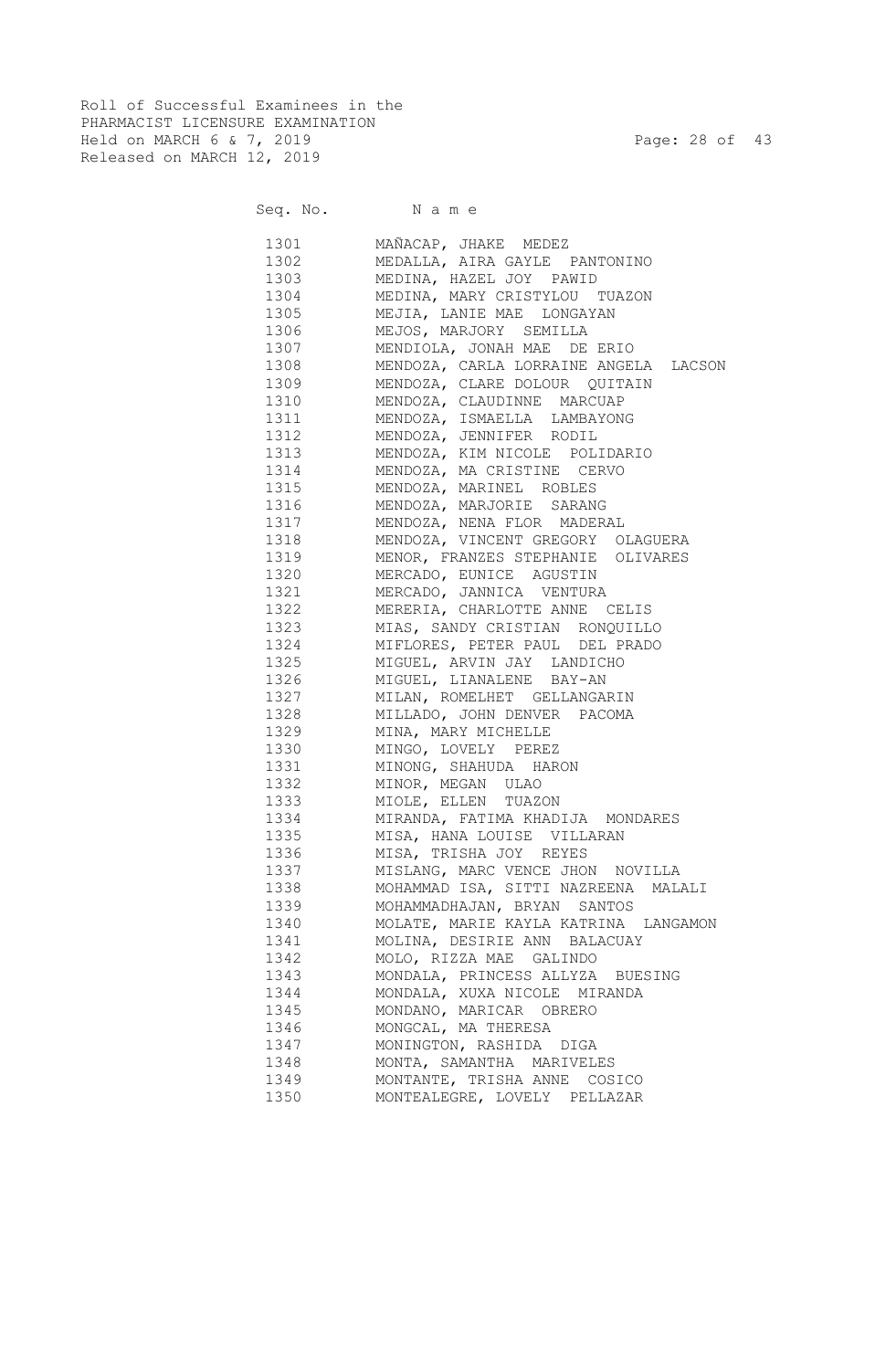Roll of Successful Examinees in the PHARMACIST LICENSURE EXAMINATION Held on MARCH 6 & 7, 2019 Page: 29 of 43 Released on MARCH 12, 2019

#### Seq. No. Name

 1351 MONTECILLO, KRISTINE ANN KENGY DONIÑA 1352 MONTEMAYOR, CHARRIE JOAN PACIO 1353 MONTERA, IAN VICTOR BELLOCIDO 1354 MONTERDE, SHEILA QUIDENG 1355 MONTERO, UZZIEL DARL ROSALES 1356 MONTES, MIA AMOR CASALAN 1357 MONTILLANO, SHIELA MAY BACALLO 1358 MORA, MERYLE JO LANGGAWAN 1359 MORAD, AMIRA MACABINTA 1360 MORAL, PRECIOUS ABIGAIL SALDI 1361 MORALES, ROSELLE MAE JOCSON 1362 MORENO, JAYWENA RHAE RAYMUNDO 1363 MORERA, GLADYS REYES 1364 MORIEL, MINCO RESILLA 1365 MOSENDE, NICOLE DUMADAG 1366 MOSO, JOY ABIGAIL DIEZ 1367 MOSURA, SHAIRA MAE CUBITA 1368 MOVILLON, JOVERLEE JOY BACAR 1369 MOZO, COREEN TUBBAN 1370 MUHAMIL, MERWINA ASADIL 1371 MUNAR, JENNELYN RUFINTA 1372 MURAO, JELYN KAYE NAVARRO 1373 MURILLO, CHRISTINE JADE SEDERIO 1374 MUSTARD, KATE CYRIL JALOP 1375 MUTIA, SHEENA YSABEL AREVALO 1376 MUYCO, MODEST JOHN NIÑO PAGAYON 1377 MUÑEZ, JHANE MARIE VIDAL 1378 NACHOR, CATHERINE ANNE HABAÑA 1379 NACORDA, ZEDREICH DWIGHT ANGAYAN 1380 NADAL, FRANZ DIANNE NACARIO 1381 NAGNOT, ALFIE BANDAO 1382 NAGNOT, MARY ANNE NAPILOY 1383 NAGUIT, IAN JASPER MORALES 1384 NAJAL, NAPISA AJUL 1385 NAJERA, APRILLE KEITH LORENZO 1386 NALUZ, JOSUE ALLEN ROQUE 1387 NALZARO, KATERINA GAVINA 1388 NAMBIO, ROZELL NOCHE 1389 NANO, CHRISTEL ANN SEGOVIA 1390 NAPARAN, CZARINA KAYE SUBRADO 1391 NARCISO, KRIZEL ANN VELARDE 1392 NARNE, GEORGINA NOA GARCIA 1393 NARVAS, NOVELYN DUCUSIN 1394 NATIVIDAD, ELLANAH KAZE BUMANGLAG 1395 NATIVIDAD, JAEMIE DANIELLE AMAHAN 1396 NAVARRO, ARNIE RUCHELLE PALACAY 1397 NAVARRO, CARLA NOVA HAMOY 1398 NAVARRO, RHEA ISSABELLE TEVES 1399 NAÑASCA, REV ANGEL AVELLANO 1400 NEBALASCA, MARIE JOY GARCIA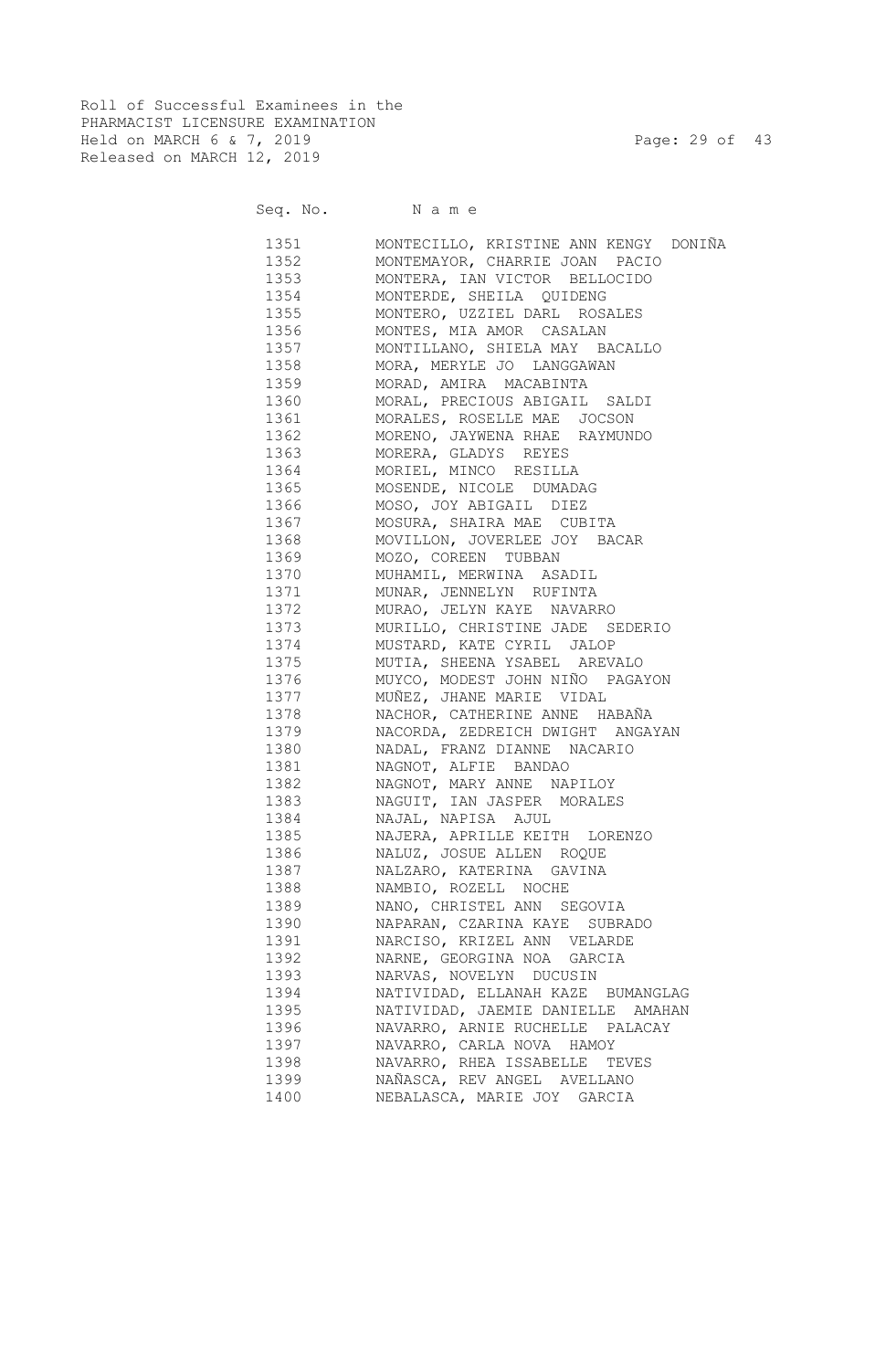Roll of Successful Examinees in the PHARMACIST LICENSURE EXAMINATION Held on MARCH 6 & 7, 2019 Page: 30 of 43 Released on MARCH 12, 2019

Seq. No. Name

 1401 NECOR, DOROTHY LYN GINDAP 1402 NEPOMUCENO, SHYRA ROTELO 1403 NERIO, QUENNIE PHILLINE OTAZA 1404 NIELES, SHAIRA MARIE MORAL 1405 NITURA, MYLE FRANCIS CAGUIOA 1406 NOE, ALLYSSA ROSE BUENDIA 1407 NONATO, INAH MAE CAPITLE 1408 NONOT, FRANC DAVID BASAS 1409 NORBERTE, CLARIZZA PARAAN 1410 NOVALES, DANICA FAITH MANGUING 1411 NUDDIN, HADISA NUDDIN 1412 NUEVA ESPAÑA, SHYNE FLORENCE PALOMAR 1413 NUÑEZ, KESSIE JANE BARRO 1414 NUÑEZA, KIMBERLY MAE BARNACHEA 1415 OAFERINA, NICO LULAB 1416 OBENZA, ALYSSA BARTOLOME 1417 OBERIANO, ERIKA THERESE VILLESPIN 1418 OBERO, MARICEL BELONTA 1419 OBIAL, HONEY GRACE RABOR 1420 OBILLO, KARIZA DIRECTO 1421 OBMAÑA, SARAH MAY LAGUADOR 1422 OBUT, REYMART PADULLON 1423 OCAMPO, NATHANIEL LUIS DE JESUS 1424 OCAMPO, SAMANTHA LEIGH LIZO 1425 OCLARINO, RODDERICK 1426 OCON, JULLINESS MARIE ZAMORA 1427 ODIVILAS, PAOLA CZARINA PARAS 1428 ODRON, ESMERALDA THEA MIÑOZA 1429 OFIANGA, JHOMILLE BAYUD 1430 OGARIO, JE-ANN MAGUINDA 1431 OLANO, NATHANIEL CASANOVA 1432 OLAO, REMALYN ROLAGO 1433 OLASO, MARIAH NICOLE BELTRAN 1434 OLIVA, SHANLEY MAE SALVE 1435 OLPINDO, PRINCESS GEM POBRE 1436 OLVINADA, KRISTIN PALMA 1437 OMPOC, THEA LORRAINE BUGHAW 1438 ONDA, ARWIN JEROME MANALO 1439 ONDAP, JESON REY ANINO 1440 OPENIA, MELODIE LAVINIA 1441 OPERANIA, JELLY DE GUZMAN 1442 ORAL, ROSARIO ISABEL MUÑOZ 1443 ORDANZA, JERICA MAY LOMBOY 1444 ORDOÑEZ, JOB REYES 1445 ORETA, MELISSA MAE SERVIANO 1446 OREÑA, SHARMAINE LUNDAY 1447 ORINION, MARIMAR PARAGAS 1448 OROCEO, MAXINE NICOLE VILLAREAL 1449 ORPIANO, JOHN MICHAEL ACPAL 1450 ORPILLA, ANGELICA FERNANDEZ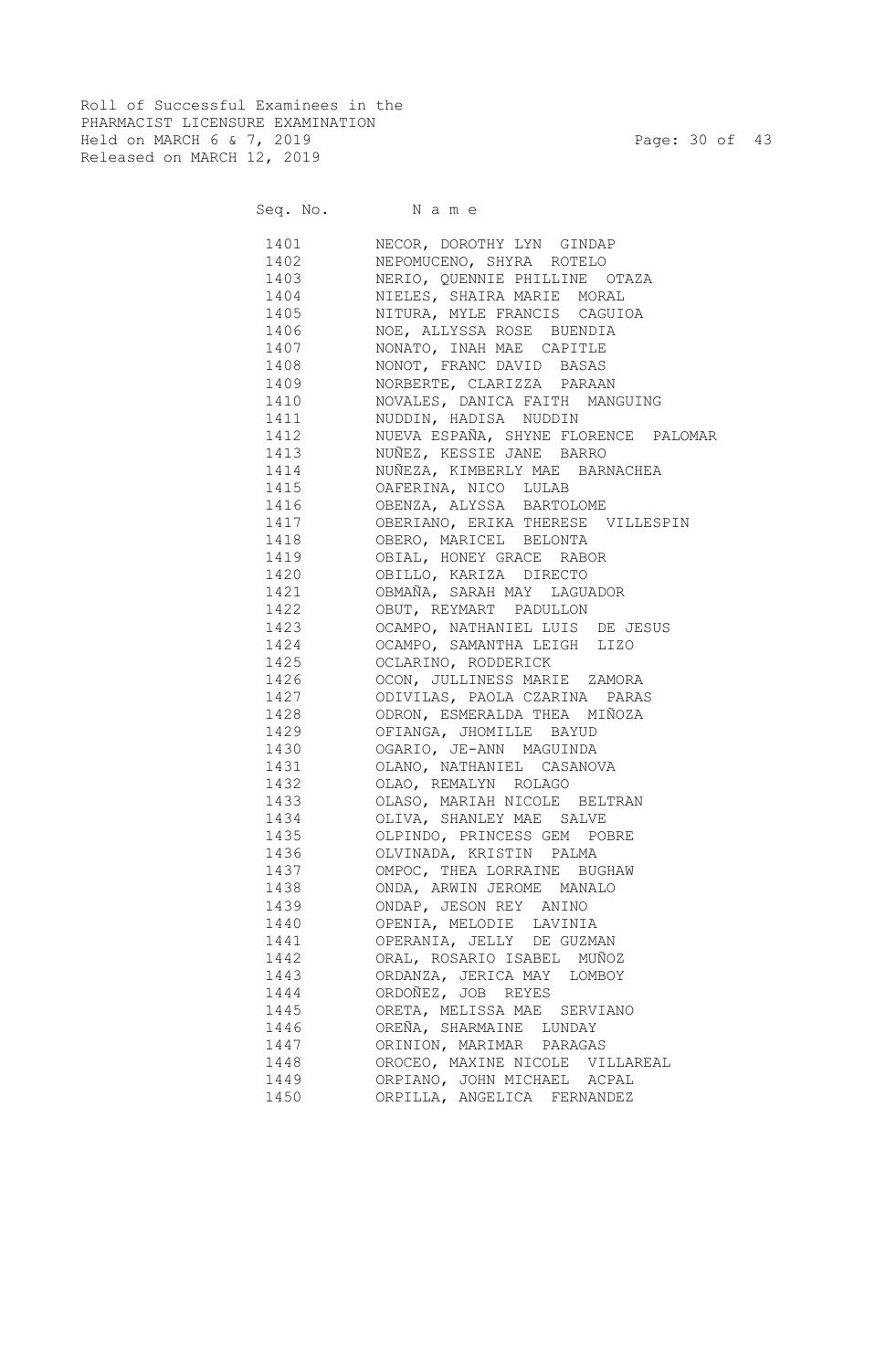Roll of Successful Examinees in the PHARMACIST LICENSURE EXAMINATION Held on MARCH 6 & 7, 2019 Page: 31 of 43 Released on MARCH 12, 2019

#### Seq. No. Name

 1451 ORQUEJO, JOHN ILDINE MONTERO 1452 ORTEGA, ALTHEA EZRA GEMAL 1453 ORTEGA, JHON FHILIP MORADA 1454 ORTEGA, PHOEBE KATES SALACUP 1455 OSALLA, ANGELICA 1456 OSIAS, JESSICA RUTH GALLARDO 1457 OÑATE, PATRICE PADUA 1458 PABRO, ANA DOMINIQUE ESPIRITU 1459 PACHECO, KIMBERLY AGRAVANTE 1460 PACIENTE, ABYGHELLE SIODINA 1461 PACIFICAR, KRISTY LYNETTE PABLICO 1462 PACLEB, LORE MAY MENDOZA 1463 PACLIPAN, CHRISTINE FEL DONGGON 1464 PACRIS, CHRISTA MAE BAYANGOS 1465 PACULBA, KATHLEEN MASALIG 1466 PADA-ON, ARA MAE CAPACETE 1467 PADILLA, JIANE KARLA ESCOBAR 1468 PADILLA, RIZZA MAE UBANDO 1469 PADIOS, PRINCESS REHANNE GALICANO 1470 PADUA, BERINICE HANNAH REYES 1471 PADUA, MARIE ANJANET CABONEGRO 1472 PADUA, MEARL ARREN ESMERIA<br>1473 PAGADUAN, SHALOM JOY AMERIQ PAGADUAN, SHALOM JOY AMERICA 1474 PAGAY, MA HAIDEE ONIDA 1475 PAGLINAWAN, ALLONA JOPHEN CARINGAL 1476 PAGULAYAN, MARK ANDREW DE GUZMAN 1477 PAGUNTALAN, IRENE ELAGO 1478 PAL-IWEN, ARLIZ ABATEN 1479 PALABRICA, ZEMIRA BENDIJO 1480 PALADA, LAIZA SHANE GEREÑA 1481 PALCHAN, JESSA MYRELL AWING 1482 PALMA, ELYZA KATE ALCUBILLA 1483 PALMA, REGINA SALAGANTIN 1484 PALMARES, STEPHANIE SIOTING 1485 PALMEJAR, ELAINE MARIE RENDON 1486 PALMES, JOEL JR IBANA 1487 PALPAGAN, MARC JUSTINE DENGAL 1488 PALTI, NADA AMERIN 1489 PALUMBI, YZTIJAR SEMA 1490 PAMITTAN, CRISTEL JANE CAUILAN 1491 PAMONAG, CHRISTINE VANGELYN BONAYOG 1492 PAMONGCALES, KEXIA LYXA PADILLA 1493 PANAGUITON, MICHELLE ROSETE 1494 PANAPAN, JOY WILAN 1495 PANERGO, ERWIN JAKE ESCOBAR 1496 PANGDA, SHAINE JERSEY CODIO 1497 PANGILINAN, KRELL VINKEE CAMIA 1498 PANGOLIBAY, SHANE NICOLE TANGUANCO 1499 PANIZA, MARZ GWYNNETH MAHANLUD 1500 PANO, SARENA KAYE AZORES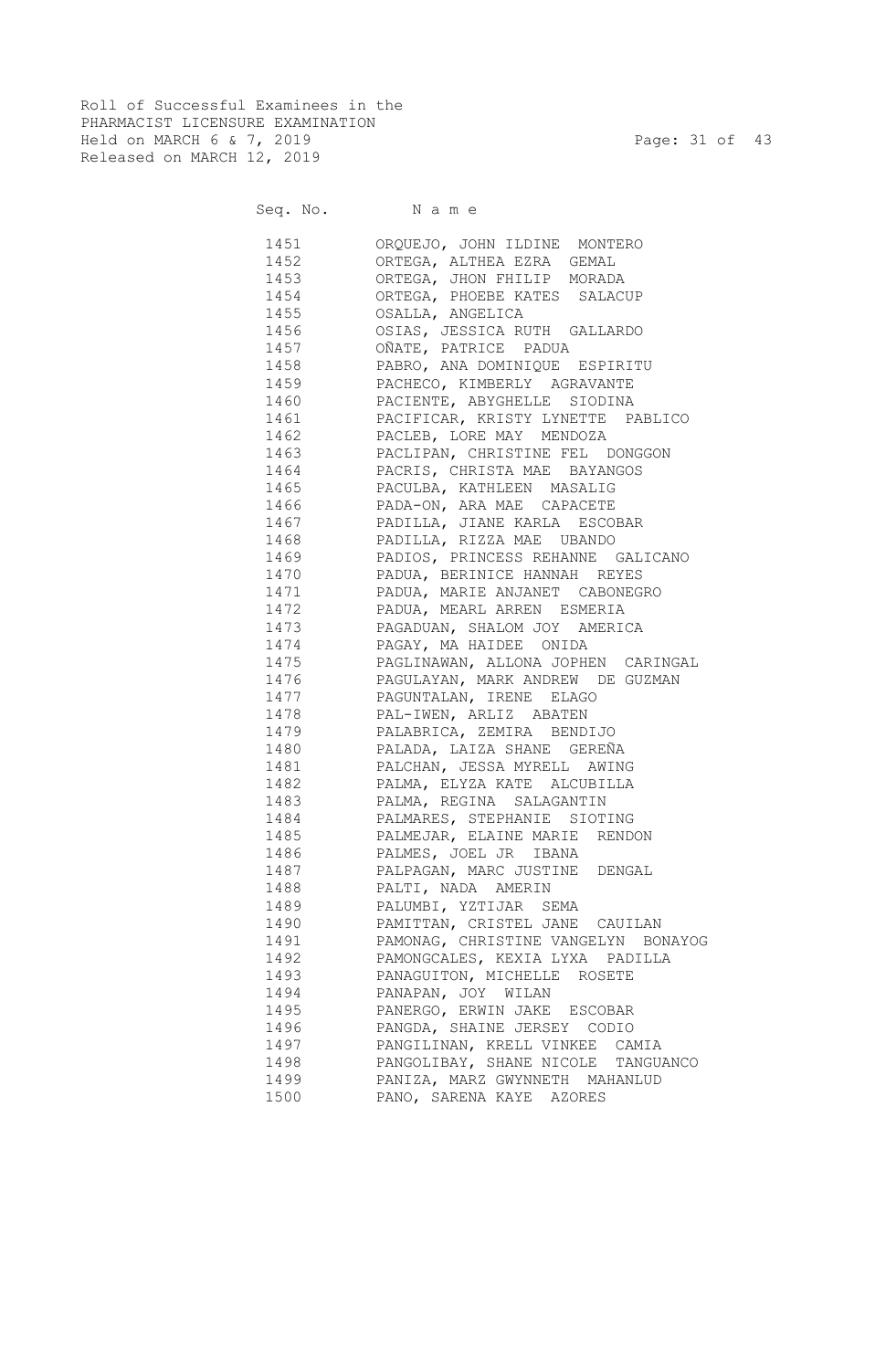Roll of Successful Examinees in the PHARMACIST LICENSURE EXAMINATION Held on MARCH 6 & 7, 2019 Page: 32 of 43 Released on MARCH 12, 2019

Seq. No. Name

 1501 PANOPIO, REA ANTONIO 1502 PANSA, CECILLE JULS JUMAMIL 1503 PANTUA, LOUISE GRETTLE SAGANA 1504 PAPASIN, KRISHA MIKAELA 1505 PAPIO, ARMIAH LAZAGA 1506 PARAC, DEMI WYNE PALEN 1507 PARADJI, NURHAISA ABDULMUTALIB 1508 PARAY, KUH ORPILLA 1509 PARBA, RONESA MARIE RADAM 1510 PARDE, IAN DANSEN ABRAZADO 1511 PARDIÑAN, KARREN MAE GALINADA 1512 PAREDES, GELLIANN ACERO 1513 PAREJA, REYEN NIÑA OCHEA 1514 PAROME, GLADYS JOY FABUL 1515 PASCUA, JOANNE GRACE HIDALGO 1516 PASCUA, MARAH JOY TUMANENG 1517 PASCUAL, ALLAN CHRISTOPHER DE GUIA 1518 PASCUAL, CRISTELLE GALE ALSECO 1519 PASCUAL, GERALDINE JOY CUNANAN 1520 PASCUAL, JACCA CORPUZ 1521 PASCUAL, SHANNA MARIE ESCANILLA 1522 PASTOR, NICOLESENN JAE MIGUEL 1523 PATAG, MA VIANCA FRANCES JUMAQUIO 1524 PATAWARAN, KENNETH BARRY DE VERA 1525 PATTAGUAN, DONESTHEL MALLILLIN 1526 PAULINO, VINA MARIE CUNANAN 1527 PAUNE, HILLARI MAE RUFINTA 1528 PAUROM, KASSANDRA ORLANDA 1529 PAUYA, SHIELA MAE BAYLEN 1530 PAYAPEY, ESPERANZA SIBAEN 1531 PAYBA, JASON ALBERT SANSON 1532 PAYUD, SETH CARYL PURLAS 1533 PECASO, DIANE ROSE OBIAS 1534 PEDRAJAS, SHARLYN AVAINE DELA CHINA 1535 PEDRAZA, ANGELINE RODRIGUEZ 1536 PEKAS, SIGRID TUDLONG 1537 PELAEZ, SHEM REXEZ MARGEN 1538 PELESCO, CARLYNE CAYE VALDEHUEZA 1539 PELEÑO, VIBELLE MINA 1540 PELLESCO, GERALD EVORA 1541 PENDATUN, AKIA JR ANDAL 1542 PENIERO, MARVRON MART CORNEL 1543 PEPITO, HAZEL ANGELIC SERIÑA 1544 PEPITO, JED ANNE GALIENDO 1545 PEQUIRO, ROSEMARIE SALCEDO 1546 PERALTA, AALIYAH MAICA DINGCONG 1547 PERALTA, KAREN NAVAL 1548 PERALTA, ROZELLE NOMA 1549 PERANDOS, AIRA PORRAS 1550 PERBILLO, SHALEN DEOCADES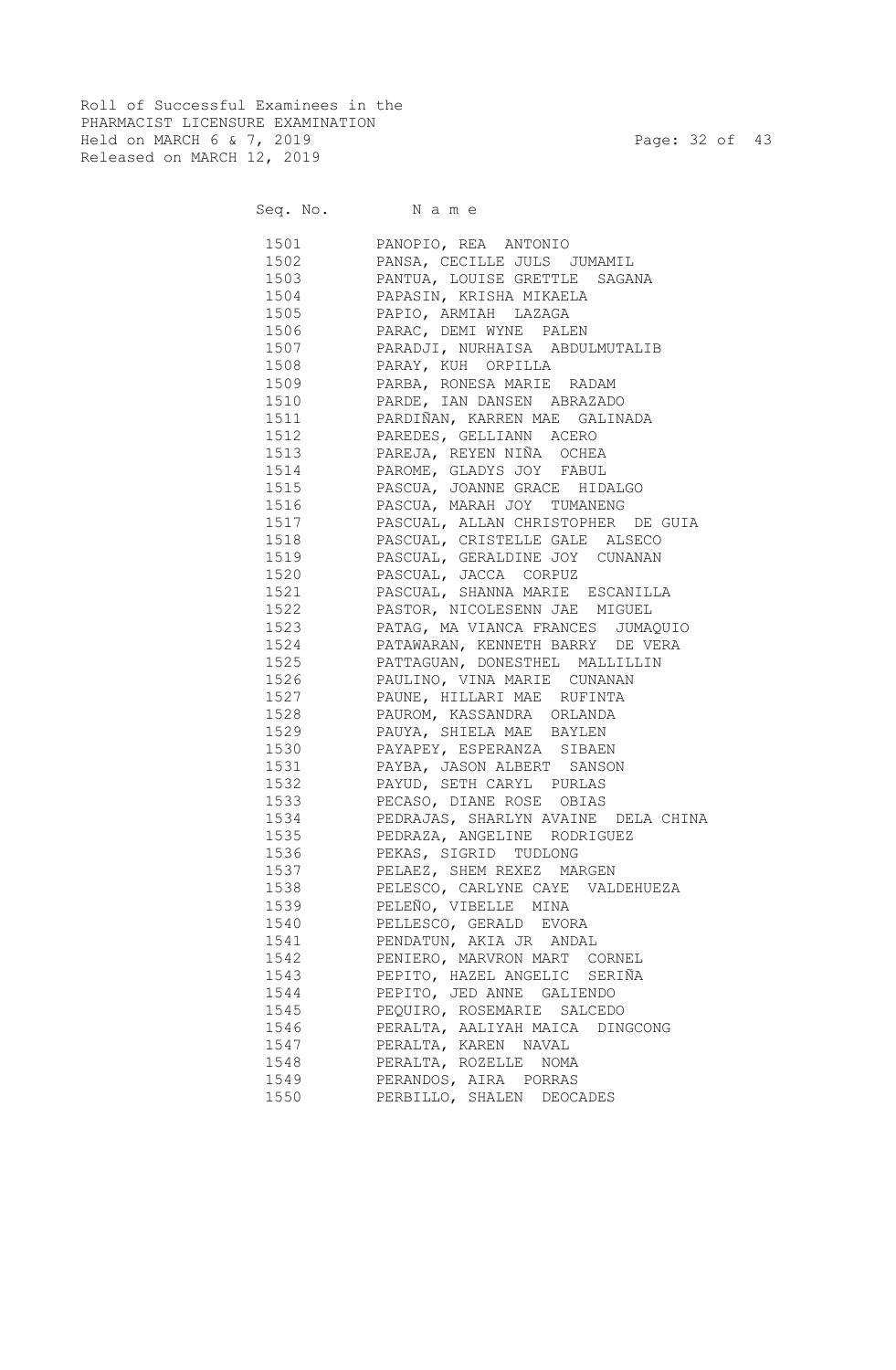Roll of Successful Examinees in the PHARMACIST LICENSURE EXAMINATION Held on MARCH 6 & 7, 2019 Page: 33 of 43 Released on MARCH 12, 2019

|      | Seq. No. Name                            |
|------|------------------------------------------|
|      | 1551 PEREA, KENNETH MANGUIAT             |
|      | 1552 PEREZ, AIJEAN SAPANTA               |
|      | 1553 PEREZ, KIA KORINA FLORES            |
|      | 1554 PEREZ, PRINCESS SASHEEN DEAN MAMALO |
|      | 1555 PEREZ, SHAILLA JEAN CATAN           |
|      | 1556 PEÑA, CHRISTINE FAYE TABORA         |
|      | 1557 PEÑALVER, CHIARA MAY BALI           |
|      | 1558 PEÑAREDONDO, PAMELA LARIDA          |
|      | 1559 PIANG, AKBAR LAUD                   |
|      | 1560 PICAR, KIM DARYL ORTIZ              |
|      | 1561 PILI, CHLOE RAVENNE PASTOR          |
|      | 1562 PINAROC, LIAA ESTIMADA              |
|      | 1563 PINEDA, GLESY JOYCE SAMSON          |
|      | 1564 PINEDA, MISHAY GADDI                |
| 1565 | PINGUIAMAN, EIDA NISA MACAPENDEG         |
| 1566 | PINO, KATRINA JOY PARTOSA                |
| 1567 | PINURAK, JARRIN PAIROSA TALIB            |
| 1568 | POLICARPIO, ABBY JOICE SALAS             |
| 1569 | POLICARPIO, MICA ANNA BORCENA            |
| 1570 | POLICARPIO, SHARMAINE BERNARDO           |
| 1571 | POLIQUIT, JILLIANNE MAE GALAN            |
| 1572 | PON-AN, MARY GWEN IVY UBALDO             |
| 1573 | PONAY, FLORIAN IRINCO                    |
| 1574 | PONCE, GEORGETTE PAULA INCILLO           |
| 1575 | PONCEJA, MARK KENNETH GONZALES           |
| 1576 | PONCLARA, BRIX JOSHUA MARIÑO             |
| 1577 | PONDARE, HANNAH ABIGAIL ANCHA            |
| 1578 | PONFERRADA, JOSIE ANNE AGUILON           |
| 1579 | PONTOJAS, LIZ BETH ANIANO                |
| 1580 | PORNILLOS, BRITLEY ANNE HERMIDA          |
| 1581 | PORTACION, JIAN LARISSA MACALINTAL       |
| 1582 | PORTES, JONATHAN EDORA                   |
| 1583 | POSECION, MARIELLE MANERO                |
| 1584 | POSTOLERO, DIOSZEL MAE NISMAL            |
| 1585 | PREDO, HONEY MAY DIAZ                    |
|      | 1586 PRETENCIO, JAN PAOLO QUIAÑO         |
| 1587 | PRIETO, MARY JANZEL DELLOSA              |
| 1588 | PUERTELLANO, KHATHERINE BAUTISTA         |
| 1589 | PUIG, SHRYL ACULLADOR                    |
| 1590 | PUNGTILAN, GEMIMAH TURINGAN              |
| 1591 | PUNSALAN, MARIE KEITH VILLANUEVA         |
| 1592 | PUNTO, JOYCE ANNE FERRAREN               |
| 1593 | PURUGGANAN, CRISTOFER JOHN PABUAYON      |
| 1594 | PUSA, MICAH MABULAY                      |
| 1595 | PUZON, MELISA RESPICIO                   |
| 1596 | QUA, LESLIE VYNN SALES                   |
| 1597 | QUERUBIN, KAMIR CLORED ORTEGA            |
| 1598 | QUEZON, MABEAL IDULSA                    |
| 1599 | QUIAMBAO, CLARICE FAJARDO                |
| 1600 | QUIAMCO, MARK BASIL NIEZ                 |
|      |                                          |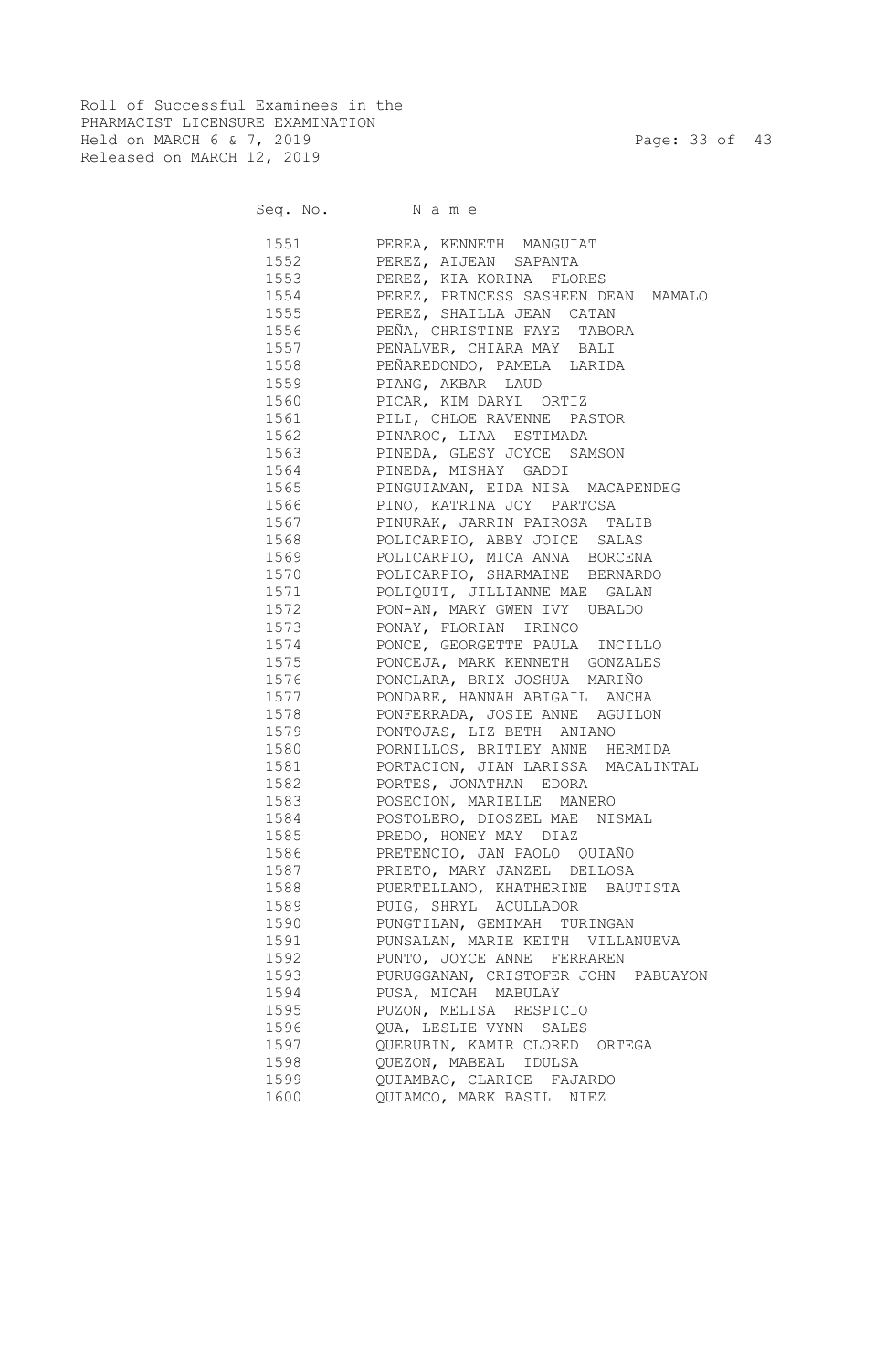Roll of Successful Examinees in the PHARMACIST LICENSURE EXAMINATION Held on MARCH 6 & 7, 2019 Page: 34 of 43 Released on MARCH 12, 2019

Seq. No. Name

| 1601 | QUIBIN, KATHRINA ARMIA             |
|------|------------------------------------|
| 1602 | OUILALA, ROXANNE LOYD NICOLAS      |
| 1603 | QUILANTANG, NEY JORNADAL           |
| 1604 | QUILICOT, JULIE ANN                |
| 1605 | OUILLOPE, MEAH ANN JADE MAGAS      |
| 1606 | QUINAGUTAN, HERMIE ANN ROSANA      |
| 1607 | QUIOCHO, KAREN JOY GABIA           |
| 1608 | OUIRONG, JAESA                     |
| 1609 | QUISAYANG, NICOLE XELICA UMENGAN   |
| 1610 | QUITALEG, MA CHRISTINA QUITALEG    |
| 1611 | QUIZANA, MATTHEW ANGELO LORENZO    |
| 1612 | QUIÑOLA, FEBRAIM PEREZ             |
|      |                                    |
| 1613 | QUTTENEH, AIM DOMINGONO            |
| 1614 | RAAGAS, JOHNNY DIMLA               |
| 1615 | RABANG, CARLA JAINE BAQUIRAN       |
| 1616 | RABE, JOANA MARIE URBINA           |
| 1617 | RABULAN, MARI HYACINTH KUIZON      |
| 1618 | RABUYA, RUBENA MARIE DURAY         |
| 1619 | RACACHO, CHRISTELENE RAMIREZ       |
| 1620 | RACAZA, JACYNTH KAMILLE SALISE     |
| 1621 | RAFAEL, JUDY ANN BRUNO             |
| 1622 | RAGAS, ANA FRANCES NEBRIA          |
| 1623 | RAGMAC, MA CLARIZZA GALLARDO       |
| 1624 | RAGPALA, GENNIFER BADUA            |
| 1625 | RAGSAC, JANANIE LEIH QUILON        |
| 1626 | RAMIREZ, MIKA ALMADIN              |
| 1627 | RAMIREZ, ROJHEMEL MAE GUADIZ       |
| 1628 | RAMITERRE, JERICKSON BABA          |
| 1629 | RAMONES, NIKKI YSABELLE VALIENTE   |
| 1630 | RAMOS, CATHERINE SANGALANG         |
| 1631 | RAMOS, ERICA LORRAINE DE SILVA     |
| 1632 | RAMOS, GIANINA RAE MARTINEZ        |
| 1633 | RAMOS, ISSA ZABRINA FAUSTINO       |
| 1634 | RAMOS, JANNIE DEANNE BACOR         |
| 1635 | RAMOS, KATE EMERALD BUALAT         |
| 1636 | RAMOS, KRISTINE ABEGAIL AMURAO     |
| 1637 | RAMOS, LALAINE DAGASA-AN           |
| 1638 | RAMOS, MARIAH DENISE POBLADOR      |
| 1639 | RAMOS, MARY GRACE JULLY MANONGSONG |
| 1640 | RAMOS, NIKKI MARTINEZ              |
| 1641 | RANARA, AILEEN SAM SAQUILABON      |
| 1642 | RANCES, JENNYLYN FERNANDEZ         |
| 1643 | RANOT, EARL RENZO JAVELONA         |
| 1644 | RAOT-RAOT, ARMIE JEAN SIDAYON      |
| 1645 | RAQUINIO, AMYLOU FELIMON           |
| 1646 | RAÑIN, JESSICA MARIE LARAGAN       |
| 1647 | RAÑO, DENABELLE PELERE             |
| 1648 | REALON, KATHLEEN JOYCE ALORIA      |
| 1649 | REBAMONTE, JHIEZEL MAE ITLIONG     |
|      |                                    |
| 1650 | RECABO, PETER PAUL LEPARTO         |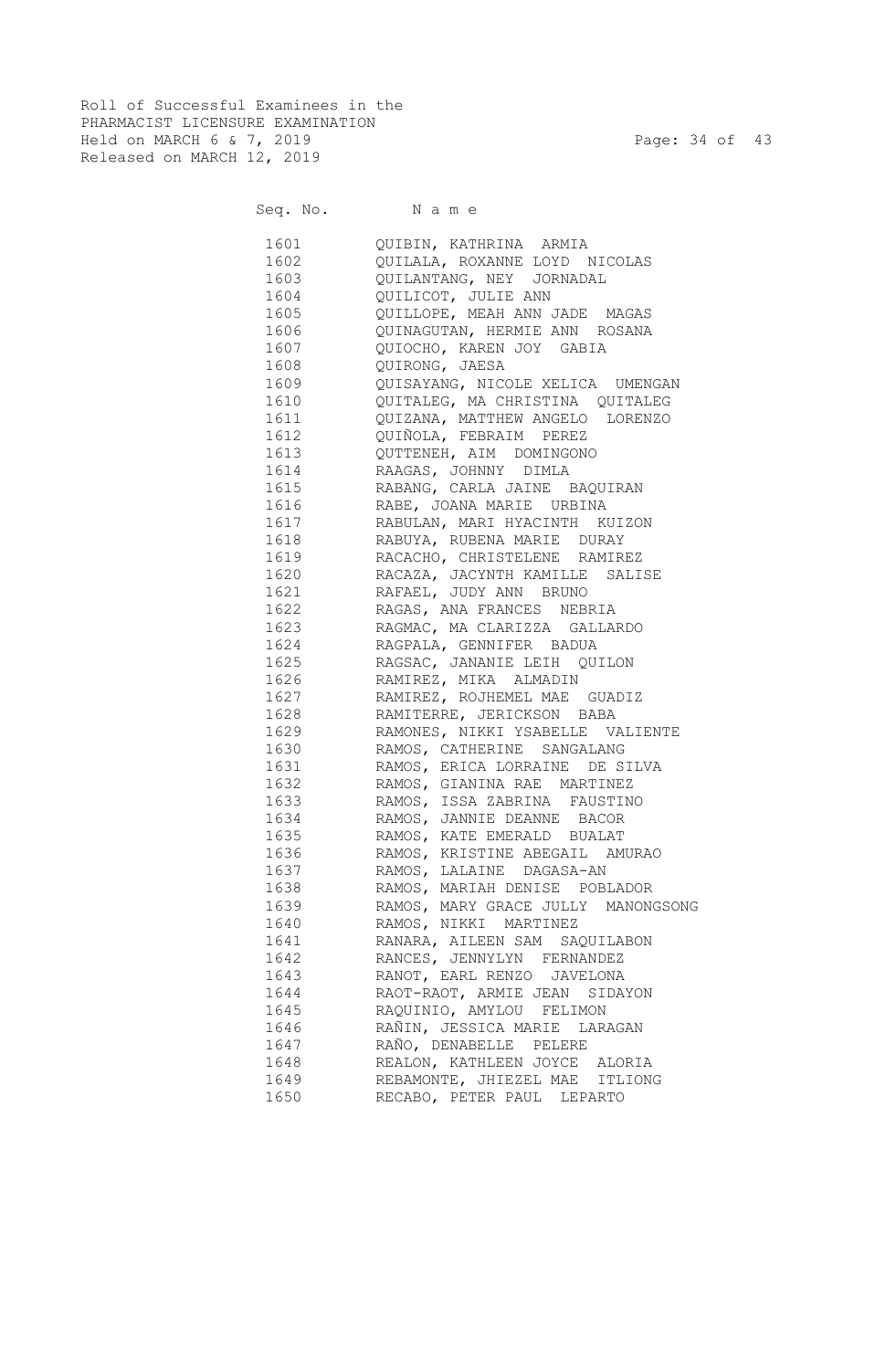Roll of Successful Examinees in the PHARMACIST LICENSURE EXAMINATION Held on MARCH 6 & 7, 2019 Page: 35 of 43 Released on MARCH 12, 2019

Seq. No. Name

|                                                                                                                                                                                                                                 | 1651 REFAZO, LESLIE MANLUGON           |
|---------------------------------------------------------------------------------------------------------------------------------------------------------------------------------------------------------------------------------|----------------------------------------|
|                                                                                                                                                                                                                                 | 1652 REGENCIA, DARLENE JOY BARIT       |
| 1653                                                                                                                                                                                                                            | REGINIO, WINDY SEMBRAN                 |
|                                                                                                                                                                                                                                 | 1654 REGIS, ERIC NICOLE ISADA          |
|                                                                                                                                                                                                                                 | 1655 REJUSO, MARY CONCEPCION ALTAREJOS |
| 1656                                                                                                                                                                                                                            | RELOJ, TRISHA JOY RODRIGO              |
| 1657                                                                                                                                                                                                                            | RELUCIO, LATRELL DONYELL SUCGANG       |
| 1658                                                                                                                                                                                                                            | RENOPALO, CHRISTIAN CELESTINO          |
| 1659                                                                                                                                                                                                                            | RESUELLO, ABRAHAM JUAN                 |
| 1660                                                                                                                                                                                                                            | RETUYA, AEESHA ALDERITE                |
| 1661                                                                                                                                                                                                                            | REUNIDO, GLYDINE TRISCIA BABAO         |
| 1662                                                                                                                                                                                                                            | REY, LYZEL JOY VARGAS                  |
| 1663                                                                                                                                                                                                                            | REYES, CHERRY MAE VIBAL                |
| 1664                                                                                                                                                                                                                            | REYES, DANESSA MAY NICDAO              |
| 1665                                                                                                                                                                                                                            | REYES, JANE MARGARET OLIVEROS          |
| 1666                                                                                                                                                                                                                            | REYES, JHONALIE DELA CRUZ              |
| 1667                                                                                                                                                                                                                            | REYES, JUSTIN KENNETH VELASCO          |
| 1668                                                                                                                                                                                                                            | REYES, KAYLA MAE AGUINALDO             |
| 1669                                                                                                                                                                                                                            | REYES, KRISTINE LOU CRUZ               |
| 1670                                                                                                                                                                                                                            | REYES, LAWRENCE ROI PADRE              |
| 1671                                                                                                                                                                                                                            | REYES, MARI ADDYLAINE MENDOZA          |
|                                                                                                                                                                                                                                 | 1672 REYES, MARY ROSE BASILIO          |
|                                                                                                                                                                                                                                 | 1673 REYES, ROMULO JR ARCONADO         |
|                                                                                                                                                                                                                                 | 1674 REYES, SHERILYN LOVELY AUSIN      |
|                                                                                                                                                                                                                                 | 1675 REYNES, KAYZEE NOQUERA            |
|                                                                                                                                                                                                                                 | 1676 REÑEVA, KRIZZA CAMILLE TINIO      |
|                                                                                                                                                                                                                                 | 1677 RICAPLAZA, ANNEFLOR WINZ SARNO    |
|                                                                                                                                                                                                                                 | 1678 RICASATA, ALLEN KATE LLAGAS       |
|                                                                                                                                                                                                                                 | 1679 RICO, JOANNA MARIE VALENCIA       |
|                                                                                                                                                                                                                                 | 1680 RICO, RICHELLE ANDRES             |
|                                                                                                                                                                                                                                 | 1681 RIDAD, ROSE ANN CLAVERIA          |
|                                                                                                                                                                                                                                 | 1682 RILLON, HAROLD DE LEON            |
|                                                                                                                                                                                                                                 | 1683 RINGOR, NINNA ELOISA DUNGO        |
|                                                                                                                                                                                                                                 | 1684 RIOVEROS, VANESSA AMATE           |
|                                                                                                                                                                                                                                 |                                        |
|                                                                                                                                                                                                                                 | 1686 RIVAS, NICOLE ROSE LLAUSAS        |
| 1687 — 1687 — 1688 — 1690 — 1690 — 1690 — 1690 — 1690 — 1690 — 1690 — 1690 — 1690 — 1690 — 1690 — 1690 — 1690 — 1690 — 1690 — 1690 — 1690 — 1690 — 1690 — 1690 — 1690 — 1690 — 1690 — 1690 — 1690 — 1690 — 1690 — 1690 — 1690 — | RIVERA, CHRISTIAN CONTRERAS            |
| 1688                                                                                                                                                                                                                            | RIVERA, JESSICA JANDOC                 |
| 1689                                                                                                                                                                                                                            | RIVERA, RIALYN PAULE                   |
| 1690                                                                                                                                                                                                                            | ROA, ANDREA MAE FANDAGANI              |
| 1691                                                                                                                                                                                                                            | ROBERTO, MARIA ANGELA FENIZ            |
| 1692                                                                                                                                                                                                                            | ROBLES, WENDEE SUZETTE ALDABA          |
| 1693                                                                                                                                                                                                                            | RODAJE, MARIFE DIAGBEL                 |
| 1694                                                                                                                                                                                                                            | RODI, NORAINIE MACABALANG              |
| 1695                                                                                                                                                                                                                            | RODIL, ZINEKA NINLU CASTRO             |
| 1696                                                                                                                                                                                                                            | RODILLO, MARIA CHRISTINA UMALI         |
| 1697                                                                                                                                                                                                                            | RODRIGUEZ, CRISTELLE KAE DEALA         |
| 1698                                                                                                                                                                                                                            | RODRIGUEZ, CY MACALAGUIM               |
| 1699                                                                                                                                                                                                                            | RODRIGUEZ, KHRYSS NICOLE NAVARRO       |
| 1700                                                                                                                                                                                                                            | RODRIGUEZ, MARY JEL GALARPE            |
|                                                                                                                                                                                                                                 |                                        |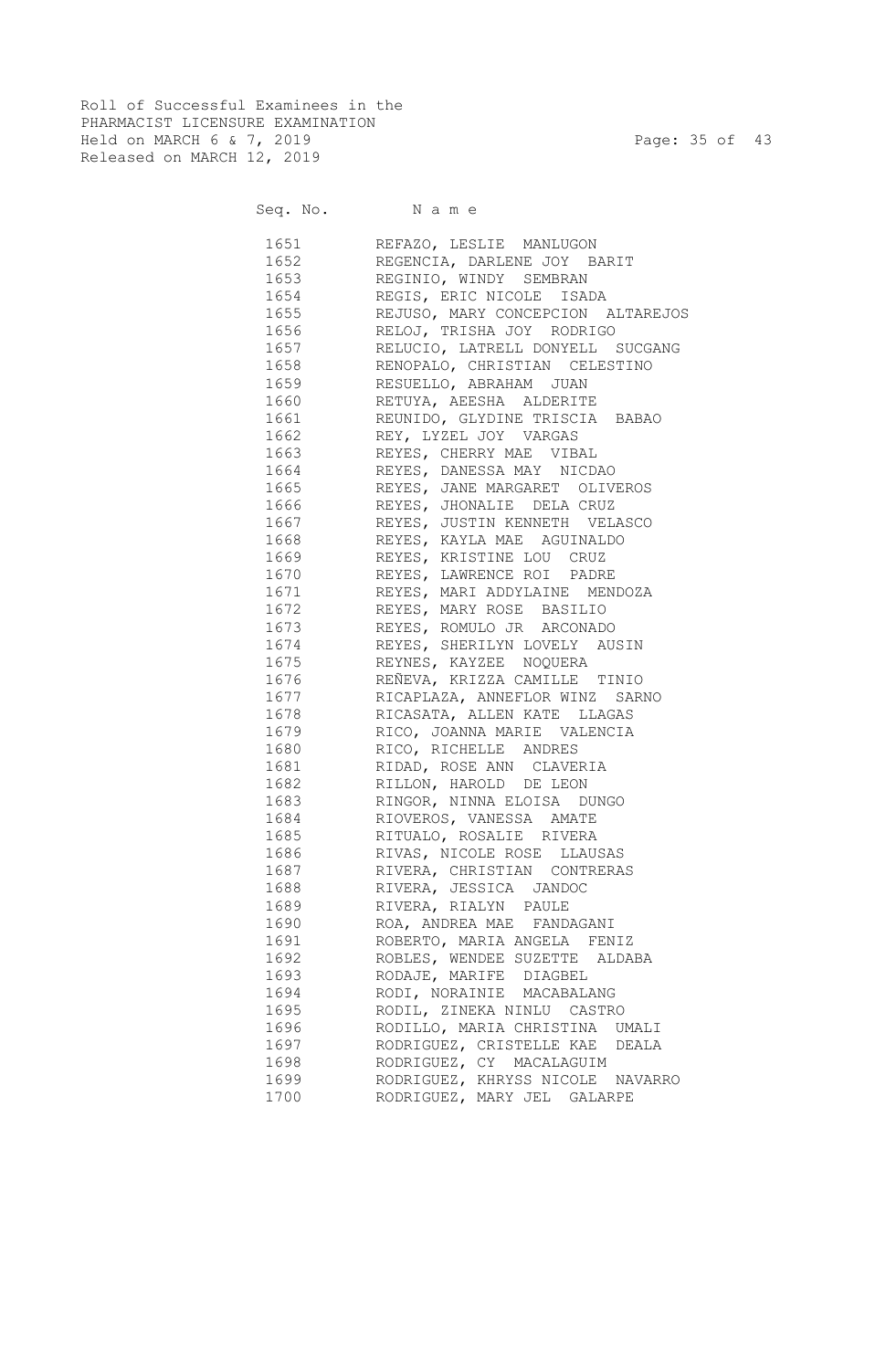Roll of Successful Examinees in the PHARMACIST LICENSURE EXAMINATION Held on MARCH 6 & 7, 2019 Page: 36 of 43 Released on MARCH 12, 2019

Seq. No. Name

 1701 RODRIGUEZ, SEAN KERSTIN MANLANGIT 1702 RODRIGUEZ, SEFANIAH ANNE TORRES 1703 ROJAS, JOHN ARTHUR ERANA 1704 ROLDAN, DANA RAE DANGAT 1705 ROMA, IVY ROSE LAPASTORA 1706 ROMAN, ARRAH RHIA MARCIAL 1707 ROMAS, CECILLE ROSE RENDON 1708 ROMUALDO, BEA NADINE TAN 1709 ROSAL, JADE MAIRENE SANTOS 1710 ROSAL, PRINCESS DIANE QUIMSON 1711 ROSALDO, EVANGELINE TUPAS 1712 ROSALES, VENICE ANGEL LOPENA 1713 ROSARIO, DESIRE MAY BAUTISTA 1714 ROSARIO, MARHIZ MORIDO 1715 ROSENDO, CHARMAINE-ANN GUTIERREZ 1716 ROSKA, BLANCHE MARIE MASCARIÑAS 1717 ROURA, KATHLEEN DAPHNE DELA CRUZ 1718 ROVILLOS, CHRISTINE JOY NEPUSCUA 1719 ROXAS, HANNAH MARIE BORROMEO 1720 RUAYA, ALMIRA GRACE REGAÑON 1721 RUBITE, JAMMAE REANE YNION 1722 RUELOS, GERALDINE MAE ANNE PE BENITO 1723 RUIZ, ANGELICA MALONZO 1724 RUIZ, THERESE MARIE AMBRAD 1725 RUSSEL, ANGELINE CONSULTADO 1726 SAAVEDRA, CHARLANE SAMSON 1727 SABADO, KIMBERLY MAIZ ORANTES 1728 SABAR, JASCHA STEYR RESCATE 1729 SABAS, HAZEL JOY MACADANGDANG 1730 SABBAHA, JOCELYN PAWAKI 1731 SACALAMITAO, MICHAEL DE GUZMAN 1732 SACAY, ERIKA MAE MARTINE 1733 SAGALON, KAREN MAE GUMANNAO 1734 SAGANDOY, MELROSE KIMMONGO 1735 SAGCAL, ELOISA PACSON 1736 SAHI, NURSIMA HAPA 1737 SAHIBUL, WEDZNA SAKILI 1738 SAHIDJUAN, NYZA RAMOS 1739 SAID, MONISAH JAMAL 1740 SAJA, ALNALYN AHIYAL 1741 SALA, ROSALYN ASJANG 1742 SALAC, CHRISTOPHER IAN DELA CRUZ 1743 SALAMANCA, CLINT MARIZ AGANA 1744 SALAMAT, DANICA JANE JACINTO 1745 SALANGO, ROCHELLE MAE YMANA 1746 SALANIO, JEAN NOGRALES 1747 SALAUM, MARA JANE RANOLO 1748 SALAZAR, GIANELLA MISA 1749 SALAZAR, INGRID FARRAH FAYE MICOLETA 1750 SALAZAR, JAN ANDREI LOPEZ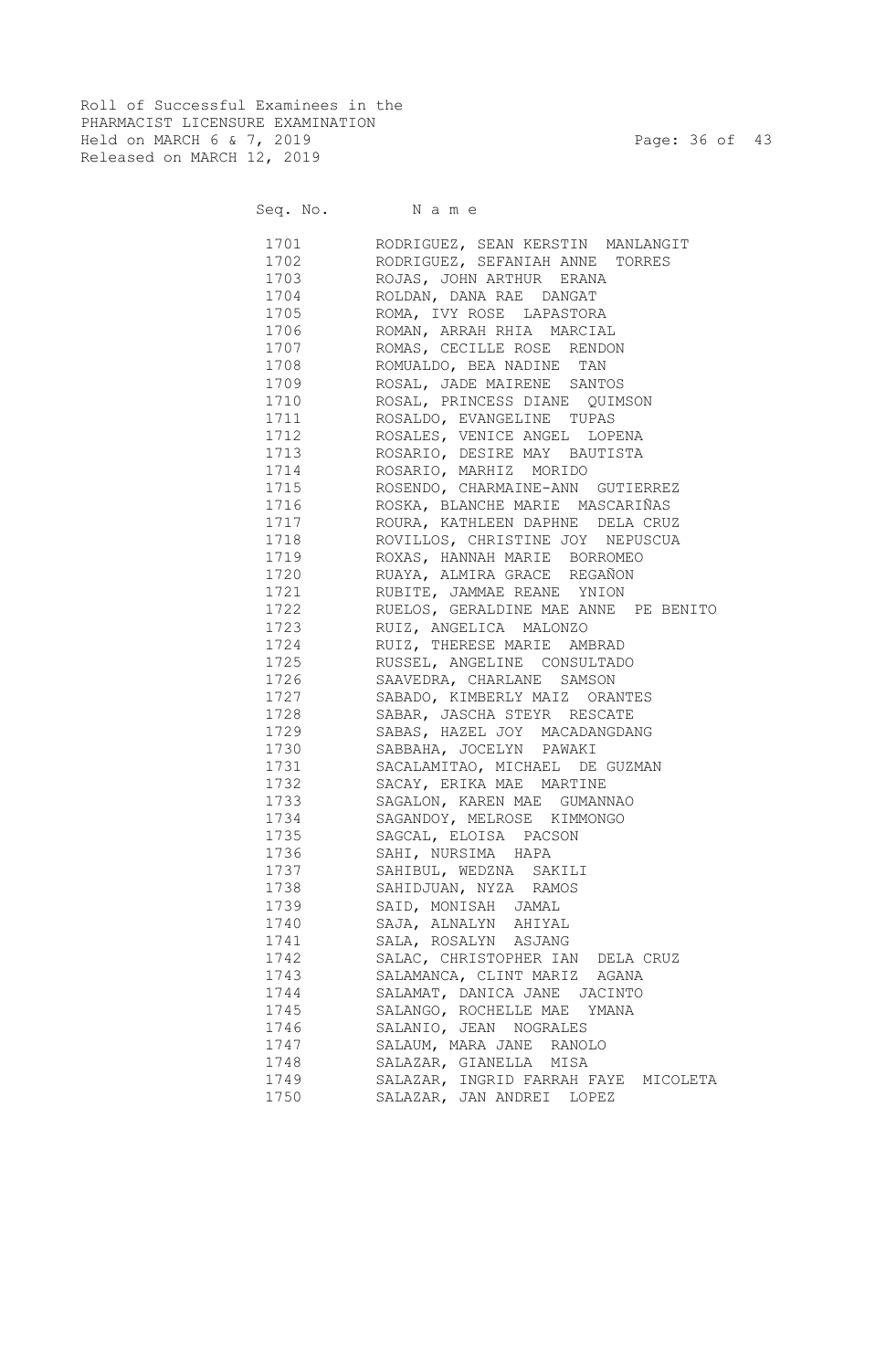Roll of Successful Examinees in the PHARMACIST LICENSURE EXAMINATION Held on MARCH 6 & 7, 2019 Page: 37 of 43 Released on MARCH 12, 2019

| Seq. No. |  | Name |  |
|----------|--|------|--|
|          |  |      |  |

| 1751 | SALAZAR, JOANA ONIDO                 |
|------|--------------------------------------|
| 1752 | SALDE, FLORA MAE GABAO               |
| 1753 | SALE, JOHNRY BALBADA                 |
| 1754 | SALES, THOMAS JUNE BLONES            |
| 1755 | SALI, FATIMA ELSHALYN SALI           |
| 1756 | SALIGUMBA, MARIE ANTHONETTE MAGBANUA |
| 1757 | SALIK, RADHIA AMPATUAN               |
| 1758 | SALMO, DONNA LORRAE PADILLA          |
| 1759 | SALOMON, LARISSA BOTE                |
| 1760 | SAMARA, FATIMAH NASHIEFA PATAHUDDIN  |
| 1761 | SAMIRAN, BIANCA LEIZELLE ROCO        |
| 1762 | SAMPAGA, ROSELYN-ANN LEONOR          |
| 1763 | SAMSIALAM, RIDZMALYN JALA            |
| 1764 | SAMSON, JERALD DRAPER                |
| 1765 | SAMURIN, KRIZELLE FE DIASANA         |
| 1766 | SAN JOSE, AURA MAEBEL RIVERA         |
| 1767 | SAN JUAN, CAMILLE BASILIO            |
| 1768 | SAN JUAN, PRINCE KEIL SUAREZ         |
| 1769 | SAN MIGUEL, JANDRA PEARL SENIA       |
| 1770 | SANCHA, LUZ CLARITA ABADIEZ          |
| 1771 | SANDANGAN, SULNA ARAKAMA             |
| 1772 | SANDOVAL, JESWEN JASON LIMPIO        |
| 1773 | SANDOVAL, ROSANNE CAMACHO            |
| 1774 | SANSON, KHIMVERLEE ALFARO            |
| 1775 | SANTIAGO, ANGEL KEZIAH SALIH         |
| 1776 | SANTILLAN, KIMBERLY RELOR            |
| 1777 | SANTOS, FRANCIS GUILLER BORJA        |
| 1778 | SANTOS, JAY BUCAYU                   |
| 1779 | SANTOS, KAILA GENNEVIE GOMEZ         |
| 1780 | SANTOS, KATRIN BERNADETTE MUÑOZ      |
| 1781 | SANTOS, KRIZZA CAMILLE MIGUEL        |
| 1782 | SANTOS, KRYSTEL PAULHYNE HERNANDEZ   |
| 1783 | SANTOS, MA JULIE ANNE TIERRA         |
| 1784 | SANTOS, MARK ALBERT CUADRO           |
| 1785 | SANTOS, MIKAELLA BORROMEO            |
| 1786 | SANTOS, NIÑA JOY OGARRO              |
| 1787 | SANTOS, ROSELLE DITCHON              |
| 1788 | SANTOS, SHAIRA FRANCISCO             |
| 1789 | SANTUYO, MA DANNALOU MALLARI         |
| 1790 | SAQUILAYAN, JICA MAE GANAY           |
| 1791 | SARABIA, JOY SIGASIG                 |
| 1792 | SARAHADIL, MUAMMAR ALBADUL           |
| 1793 | SARANCIAL, SWEET CHEERS REMOLONA     |
| 1794 | SARANILLA, KAREN JOY LAPORE          |
| 1795 | SARAYAN, CLARKE JAY ESTINOPO         |
| 1796 | SARIA, ANN MARIE BABON               |
| 1797 | SARIP, MOHAMMED ALPAD                |
| 1798 | SARMIENTO, AIRISH NICOLAS            |
| 1799 | SARMIENTO, JIZEL MAE<br>JOTIS        |
| 1800 | SARMIENTO, JUSTINE CARREON           |
|      |                                      |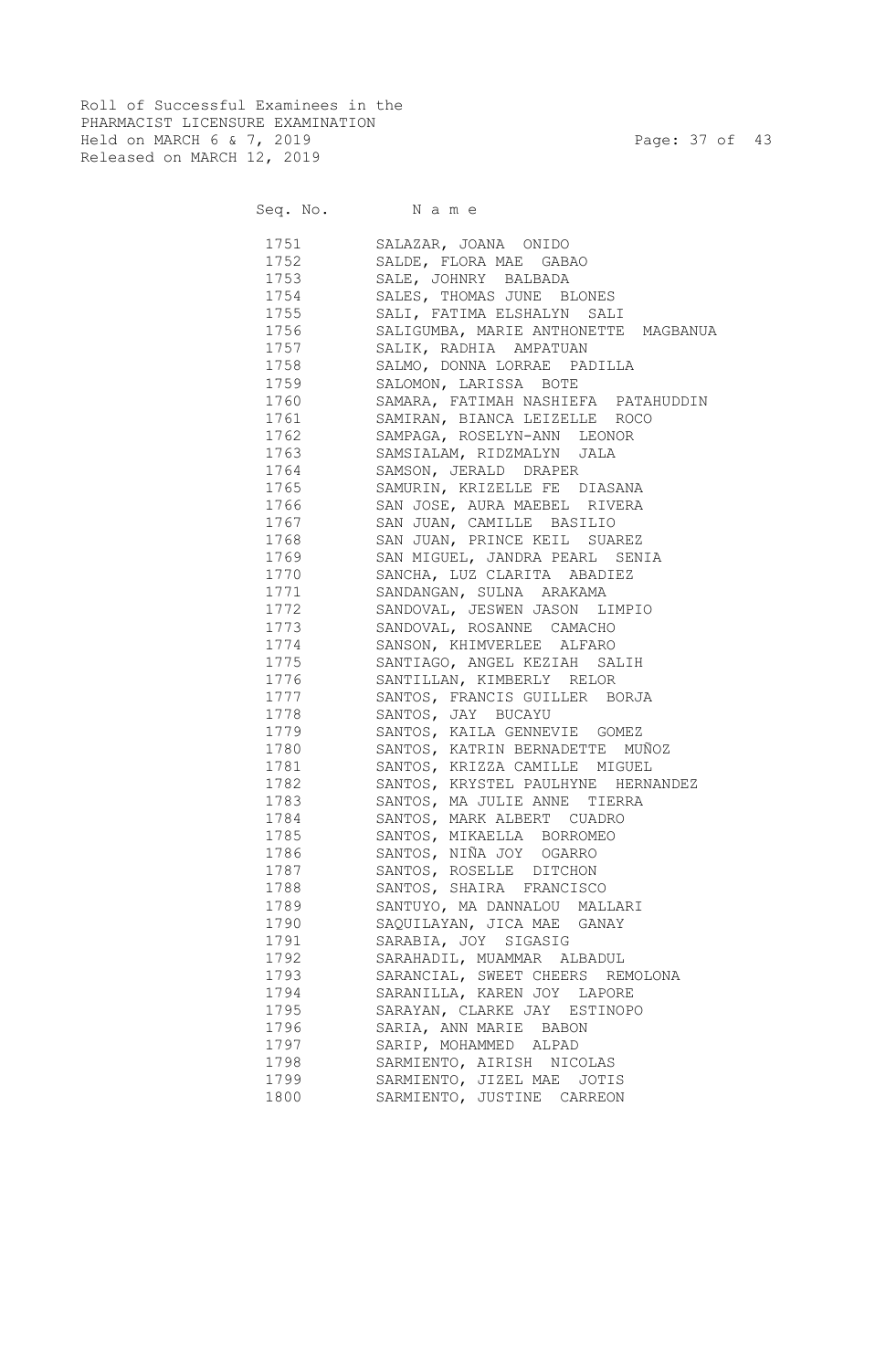Roll of Successful Examinees in the PHARMACIST LICENSURE EXAMINATION Held on MARCH 6 & 7, 2019 Page: 38 of 43 Released on MARCH 12, 2019

Seq. No. Name

 1801 SAROL, EDRIAN CARLO DOMINGUEZ 1802 SARSABA, MARY ROSE RUBIO 1803 SAUBON, BOBBY JR JURIDICO 1804 SAUPI, MAELYZZA ASA 1805 SAURA, TANYA JIZEL BALITA 1806 SAVAGE, DANIEL ANDREW MORA 1807 SAYAGO, HANNAH ELLA SEREDRICA 1808 SAYOWET, JEAN MATBAGAN 1809 SEBALLOS, LEAH MAE CORTEZ 1810 SEBANDAL, MAE SHERYLOU MALALIS 1811 SEBULLIN, PEARL JOY ROXAS 1812 SEDO, GLYFEL AGAPAY 1813 SEDUCO, SARAH MITCHELLE MEPIEZA 1814 SEFUENTES, KYLE ALLHYN DE CASTRO 1815 SEGOTIER, ROSE ANN PASCO 1816 SEGOVIA, LEONEL OGERIO 1817 SEGUIDO, VANESSA MARIE SANTIAGO 1818 SEGURO, MARY ANNE GALLOS 1819 SELGAS, MERRY ROSE MALLORCA 1820 SELIM, JANSSEN JUERA 1821 SELORIO, HARRISON MARK MILLAN 1822 SENIO, FHOEBE JOY BADAY 1823 SERDENIA, JENNY DE LEON 1824 SERRANILLA, JOSHUA NATAN RUBIN 1825 SEVA, CHRISTINE CASUGOD 1826 SEÑA, ANGELICA CAMILLE BALLELOS 1827 SIA, FLORRIELLE BACANE 1828 SIBAL, PATRICIA BROQUEZA 1829 SIBAYAN, DOLLY CLAIRE RAVINA 1830 SICAT, HOPE SOLEIL ESMENOS 1831 SICLANGAT, LILIBETH LAYAOEN 1832 SIGGAYO, CRISTINE ALVAREZ 1833 SILAN, SHERYL ATIENZA 1834 SILVOSA, VANESSA MAE REQUERME 1835 SIM, PAMELA MAY OLLERO 1836 SIMBAJON, FHELJAY INTONG 1837 SIMBULAN, MARIELA MENESES 1838 SINGH, KATRINA SOMOSOT 1839 SIONOSA, GENEVI ANNE GALLEGO 1840 SISON, PLINKY SHAIRA POSERIO 1841 SIY, RENEE ALEXANDRA CAUMBAN 1842 SOBERANO, KYLENNE GRACE BIALA 1843 SOBREPEÑA, NESTOR JEREMY DULNUAN 1844 SOLANO, PAULA GRACE ESTRELLAN 1845 SOLBITA, MARIANNE FELISE LEGASPI 1846 SOLIMAN, LYKA BARROS 1847 SOLIS, MARY CRIS BELJIRA 1848 SOLMAYOR, NICOLE KING 1849 SOLO, CHRISTINE JOY MEDINA 1850 SOMBERO, MILCA PEREZ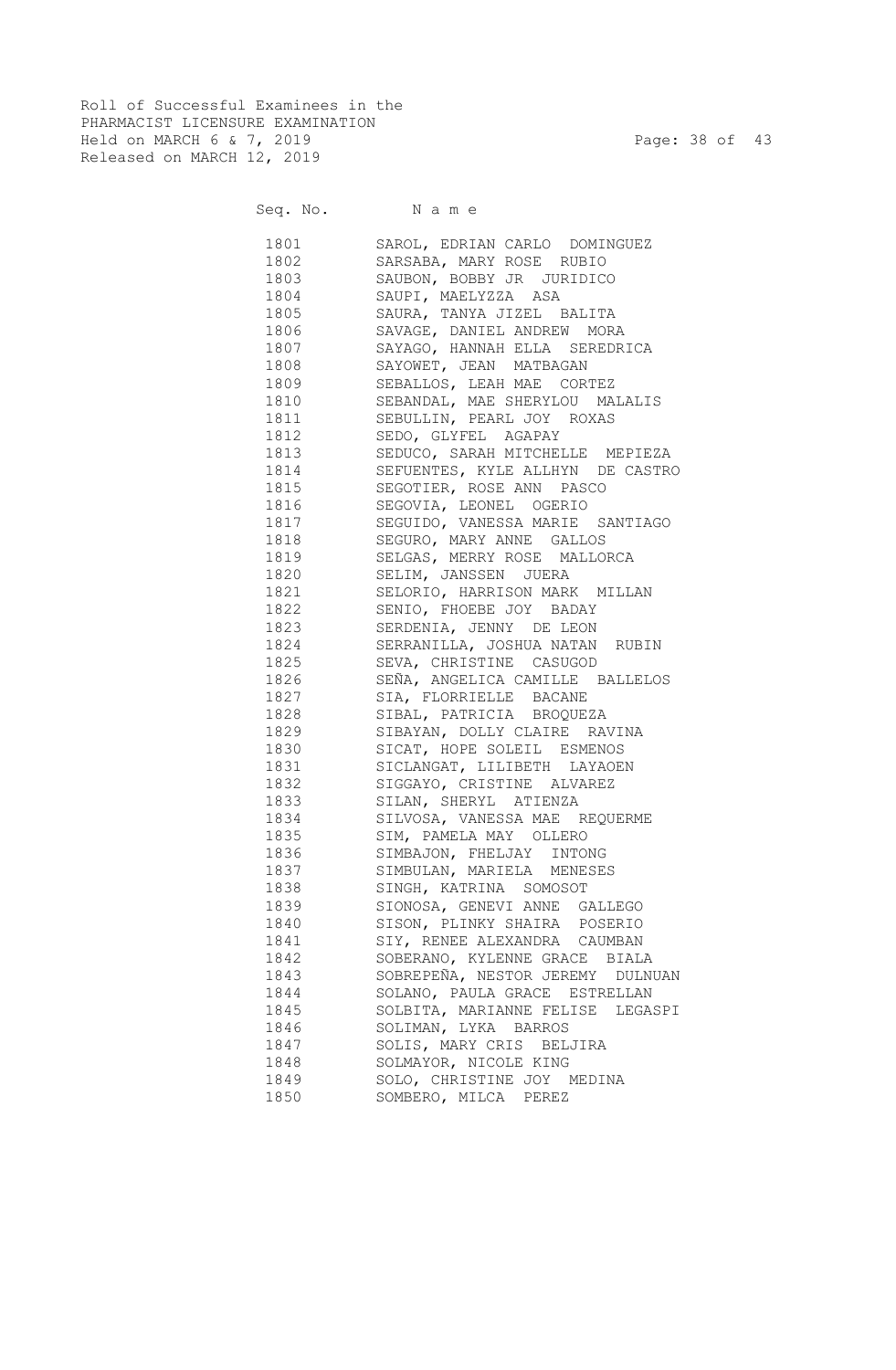Roll of Successful Examinees in the PHARMACIST LICENSURE EXAMINATION Held on MARCH 6 & 7, 2019 Page: 39 of 43 Released on MARCH 12, 2019

Seq. No. Name

 1851 SONIO, APRILLE JADE ALLA 1852 SORIA, MARA JUSTINE DONDOY 1853 SORIANO, ARMIEDA SALVADOR 1854 SORIANO, JOSHUA GLEN NARAG 1855 SORIANO, RANDY GASCON 1856 SORIANO, VISHEL CARILLO 1857 SORIZO, JETHRO MIGUEL ALEXZEB PAA 1858 SOTELO, JENNY BORDON 1859 SOYAO, CRISTY JOY BOLA 1860 STA ANA, KRISTINE LYN AQUINO 1861 STA ANA, ZSANNEL BIANCA CRUZ 1862 STA MARIA, CLARISSE ANN JUAN 1863 SU-AY, MECHIE JAYE PACHEJO 1864 SUAL, DENNY RAE TOYLO 1865 SUAREZ, RIO JEAN GOLTIANO 1866 SUBANG, VENCE PAOLO PEDROSA 1867 SUDAYON, MARIELLE GHELINE GUZMAN 1868 SUMAGIT, KATHRINA MAULAS 1869 SUMAGKA, IVAN CLAIRE ASTROLOGO 1870 SUMALDE, CHANNEL KYLE XYREE 1871 SUMALINOG, JENNIFER SANICO 1872 SUMAMPONG, LOUISE GASCON<br>1873 SUMAWAY, ADELE GERMAINE 1 SUMAWAY, ADELE GERMAINE MORALES 1874 SUMAYO, GRENEL JOSEFIN ANDE 1875 SUMILE, XYJUN CULANGO 1876 SUMILHIG, SHAHARAH VERADOR 1877 SUNGCANG, VIONNE STEVEN PAGILAGAN 1878 SUNOGAN, JOHN LESTER VEÑALON 1879 SUPERALES, FRIA MARIZ ALO 1880 SUPREMO, AURA HELLIE GARCIA 1881 SUYU, GIZELLE MIZALAE APOSTOL 1882 SUZARA, SYL EANNA NAMUCO 1883 SUZON, REMNEL ABIERO 1884 TAAN, ANGELICA MENDOZA 1885 TABAMO, JOANNA KEZIA TOLENTINO 1886 TABAN, ANGEL GRACE AGOCOY 1887 TABANAO, BERNARD ALBE 1888 TABAOG, APRILLE JOY TABLIT 1889 TABAR, IVY GUTIERREZ 1890 TABION, KRYZIEL ESCOBAÑEZ 1891 TABUGAY, LOLAINE SIA 1892 TABURA, ALEXIS SANICO 1893 TACATA, PAMELA JOY OLERIANA 1894 TAGAL, MICAH RUTH ELIG 1895 TAGAMA, ANGELO PAUL MEJIA 1896 TAGAMI, CHRISTIAN ANDREW 1897 TAGARAO, KRISTLE JEN GENABE 1898 TALAVERA, GENEVERICK ALDRIN BEDAÑA 1899 TALUBAN, LEIDEE AVERY ANTONIO 1900 TALUCOD, ERIQUA MIEJAELA DE LUNA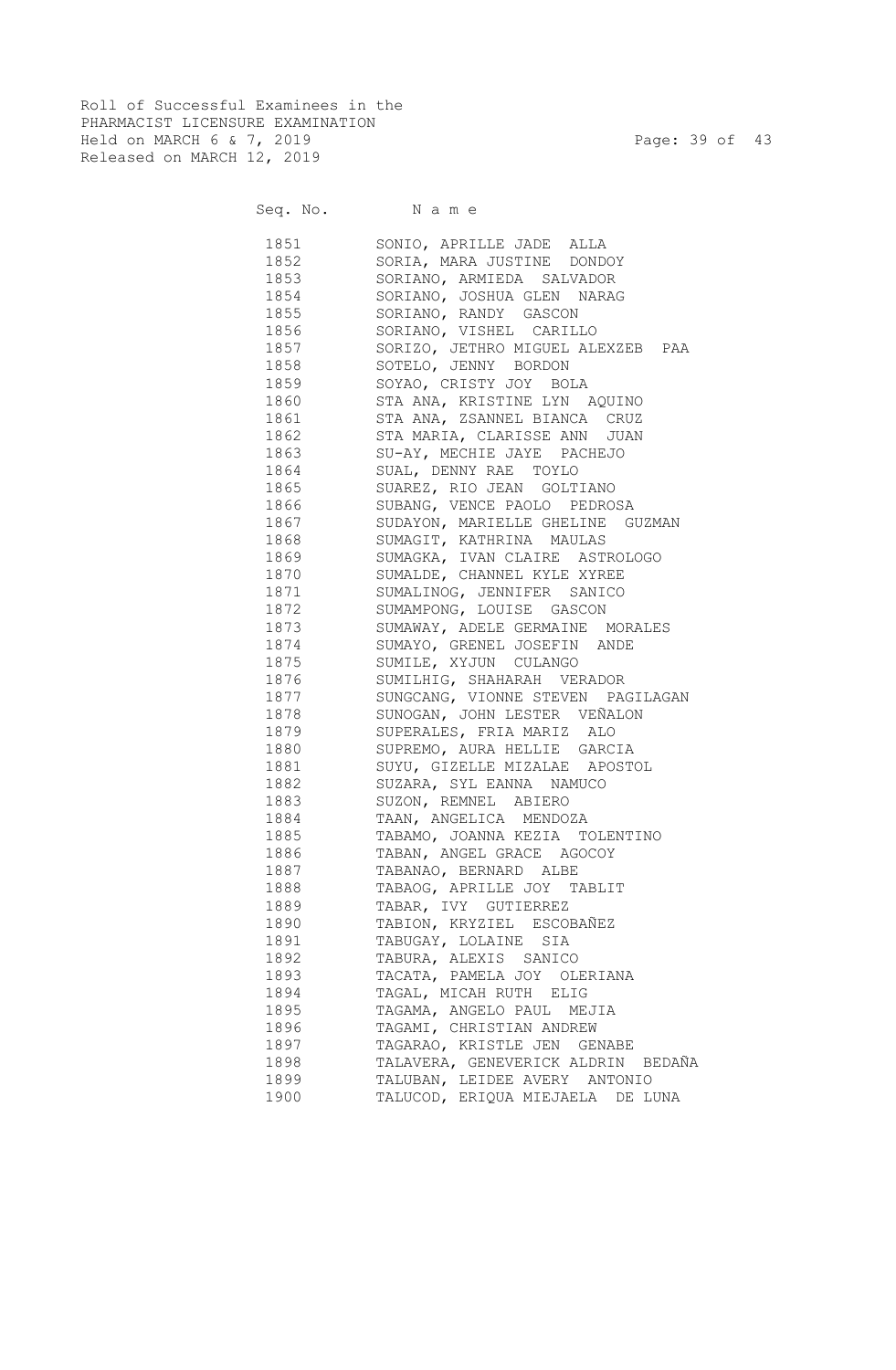Roll of Successful Examinees in the PHARMACIST LICENSURE EXAMINATION Held on MARCH 6 & 7, 2019 Page: 40 of 43 Released on MARCH 12, 2019

|                                                                                                                                                                                                                                 | Seq. No. Name                             |
|---------------------------------------------------------------------------------------------------------------------------------------------------------------------------------------------------------------------------------|-------------------------------------------|
| 1901                                                                                                                                                                                                                            | TAMAYO, TRISHA ELSE MOLINA                |
| 1902                                                                                                                                                                                                                            | TAMAÑO, THOM DARWIN FELICIANO             |
| 1903                                                                                                                                                                                                                            | TAMONDONG, CONNIE CAYETANO                |
| 1904                                                                                                                                                                                                                            | TAMPARONG, MINETTE MIKEE RECONALLA        |
| 1905                                                                                                                                                                                                                            | TAMPUGAO, FHARNIZA BASALO                 |
| 1906                                                                                                                                                                                                                            | TAN, DARYLL GENESIS ABALOS                |
| 1907                                                                                                                                                                                                                            | TAN, JOHN LOUIS FAJARDO                   |
| 1908                                                                                                                                                                                                                            | TAN, JONIL GRANADA                        |
| 1909                                                                                                                                                                                                                            | TAN, ROSEVIE MOLOBOCO                     |
| 1910                                                                                                                                                                                                                            | TANANDATO, JAMARIA NORODIN                |
| 1911                                                                                                                                                                                                                            | TANCONTIAN, REIANE MARIE ABASOLO          |
| 1912                                                                                                                                                                                                                            | TANDOC, ANGELICA CORONIA                  |
| 1913                                                                                                                                                                                                                            | TANGARORANG, GLORYMAR HULLEZA             |
| 1914                                                                                                                                                                                                                            | TANGOAN, ANTONIO JR CAPUYAN               |
| 1915                                                                                                                                                                                                                            | TANGONAN, CHRISTLYNE MAE HIPOLITO         |
| 1916                                                                                                                                                                                                                            | TANGQUISON, MARYBETH SERGUILLA            |
| 1917                                                                                                                                                                                                                            | TANYUAN, ALYSSA TESALUNA                  |
| 1918                                                                                                                                                                                                                            | TAPIADOR, SARAH SALVADOR                  |
| 1919                                                                                                                                                                                                                            | TAPULGO, JUSTINE DANNA BLANCH TORREFRANCA |
| 1920                                                                                                                                                                                                                            | TARAPE, EARLY FULGENCIO                   |
| 1921                                                                                                                                                                                                                            | TARAPE, FRANCIS IHNO PABLO                |
| 1922                                                                                                                                                                                                                            | TATLONGHARI, MARIA KAREN TRAJICO          |
| 1923                                                                                                                                                                                                                            | TAYLARAN, JHONA GAE SIMBAJON              |
| 1924                                                                                                                                                                                                                            | TE ROA, LEA CLAIRE OLARTE                 |
| 1925                                                                                                                                                                                                                            | TECBOBOLAN, MYRANI CLARE TUPAZ            |
| 1926                                                                                                                                                                                                                            | TECSON, KARL EDRYAN STA JUANA             |
| 1927                                                                                                                                                                                                                            | TECSON, LORNELLAINE GARCIA                |
| 1928   1928                                                                                                                                                                                                                     | TEJADA, JENNIFE BAGUHIN                   |
| 1929                                                                                                                                                                                                                            | TELAN, JAIMEEH ARZADON                    |
| 1930 000                                                                                                                                                                                                                        | TELMOSO, NESJEN CUSAY                     |
| 1931 1993                                                                                                                                                                                                                       | TENGCO, GEORGETTE GYLE ILAGAN             |
| 1932   1932                                                                                                                                                                                                                     | TEORIMA, MAGEL GUZMAN                     |
| 1933 — 1933 — 1934 — 1935 — 1936 — 1937 — 1940 — 1941 — 1941 — 1941 — 1941 — 1941 — 1941 — 1941 — 1941 — 1941 — 1941 — 1941 — 1941 — 1941 — 1941 — 1941 — 1941 — 1941 — 1941 — 1941 — 1941 — 1941 — 1941 — 1941 — 1941 — 1941 — | TERCENIO, CATHERINE JOY CORPORAL          |
| 1934                                                                                                                                                                                                                            | TERRONES, KLARIZA KAYE AGUSTIN            |
| 1935   1935   1936   1937   1938   1939   1939   1939   1939   1939   1939   1939   1939   1939   1939   1939   1939   1939   1939   1939   1939   1939   1939   1939   1939   1939   1939   1939   1939   1939   1939   1939   | TEXON, EARL JOHN BRUTAS                   |
| 1936                                                                                                                                                                                                                            | TIANGCO, HYLYNE MHAE NEPOMUCENO           |
| 1937                                                                                                                                                                                                                            | TIEN, RIKIE JOYCE BAUTISTA                |
| 1938                                                                                                                                                                                                                            | TIGLEY, LESLIE MAY JAVA                   |
| 1939                                                                                                                                                                                                                            | TILAON, REMEDIOS PAZ BERO                 |
| 1940                                                                                                                                                                                                                            | TINAGAN, JANELLA FERNANDEZ                |
| 1941                                                                                                                                                                                                                            | TINAMBACAN, HEINRICH KYLE GABICA          |
| 1942                                                                                                                                                                                                                            | TINAPAY, MELISSA ROSE SINGSON             |
| 1943                                                                                                                                                                                                                            | TINDOY, JEFFERSON ALIÑAB                  |
| 1944                                                                                                                                                                                                                            | TINGA, JEUSH JENSEN BAUTISTA              |
| 1945                                                                                                                                                                                                                            | TINGABNGAB, IVY GAILLE ZABALLERO          |
| 1946                                                                                                                                                                                                                            | TINGKASAN, FADILA ANILONG                 |
| 1947                                                                                                                                                                                                                            | TIONGSON, RACHELLE MARIE CASTRO           |
| 1948                                                                                                                                                                                                                            | TIQUISON, CHRYSS IAN MULETA               |
| 1949                                                                                                                                                                                                                            | TIU, ALYSSA CHRISTINE PASAMONTE           |

1950 TIU, VANESSA MAE RIVERA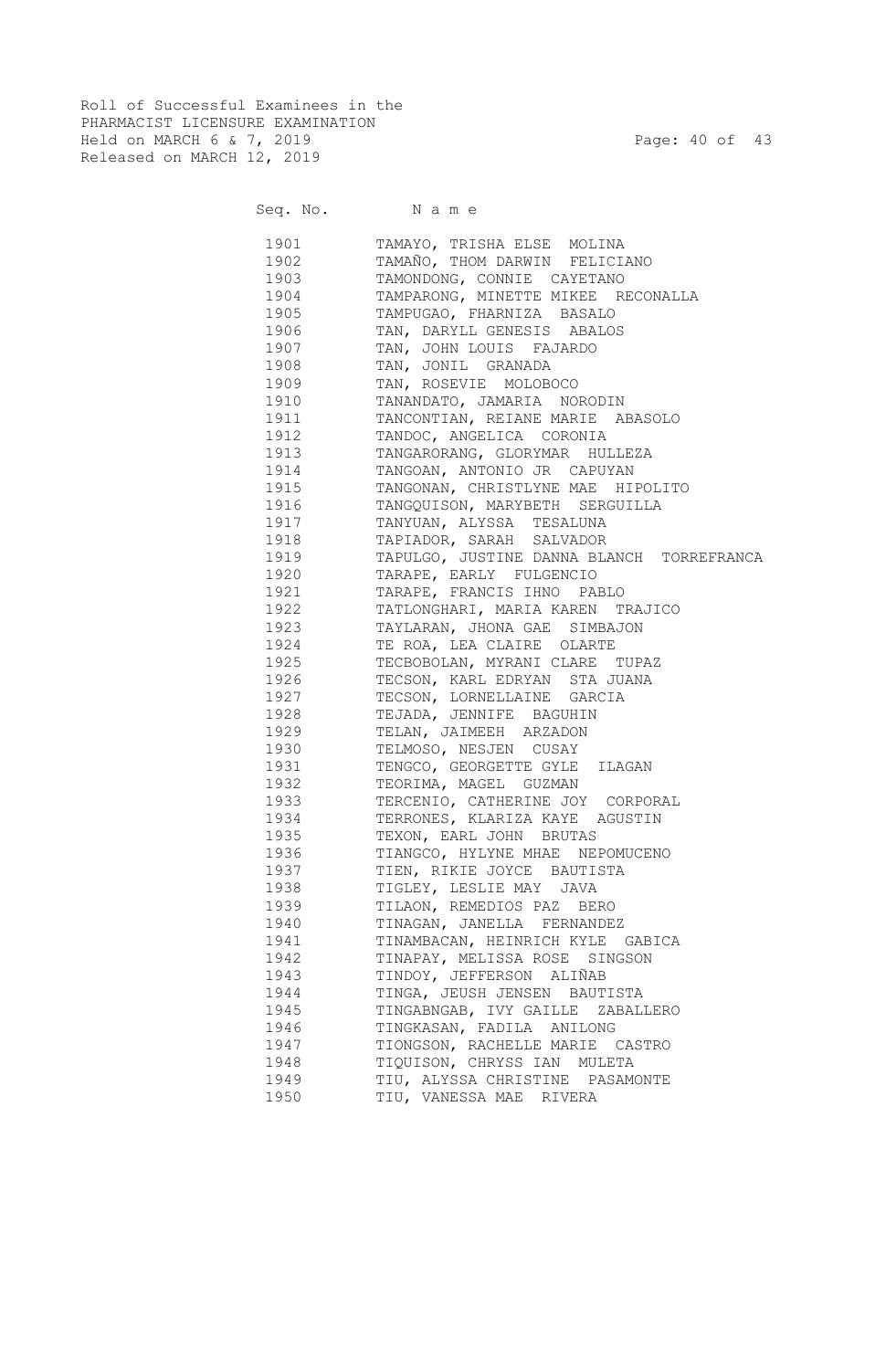Roll of Successful Examinees in the PHARMACIST LICENSURE EXAMINATION Held on MARCH 6 & 7, 2019 Page: 41 of 43 Released on MARCH 12, 2019

|      | Seq. No. Name                          |
|------|----------------------------------------|
| 1951 | TOCYAPAO, SHARLYMAYNE BONGAT           |
| 1952 | TOLANG, JOHN ROMMEL MERLIN             |
| 1953 | TOLENTINO, IAN VILLARTA                |
| 1954 | TOLETE, JASMIN LYKA DE GUZMAN          |
| 1955 | TOLINGAN, JESSA GUZMAN                 |
| 1956 | TOMABIENE, CHEN PRENCESS ROSELLO       |
| 1957 | TOMENES, JOANNE CAOYONG                |
| 1958 | TONSON, PAMELA MICOLE MACATANGAY       |
| 1959 | TORERO, TRISHIA CADUYAC                |
| 1960 | TORRES, CRISTERLY SAGAYAP              |
| 1961 | TORRES, JOANNA MARIE CASTRO            |
| 1962 | TORRES, MARIA KRISRINE CATHERINE MENOR |
| 1963 | TORRILLO, KRISTINE TIRASOL             |
| 1964 | TRANSFIGURACION, JAN CARLA NOVAL       |
| 1965 | TRINIDAD, KARYL ANNE PEÑAFLOR          |
| 1966 | TRINIDAD, MARY JUSTINA KEYNE FALLERA   |
| 1967 | TRUMATA, JYNA GISELLE YONG             |
| 1968 | TUALA, MARY LIOGIE QUIBEDO             |
| 1969 | TUAZON, NISYD MAE GARCIA               |
| 1970 | TUBERA, ARTURO JR PALER                |
| 1971 | TUGADE, NATHALIE PRECIA                |
| 1972 | TULABOT, EPHRAIM JOY GALANG            |
| 1973 | TULALIAN, JOYCE ALBERTO                |
| 1974 | TUMAMAO, CHELZAH ESCOBAR               |
| 1975 | TUMAPON, TRICIA MARIE CABATUAN         |
| 1976 | TUMULAK, JAMAICA MARIE MANGURALI       |
| 1977 | TURABIN, SHARHA ASAN                   |
| 1978 | TUTAY, MARY JOANNE SUALOG              |
| 1979 | TUTOR, RUFFA MAE CAMPOS                |
| 1980 | TUYA, JERRYLE MARIE ELLEN TOLOSA       |
| 1981 | TY, MICHAEL JERILLE BANAY              |
| 1982 | UCLOS, KRISTINA PABLO                  |
| 1983 | ULEP, FRANCES PAULINE                  |
| 1984 | UMAYAM, GASAT JR VALIENTE              |
| 1985 | UMLAS, AUBREY PANLILIO                 |
| 1986 | UNGGAYAN, MARIE FE CALIMLIM            |
| 1987 | UNTAO, EMAN MANGONDAYA                 |
| 1988 | URATA, DAPHNEE MIKAELA VELASCO         |
| 1989 | URETA, MAE JERMYLITH SERVAS            |
| 1990 | URIAN, PRINCESS MAE GUMIRAN            |
| 1991 | URRUTIA, EDELWIZA PAGTALUNAN           |
| 1992 | UTANA, IVEY JOY EDANG                  |
| 1993 | UY, CLAUDINE FERNANDEZ                 |
| 1994 | UY, JANNIE CELLINE VEGA                |
| 1995 | UY, JOHN BRIHL UNTAG                   |
| 1996 | UY, ROI MARION HERNAIZ                 |
| 1997 | VAGILIDAD, CHARMAYNE VILLARUEL         |
| 1998 | VALBUENA, ISABEL MAE NIVAL             |
| 1999 | VALDEZ, ALLAYSSA MAE AQUINO            |
| 2000 | VALDEZ, LELEMELLE CADUNGON             |
|      |                                        |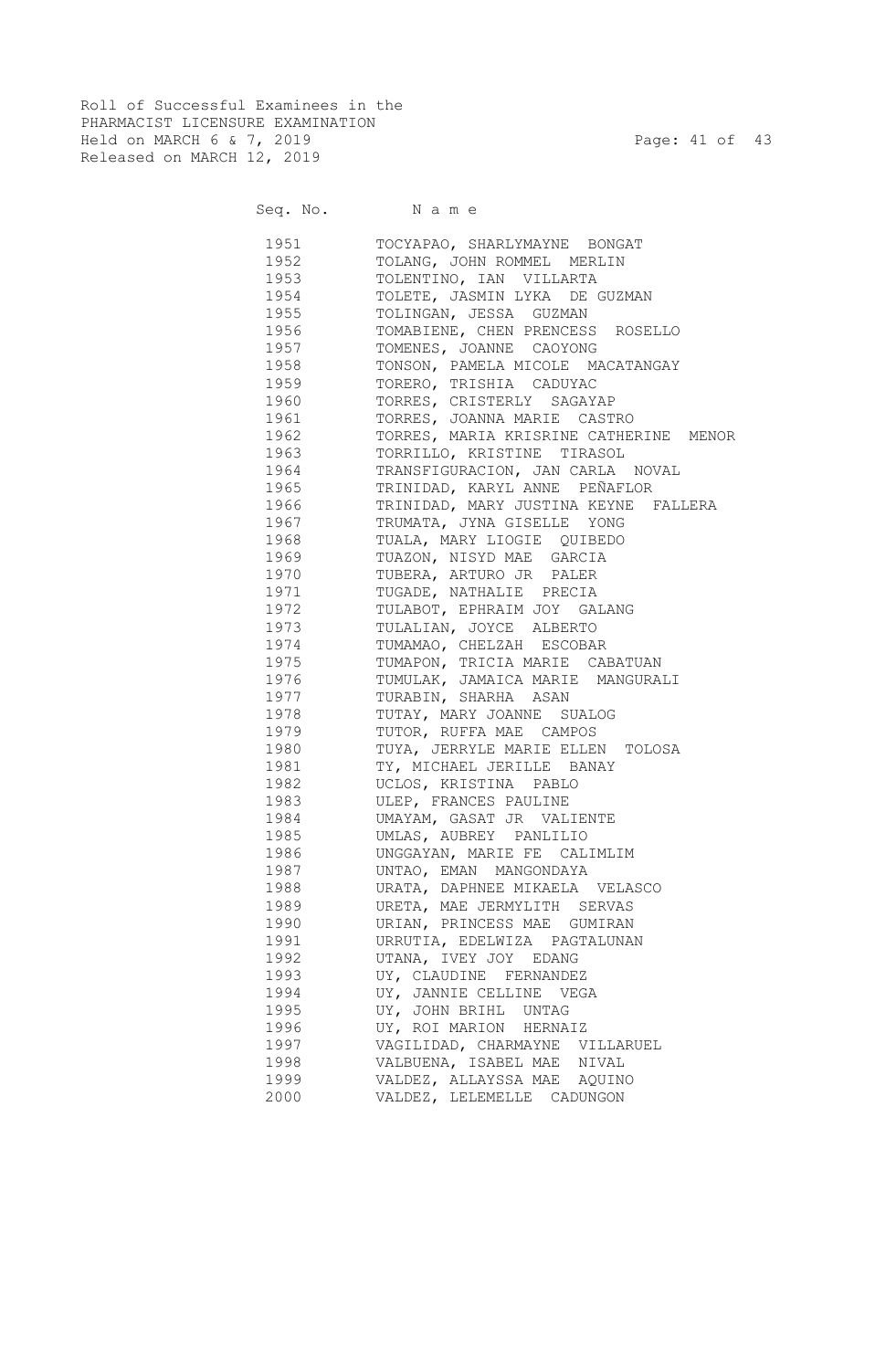Roll of Successful Examinees in the PHARMACIST LICENSURE EXAMINATION Held on MARCH 6 & 7, 2019 Page: 42 of 43 Released on MARCH 12, 2019

| Seq. No. |  |  | Name |  |  |
|----------|--|--|------|--|--|
|----------|--|--|------|--|--|

| 2001      | VALDEZ, MA JULIE FILIPINA FARRO                            |
|-----------|------------------------------------------------------------|
| 2002      | VALDEZ, ROGELIO II PAGADUAN                                |
| 2003      | VALDICANTE, AROMA BALDOMAR                                 |
| 2004      | VALENCIA, ELAINE JASMIN RUFINO                             |
| 2005      | VALENCIA, KRISTINA MAE SAPITAN                             |
| 2006      | VALENTE, JOHN ERWIN USON                                   |
| 2007      | VALENZUELA, ANNA KHATRINA TOLENTINO                        |
| 2008      | VALENZUELA, REMELY SOLLANO                                 |
| 2009      | VALERA, SIMONIE PADAWEL                                    |
| 2010      |                                                            |
|           | VALERIO, CLAIRE LOUISE AQUINO<br>2011 VALIENTE, KYLE PARAN |
|           |                                                            |
|           | 2012 VALLEJOS, TWINKLE GUZMAN                              |
|           | 2013 VARGAS, AIGE LEIR GEMIDO                              |
|           | 2014 VASQUEZ, ELIZABETH MALACCA                            |
|           | 2015 VEA, MAIREE LIANNE JOYCE SANTOS                       |
|           | 2016 VEGAFRIA, MERYL JUSTIN CORONADO                       |
|           | 2017 VELANDRES, JAIMIE DE GUZMAN                           |
|           | 2018 VELARDE, EDSON CLARK ABALA                            |
|           | 2019 VELARDE, RITCHELE GENEBLAZA                           |
|           | 2020 VELASCO, MA MARY GRACE DACULA                         |
|           | 2021 VELASQUEZ, DOMINIQUE BIANCA GAERLAN                   |
|           | 2022 VELEZ, VIDA VALERIE VELUYA                            |
|           | 2023 VENTURA, RYAN ROD JAMES BUGAS                         |
|           | 2024 VERALLO, RHOMELLA OLARTE                              |
|           | 2025 VERGARA, JERCIEL GAVANEZ                              |
|           | 2026 VEROY, MYLENE CERVANTES                               |
| 2027      | VEÑEGAS, ARIANNE SAIRA JABASA                              |
|           | VIAÑA, HAZELLE ANNE AMANTE                                 |
| 2029 702  | VICENTE, HANNAH CATINDOY                                   |
| 2030 000  | VICENTE, MARY ANGELICA TICKE                               |
|           | 2031 VIDA, IRISH ANGON                                     |
|           | 2032 VIEJA, MA VIDA AMOR CABANGANAN                        |
| 2033 2012 | VIGINIA, LYKA MANSALAPUS                                   |
| 2034      | VILCHEZ, ADEN MARIELLE PUNO                                |
|           | 2035 VILCHEZ, ALYSSA ESTRELLA                              |
|           | 2036 VILLA, KATHLEEN VALERIANO                             |
| 2037      | VILLA, ZHAINE MARIELLE ACOSTA                              |
| 2038      | VILLAFLOR, MARIELLA BELLEZA                                |
| 2039      | VILLAFUERTE, HALLANDALE BAÑAS                              |
| 2040      | VILLALOBOS, RICHELLE EVE CORONADO                          |
| 2041      | VILLALON, KISSIEREN BOCO                                   |
| 2042      | VILLAMAYOR, GIAN PAULA PUNZALAN                            |
| 2043      | VILLAMOR, MICHELLE ANN LOREÑO                              |
| 2044      | VILLAMOR, VANESSA REYES                                    |
| 2045      | VILLANUEVA, ANGELIKA BORLASA                               |
| 2046      | VILLANUEVA, BIANCA NATHALIA DONCILLO                       |
| 2047      | VILLANUEVA, MA ANGELA<br>TIPON                             |
| 2048      | VILLANUEVA, PATRICIA INES ARAGONA                          |
| 2049      | VILLANUEVA, SHAND ANDREI BALDONADO                         |
|           |                                                            |
| 2050      | VILLANUEVA, YSSA REA ALOCILJA                              |